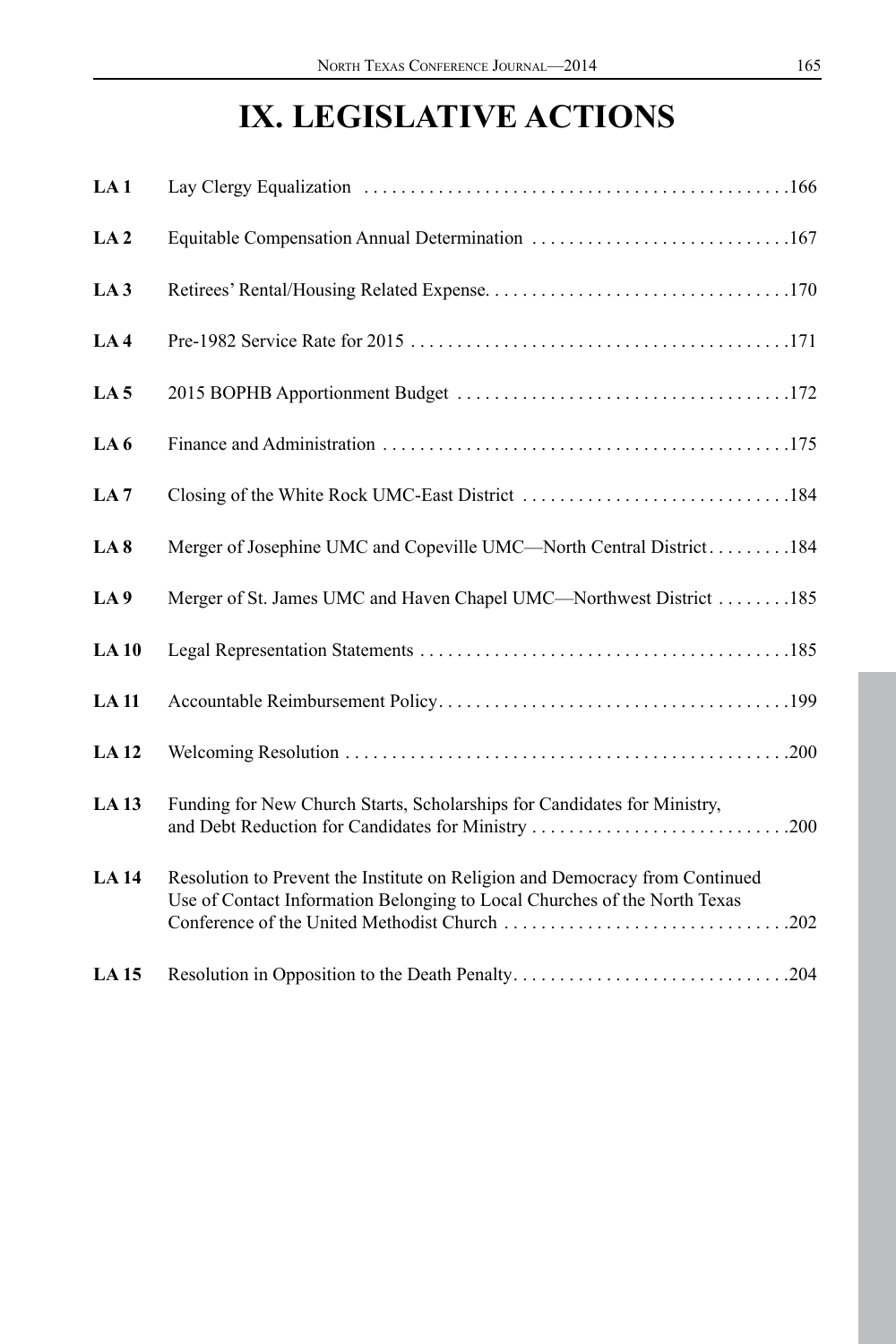# **LAY/CLERGY EQUALIZATION TABLE 2014 EQUALIZATION OF LAY AND CLERGY MEMBERSHIP**

| <b>DISTRICT</b>      | <b>CLERGY</b> | LAY | <b>RULE</b><br>IIIA(1) | <b>TOTAL</b><br>$RULE$ $IIIA(1)$ | LAY<br><b>EQUAL</b><br><b>FACTOR</b> |
|----------------------|---------------|-----|------------------------|----------------------------------|--------------------------------------|
| EAST                 | 88            | 68  | $\overline{4}$         | 72                               | 16                                   |
| <b>METRO</b>         | 289           | 129 | 22                     | 151                              | 138                                  |
| <b>NORTH CENTRAL</b> | 192           | 118 | 10                     | 128                              | 64                                   |
| <b>NORTHWEST</b>     | 81            | 65  | 6                      | 71                               | 10                                   |
| <b>TOTALS</b>        | 650           | 380 | 42                     | 422                              | 228                                  |

# STANDING RULE IIIA(1)

|                                     | EA           | МE                 | NC           | NW         | TOTAL            |
|-------------------------------------|--------------|--------------------|--------------|------------|------------------|
| Conference Lay Leader               |              |                    | 1            | 1          | 2                |
| Core Leadership Team                | $\mathbf{1}$ | $\overline{2}$     | $\mathbf{1}$ | 1          | 5                |
| <b>UMM</b> President                |              | $\theta$           |              |            | $\theta$         |
| <b>UMW</b> President                |              | 1                  |              |            |                  |
| <b>Youth Organization President</b> |              |                    | 1            |            |                  |
| District Lay Leaders                | 1            | 1                  | 1            | 1          | 4                |
| Young Adults under 25 yrs.          | 1            | 1                  | 1            | 1          | 4                |
| Council on Youth Ministry           | 1            |                    | $\mathbf{1}$ |            | 4                |
| Diaconal Ministers                  |              | 14                 |              | 1          | 15               |
| <b>Agency Chairs</b>                |              | $\overline{c}$     | 4            |            | 6                |
| <b>TOTALS</b>                       | 4            | 22                 | 10           | 6          | 42               |
|                                     |              | Membership<br>2013 |              | % of Total | To Be<br>Elected |
| East                                |              | 11,389             |              | 8%         | 18               |
| Metro                               |              | 61,012             |              | 42%        | 96               |
| North Central                       |              | 58,257             |              | 40%        | 91               |
| Northwest                           |              | 14,829             |              | 10%        | 23               |
| TOTALS                              |              | 145,487            |              | 100%       | 228              |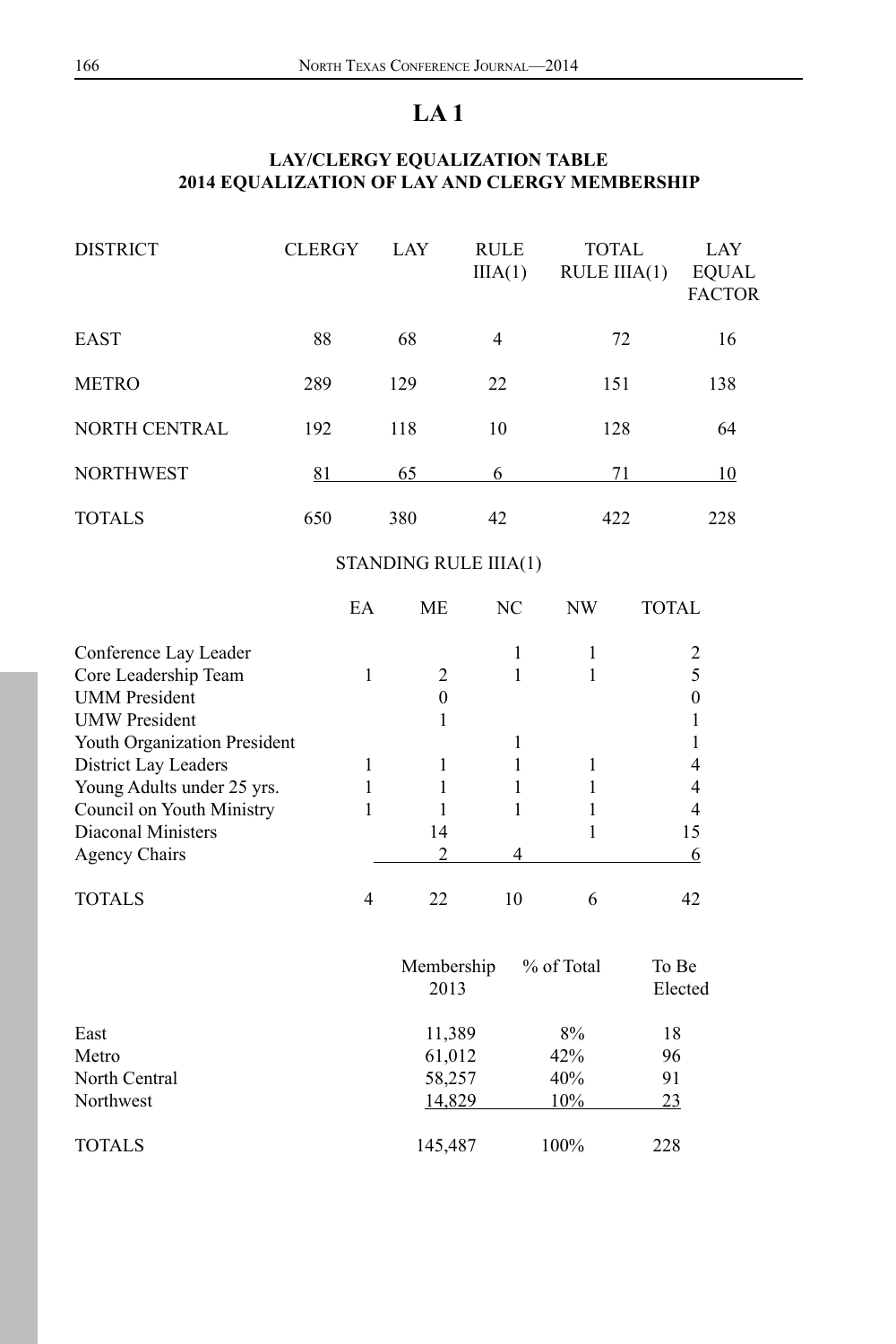# **EQUITABLE COMPENSATION ANNUAL DETERMINATION**

**FROM**: Center for Leadership Development (CLD)

**BACKGROUND**: The primary purpose of the Equitable Compensation Pastors Funds is to assist local churches in moving from part-time pastoral positions to full-time pastoral positions; these funds are meant to be transitional funds rather than long-term subsidies. Some congregations have the potential to reach a sustained average worship attendance of adults to move from a part-time to a full-time pastoral position with short-term conference assistance. The time frame and benchmarks for moving from part-time to full-time should be reflected in yearly increases in worship attendance, Sunday School and small group attendance, professions of faith, those enrolled in annual confirmation classes, and annual increases in the number of individuals and families supporting the church's mission and ministry budget (operations) of the church. In essence, growing churches can move from a part-time to full-time pastoral position in three to five years. To continue receiving Equitable Compensation Funds a congregation in such a transitional setting shall pay 100% of the annual apportionments.

The North Texas Conference also has a history of supporting missional settings where fulltime pastors have been appointed to congregations not able to pay a full-time salary. Continued conversations with the pastor, congregation, District Superintendent, and Center Directors of the NTC are essential to ensure these congregations continue to be effective in reaching others, transforming lives, and sharing the gospel of Jesus Christ in word and deed. Annually, congregations in missional settings must also manifest the fruitful increases in worship attendance, small groups, professions of faith, confirmation classes, along with annual stewardship training and education. To continue receiving Equitable Compensation Funds a congregation in a missional setting shall pay 100% of the annual apportionments.

The Center for Leadership Development in consultation with the Bishop and the NTC Cabinet takes into consideration not only the appropriate minimum level compensation for full-time clergy of the conference but also the needs of the churches in determining whether they can afford a fulltime pastor or not.

**LEGISLATION**: The CLD requests that Pastors' Subsidies Equitable Compensation support and administrative expenses be apportioned at \$85,000 for 2015.

- A. Guidelines for Conference Members and Full-Time Local Pastors
	- 1. Equitable Compensation for Conference Members be set at \$45,258 for the minimum equitable compensation. This compensation includes:
		- a. base salary,
		- b. utilities, which shall be provided with payments made by the local church or reimbursed when paid by the pastor,
		- c. vouchered travel reimbursement, which shall be reimbursed at the IRS rate with appropriate records and documentation provided to the church,
		- d. dependent health premium payments made by the local church,
		- e. dependent health premium supplemental payments paid by the conference at the discretion of the District Superintendent,
		- f. and other conference subsidies received, but excluding any reimbursement for Annual Conference expenses or grants to assist with the expenses to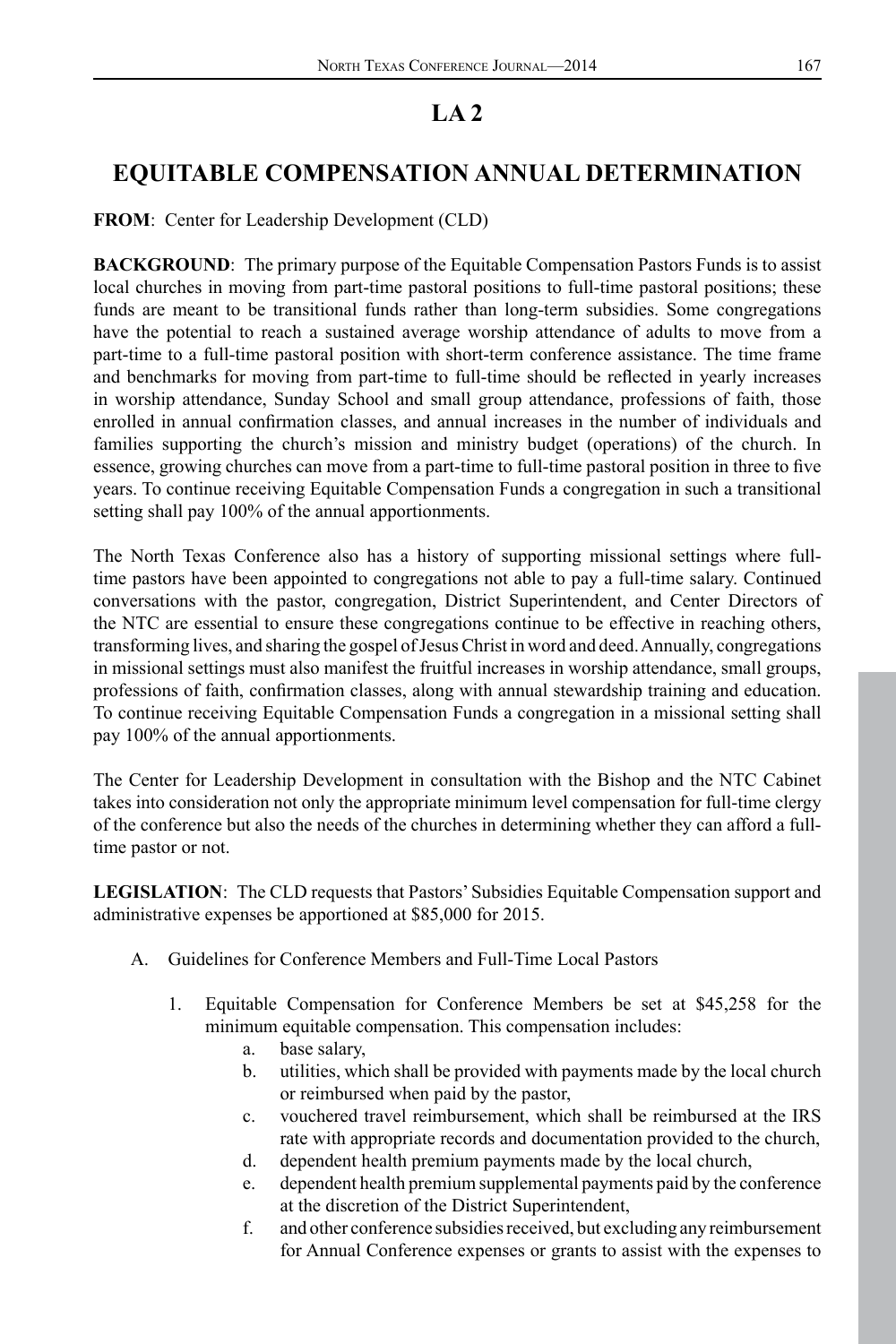attend expected spiritual formation or continuing education events for all of the clergy members of the conference (e.g., the Clergy Retreat) for conference members in full connection, associate members and provisional members of the North Texas Conference serving full time for 2015.

For the eighth year the same formula is being applied per the 2006 Annual Conference adopted rate at the recommendation of CF&A for changes to the District Superintendent level compensation. The percent change to the travel & utilities amount is included in the total. The amount of change for 2015 is an increase of 1.09% from \$44,770 in 2014.

2. Adjustments for years of service:

| Years of Service | <b>Equitable Compensation Amounts</b> |
|------------------|---------------------------------------|
| $0 - 5$          | \$45,258                              |
| 6                | 45,358                                |
|                  | 45.458                                |
| 8                | 45,558                                |
| Q                | 45,658                                |
| 10               | 45,758                                |

3. Compensation for additional churches on a charge: Each charge with more than one church shall receive \$200 additional for the second church and \$100 each for the third through the fifth additional churches.

4. Housing shall be provided in a church-owned parsonage or provided for with a monthly allowance. It is expected that the minimum housing allowance that will be paid by those churches or charges that do not provide a parsonage for their pastor will be \$12,000 per year. Requests for equitable compensation salary supplements where housing allowances exceed \$12,000 will not be considered.

5. Local Pastors serving full time:

| Five years or less                     | \$39,965 |
|----------------------------------------|----------|
| Six years or more                      | \$40,065 |
| Expense recommendations same as above. |          |

- 6. Deacons serving under salaried appointments in a local church:
	- a. Are not eligible to receive Equitable Compensation support from the Annual Conference.
	- b. Shall be granted the same minimum salary as an elder in full connection when their primary appointment is within a local church. \* \*\* \*(Judicial Council decision #807) \*\*(2012 *Book of Discipline*, Paragraphs 331.10b, 625.4)

B. The following policies are proposed to the North Texas Annual Conference for the distribution of equitable compensation assistance in 2015:

> 1. A local church exists to serve, not to be served. All churches should be motivated to a larger sense of ministry. Churches whose pastors receive salary subsidy should be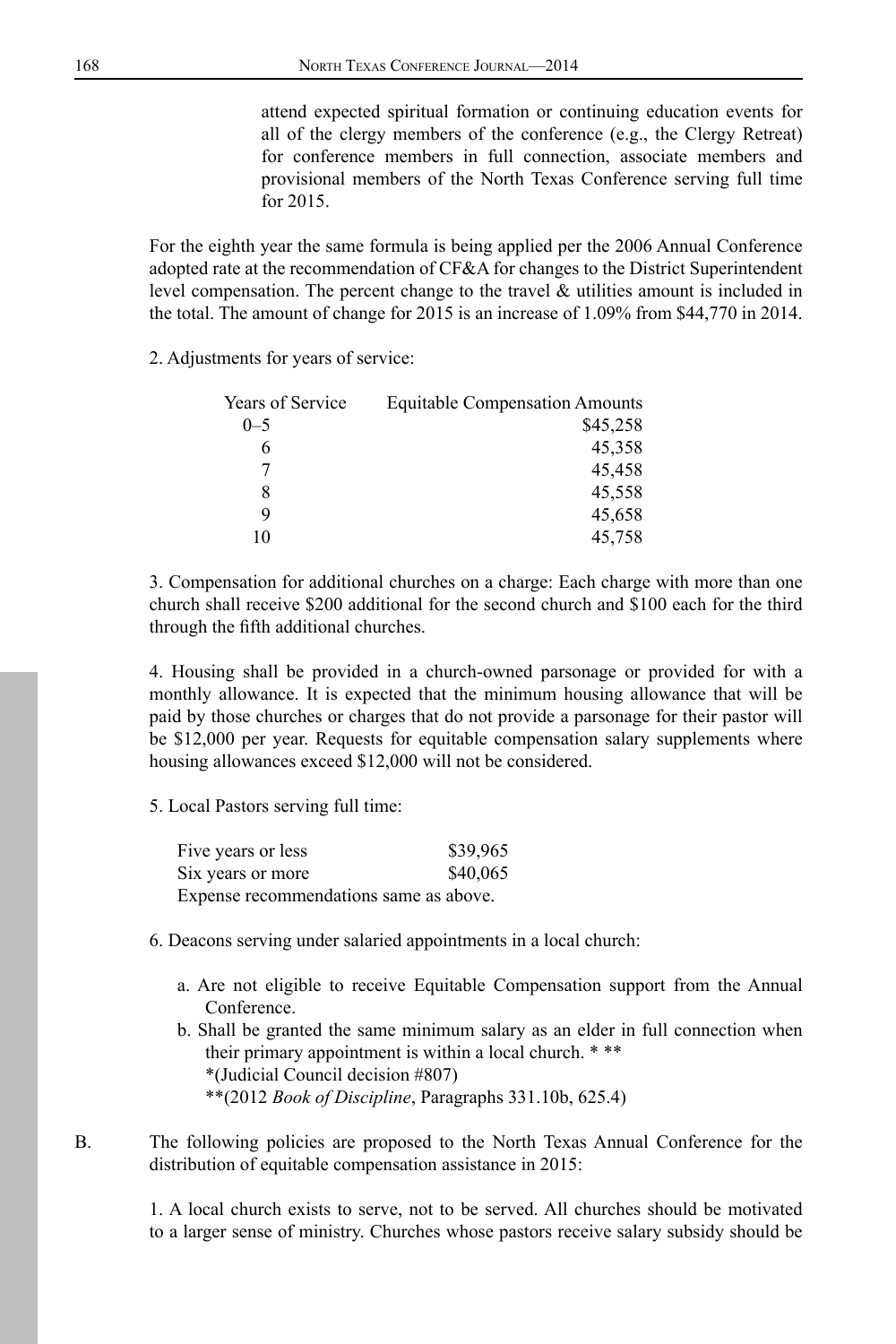open to linkage with other churches in order to utilize efficiently the service of full-time conference members to reduce the need for subsidy.

2. Equitable Compensation levels can best be met when appointments are open to all ministerial members without regard to race or gender. We continue to urge every conference member to make the subject of a fully open Conference and adequately supported ministry at the local church level a matter of daily personal prayer. Only as the love of Christ dwells in us can an Annual Conference be a communion of caring persons.

3. Growth in stewardship should be achieved by all below-minimum remuneration churches. In making application for salary subsidy, District Superintendents are to provide evidence of stewardship education and growth of the church.

4. Tenure payments are designed to honor the years of service of pastors who continue for more than five years in ministry to below minimum compensation charges because of the needs of the Conference. The Bishop and the Cabinet are urged to make every effort to move pastors to above-minimum compensation charges within five years after they begin full-time service.

5. Applications for salary subsidy from Equitable Compensation are to be made by the District Superintendent on the prescribed forms.

6. The Charge Conference of any charge unable to pay the minimum salary set by the Conference shall be informed by the District Superintendent of the guidelines for receiving equitable compensation assistance. The Charge shall be informed of the amount required to bring the compensation level up to the minimum and shall be challenged to move toward the goal of full self-support at the earliest possible time. On the application for salary assistance, the District Superintendent shall certify that the charge has been duly notified. The amount of subsidy granted to a pastor shall be acknowledged annually at the Charge Conference.

7. Equitable Compensation assistance is not available to pastors serving as associate pastors or in staff positions other than pastor-in-charge. In order that such persons receive an equitable wage and to be in compliance with Judicial Council decision #807, however, it is expected that local churches use Conference minimum standards as minimum guidelines to setting associate and staff salaries.

8. Pastors who decline an appointment which would reduce or eliminate compensation support are ineligible for the Equitable Compensation tenure payment given for years of service.

9. Equitable Compensation assistance is not available for a North Texas Conference member appointed to serve in another Annual Conference, nor is it available to members of other Annual Conferences serving under appointment in the North Texas Conference.

10. There shall be no lump sum payments to persons receiving Equitable Compensation assistance unless such sums are too small for monthly payments to be made.

11. It shall be the responsibility of the pastor receiving Equitable Compensation subsidy to inform the District Superintendent of any increase in remuneration or any changes in eligibility which occur after an application for Equitable Compensation has been approved.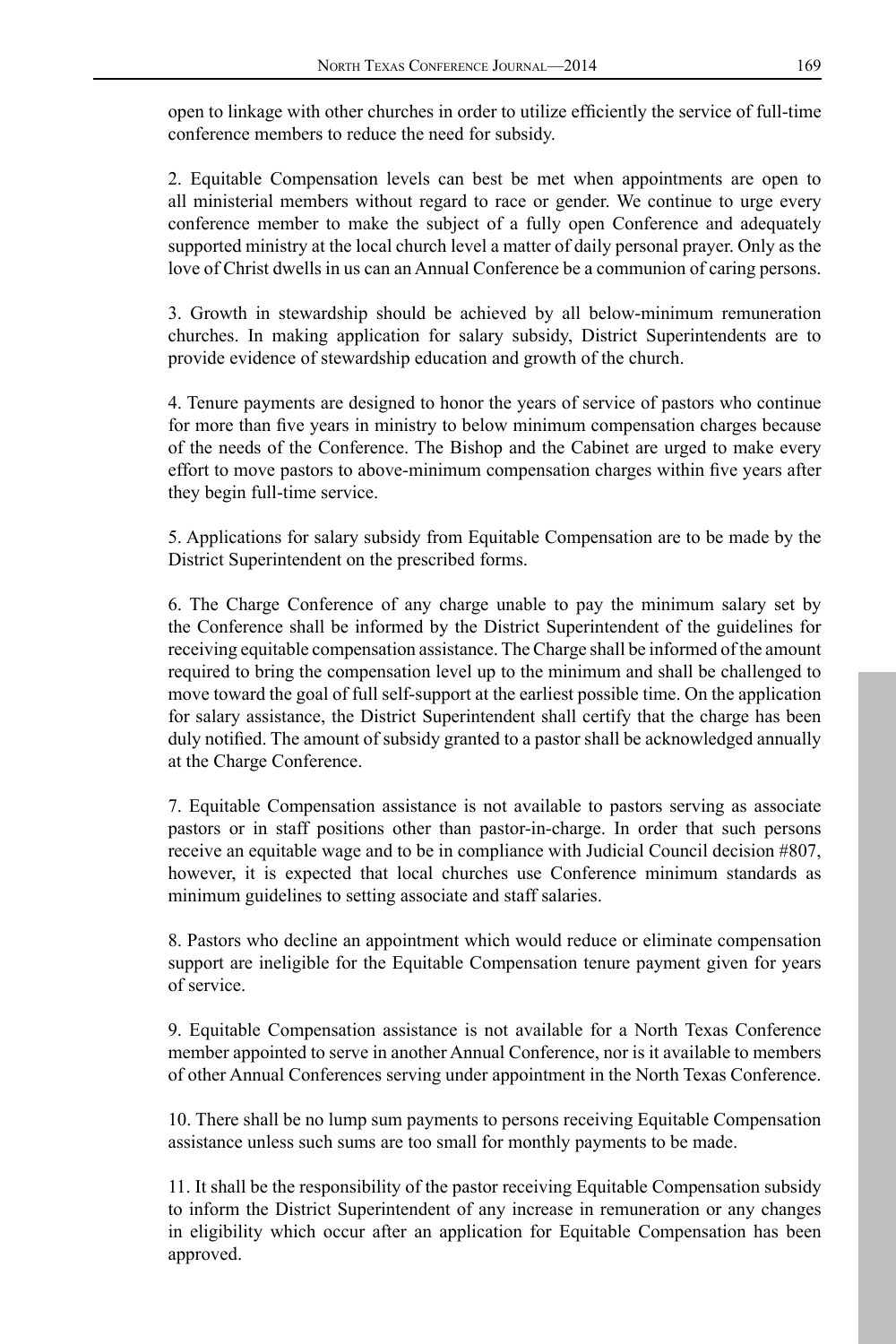## EXCEPTIONAL REQUESTS BY THE CABINET:

All requests for exceptional support (assistance requested by the Cabinet in excess of the 25% maximum standard) shall be submitted in writing to the Center Director for Leadership Development and to the Center Director for Connectional Resources. The requests shall include the amount of assistance requested, length of time for assistance and reason(s) for exceptional request.

#### SUMMARY

In the North Texas Conference, Minimum Equitable Compensation Salary increases have been indexed annually with the % increase given to all full time pastors under appointment. For example, if the salary compensation rose 1.50 % in a given year then the request to increase the Minimum Equitable Compensation rose 1.50%. At this time it is the recommendation of the CLD to maintain the minimum EC calculation as it exists, providing parity with pastoral compensation increases in the broader conference.

# **LA 3**

## **RESOLUTION TO DESIGNATE RENTAL/HOUSINGALLOWANCES FOR RETIRED OR DISABLED CLERGYPERSONS OF THE NORTH TEXAS CONFERENCE**

**FROM:** Board of Pension and Health Benefits

**BACKGROUND:** To be in compliance with Internal Revenue Service Revenue Ruling 75-22, 1975-1, 49, as it relates to clergy housing, the North Texas Conference (the "Conference") adopts the following resolutions relating to rental/housing allowances for active, retired, or disabled clergypersons of the Conference:

**LEGISLATION: WHEREAS**, the religious denomination known as The United Methodist Church (the "Church"), of which the North Texas Conference is a part, has in the past functioned and continues to function through Ministers of the Gospel (within the meaning of Internal Revenue Code section 107) who were or are duly ordained, commissioned or licensed ministers of the Church ("Clergypersons"); and

**WHEREAS**, the practice of the Church and of this Conference was and is to provide active Clergypersons with a parsonage or a rental/housing allowance as part of their gross compensation; and

**WHEREAS**, pensions or other amounts paid to active, retired and disabled Clergypersons are considered to be deferred compensation and are paid to active, retired and disabled Clergypersons in consideration of previous active service; and

**WHEREAS**, the Internal Revenue Service has recognized the Conference (or its predecessors) as the appropriate organization to designate a rental/housing allowance for Clergypersons who are or were members of this Conference and are eligible to receive such deferred compensation:

#### **NOW, THEREFORE, BE IT RESOLVED**:

**THAT** an amount equal to 100% of the pension or disability payments received from plans authorized under *The Book of Discipline of The United Methodist Church* (the "*Discipline*"), which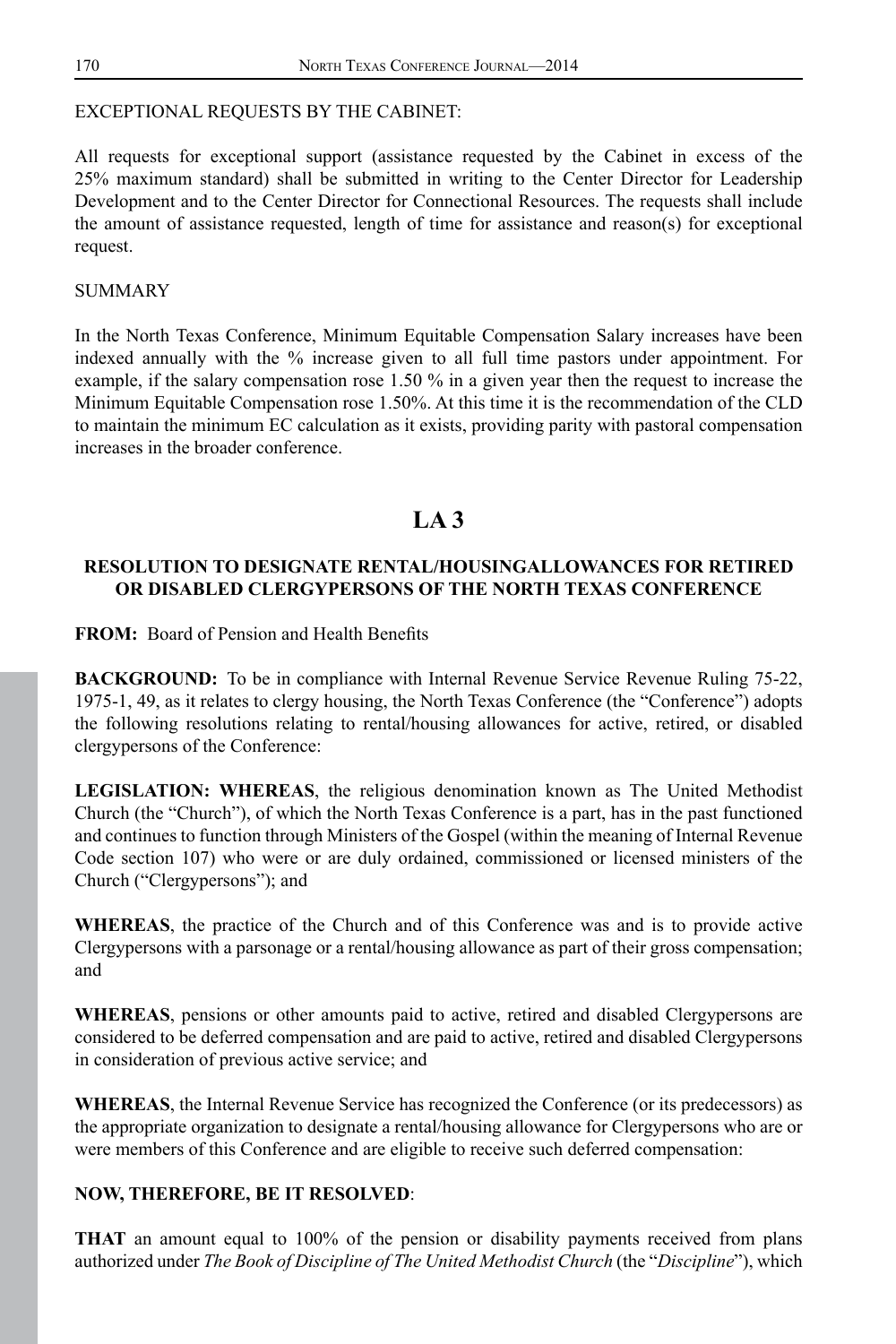includes all such payments from the General Board of Pension and Health Benefits ("GBOPHB"), during the year 2015 by each active, retired, or disabled Clergyperson who is or was a member of the Conference or its predecessors, be and hereby is designated as a rental/housing allowance for each such Clergyperson; and

**THAT** the pension or disability payments to which this rental/housing allowance applies will be any pension or disability payments from plans, annuities, or funds authorized under the *Discipline*, including such payments from the GBOPHB and from a commercial annuity company that provides an annuity arising from benefits accrued under a GBOPHB plan, annuity, or fund authorized under the *Discipline*, that result from any service a Clergyperson rendered to this Conference or that an active, a retired, or a disabled Clergyperson of this Conference rendered to any local church, annual conference of the Church, general agency of the Church, other institution of the Church, former denomination that is now a part of the Church, or any other employer that employed the Clergyperson to perform services related to the ministry of the Church, or its predecessors, and that elected to make contributions to, or accrue a benefit under, such a plan, annuity, or fund for such active, retired or disabled Clergyperson's pension or disability as part of his or her gross compensation.

NOTE: The rental/housing allowance that may be excluded from a Clergyperson's gross income in any year for federal income tax purposes is limited under Internal Revenue Code section 107 (2) and regulations there under to the  $least$  of: (1) the amount of the rental/housing allowance</u> designated by the Clergyperson's employer or other appropriate body of the Church (such as this Conference in the foregoing resolutions) for such year; (2) the amount actually expended by the Clergyperson to rent or provide a home in such year; or  $(3)$  the fair rental value of the home, including furnishings and appurtenances (such as a garage), plus the cost of utilities in such year.

# **LA 4**

## **PRE-1982 SERVICE YEAR RATE FOR 2015**

**FROM:** Board of Pension and Health Benefits

**BACKGROUND:** Paragraph 1506.7 of the *2012 Discipline* states that the responsibility for past service annuity rate for ministerial service rendered before 1982 be determined by each annual conference. Legislation passed at the 2012 General Conference removed the wording from Paragraph 1506.7 requiring the Past Service Rate increases be a minimum of .8% based on the Conference Average Compensation (CAC). Furthermore, General Conference 2012 passed legislation requiring full funding of any Past Service Rate increases by December 31 of the year preceding the proposed increase. In order to provide an increase in retirement benefits that keeps pace with inflation, the North Texas Conference Board of Pension and Health Benefits is recommending the adoption of the percentage increase known as the "Cost-of-Living Adjustment" (COLA) as published by the Social Security Administration as the established rate for the annual increase in the Past Service Rate with a cap of 4%. The cap can be increased on recommendation of the Board of Pension and Health Benefits and approval by the Annual Conference

**LEGISLATION:** That the pre-1982 Service Year Rate for 2015 be increased by 1.5%, in accordance with the COLA rate as published by the Social Security Administration in October of 2013, and established at \$754 for approved service of clergy members in full connection, probationary members, associate members and local pastors of the conference.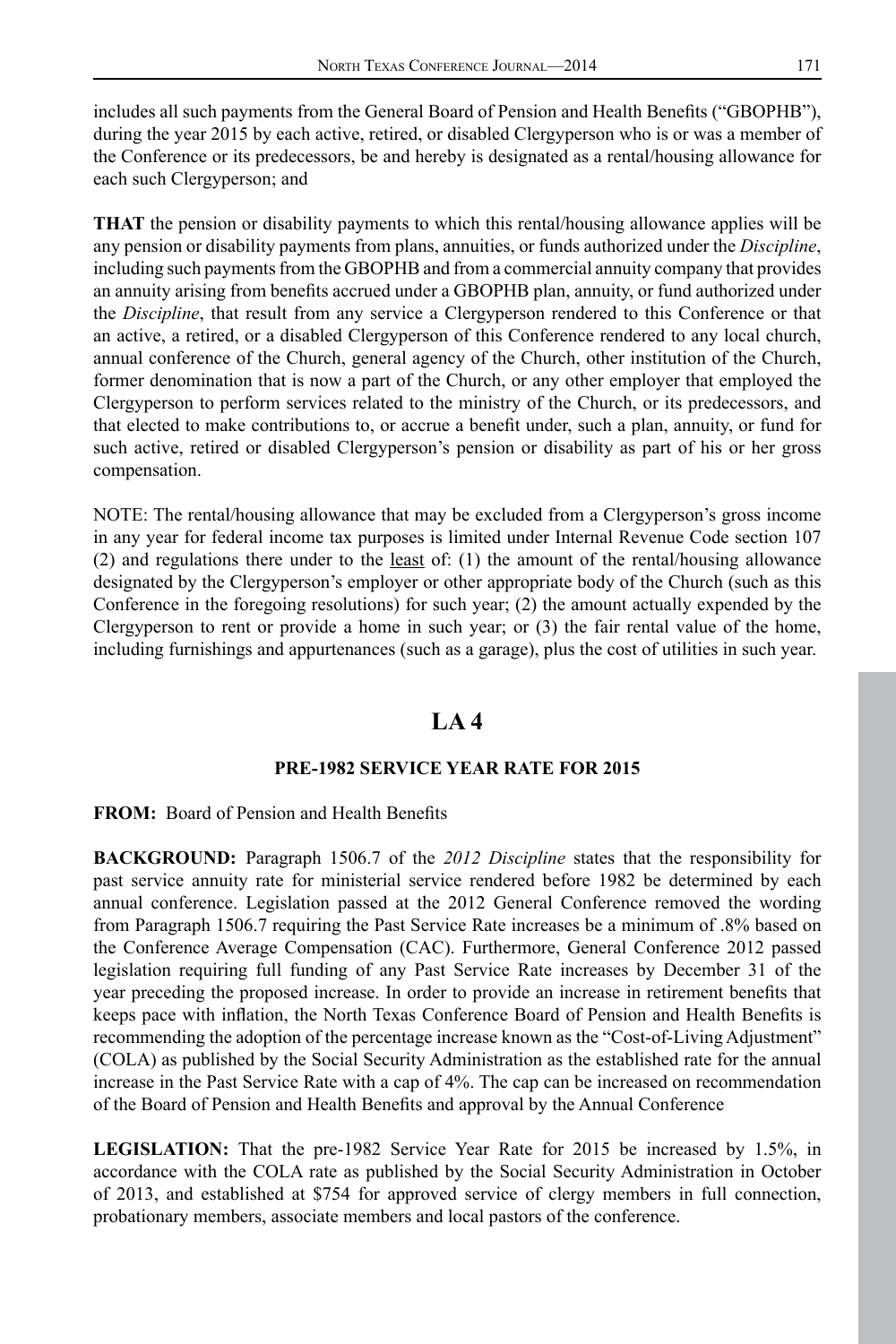#### **2015 BOPHB APPORTIONMENT BUDGET**

**FROM:** Board of Pension and Health Benefits

**BACKGROUND:** The two previous apportionments to fund the work of the Board of Pension and Health Benefits (Insurance Subsidies and Board of Pensions) were combined beginning in 2009 to recognize that they are closely related and allow for transferring funds between the two areas as needed. The proposed 2015 apportionment budget request reflects the plans included in previous legislation setting the Pre-1982 Service Year Rate for 2015. The notes following each section of the apportionment offer further explanation.

As planned, \$33,226.27 from reserves was spent for pensions and \$102,317.86 from reserves was spent for health insurance and life insurance subsidies in 2013. We began budgeting for all but the Health Insurance Supplement expenses in 2014. We will continue to use the reserves to cover the Health Insurance Supplement expenses in 2015 as well.

At the beginning of 2014, approximately \$1.45 million remained in health insurance reserves. It is anticipated that the balance of the health insurance reserves will be about \$1.5 million at the end of 2015. The target for this fund has been between \$1–\$1.5 million (approximately \$1 million was the ending balance from the conference self-funded health insurance program upon entering the denominational program Health Flex in 1995) in order to preserve the options of the conference health insurance program, particularly in response to the Affordable Care Act. The Board of Pension and Health Benefits is aware of some tax advantaged vehicles for health insurance that will become available beginning in 2016, and will continue to monitor the developments to take advantage of the most cost effective strategy for our participants going forward.

#### **LEGISLATION:**

|                                     | 2013 Budget  | 2013 Actual  | 2014 Budget  | 2015 Budget  | $\frac{0}{0}$<br>Change |
|-------------------------------------|--------------|--------------|--------------|--------------|-------------------------|
| <b>Pensions:</b>                    |              |              |              |              |                         |
| Computer Software Support           | \$1,200.00   | \$0.00       | \$0.00       | \$0.00       |                         |
| CPP(1)                              | \$0.00       | \$0.00       | \$628,000.00 | \$628,000.00 |                         |
| CRSP Supplement (2)                 | \$0.00       | \$33,226.27  | \$25,000.00  | \$28,000.00  |                         |
| Dues                                | \$100.00     | \$125.00     | \$100.00     | \$150.00     |                         |
| Insurance-Property and<br>Liability | \$1,000.00   | \$0.00       | \$0.00       | \$0.00       |                         |
| Insurance-Workers<br>Compensation   | \$1,100.00   | \$849.19     | \$1,200.00   | \$1,100.00   |                         |
| Past Service Funding (1)            | \$624,000.00 | \$610,253.41 | \$0.00       | \$280,000.00 |                         |
| Postage                             | \$1,300.00   | \$1,078.82   | \$1,200.00   | \$1,200.00   |                         |
| Printing                            | \$1,000.00   | \$119.79     | \$500.00     | \$500.00     |                         |
| Retiree Expenses                    | \$6,400.00   | \$6,064.84   | \$7,200.00   | \$7,200.00   |                         |
| <b>Staff Expenses</b>               | \$500.00     | \$0.00       | \$400.00     | \$400.00     |                         |
| <b>Supplies</b>                     | \$50.00      | \$183.00     | \$0.00       | \$200.00     |                         |
| Telephone                           | \$50.00      | \$0.00       | \$0.00       | \$0.00       |                         |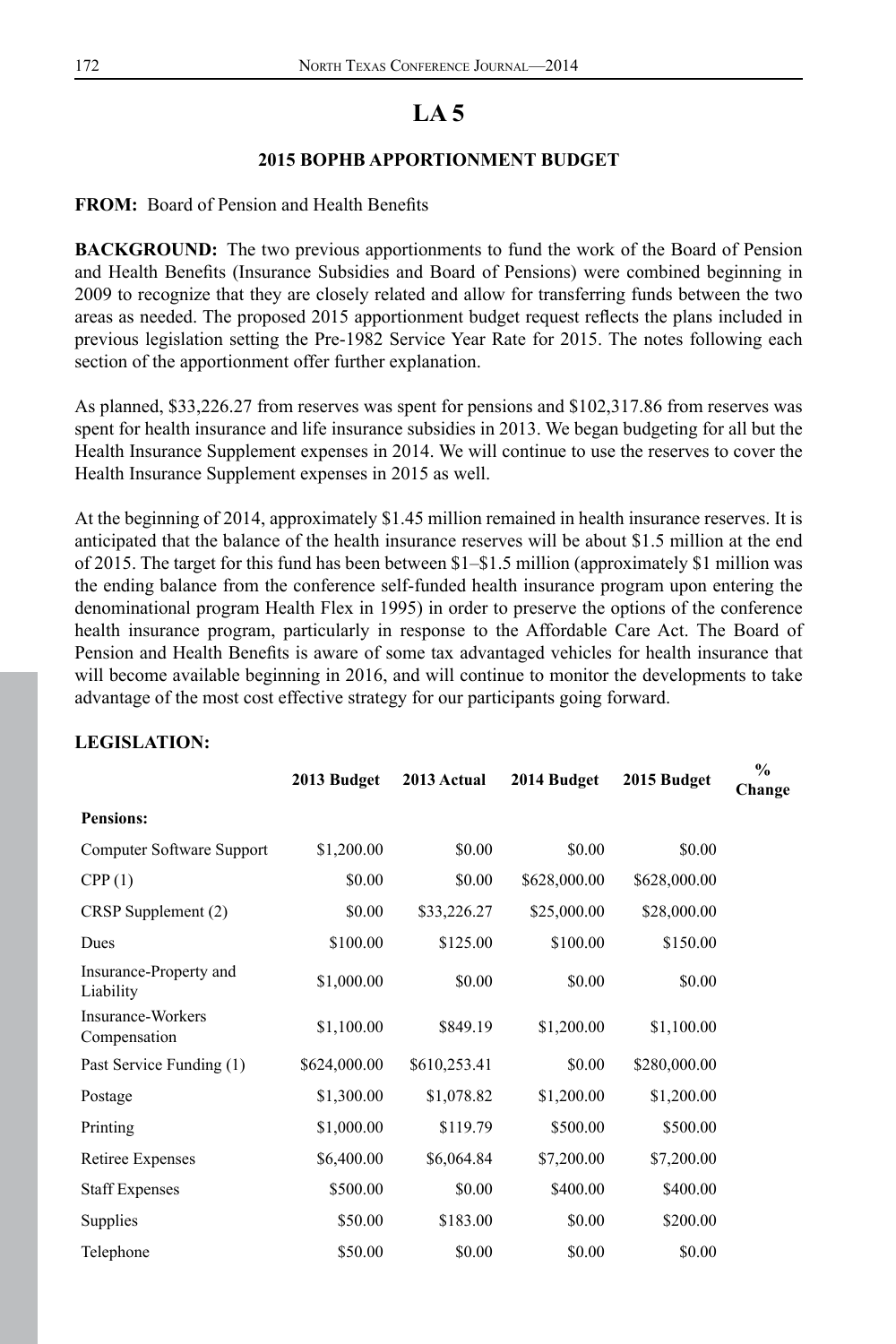| $SUB-TOTAL(3)$ | \$637,100.00 | \$652,318.12 | \$664,500.00 | \$947,750.00 | 42.6% |
|----------------|--------------|--------------|--------------|--------------|-------|
| Travel-Staff   | \$400.00     | \$417.80     | \$400.00     | \$500.00     |       |
| Travel-Board   | \$0.00       | \$0.00       | \$500.00     | \$500.00     |       |

- (1) In 2009, GBOPHB notified us we would need to begin funding this past liability due to the decline of the stock market in the fall of 2008. We believed we were fully funded in 2008. To offset the increase in minimum contributions for this liability caused by the 2008 market decline, GBOPHB granted a three-year "CPP Holiday" which we took in 2011–2013. The amount which would have been budgeted in those years for CPP was allocated to fund the additional minimum contribution required for the unfunded liability. While the market has made substantial gains, it has not fully recovered. However, due to a change in the Retiree Medical plan along with favorable market conditions, there is enough money in the combined reserve fund to fully fund the past service liability for both Retiree Medical and the Pre-82 Past Service Funding liability. The Board of Pension and Health Benefits voted to pay the past service liability for the Pre-82 Past Service Funding liability in the spring of 2014. Although the Pre-82 Past Service Funding liability is now fully funded, General Conference 2012 passed legislation requiring all increases in Past Service Rates be funded at the beginning of the year the increase is slated to take effect for conferences that are underfunded. We will continue to apportion this amount for the foreseeable future to maintain the funds needed to meet this obligation. As noted in earlier legislation, the Board of Pension and Health Benefits is recommending we establish the COLA rate as published by the Social Security Administration as the standard for the annual increase for the Past Service Rate. This results in an increase of approximately 1.5% for our retirees receiving Pre-82 Pensions for 2015. The funding required for this increase is \$280,637. The funding for this liability for this year will be apportioned.
- (2) The CRSP Supplement provides supplements for churches under the Denominational Average Compensation, covers pastors on medical leave and provides a small amount for uncollectable premiums. Nothing was budgeted for this in 2010, 2011, 2012 or 2013 due to a large beginning balance to spend down. The expenditure in 2009 was \$39,392, \$43,575 in 2010, \$36,344.78 in 2011, \$29,829 in 2012, and \$33,226.27 for 2013. The anticipated expense for 2014 is approximately \$28,000. The change in the CRSP program that was approved at General Conference 2012 goes into effect for 2014, resulting in a lower projected expense for 2014 and 2015, therefore the amount allocated for this is set at a lower rate than previous expenditures.
- (3) The Sub-Total is an increase of \$283,250 or approximately 42.6% from the 2014 amount budgeted of \$664,500, due to apportioned funding of the increase in the Pre-82 Past Service Rate.

|                                    | 2013<br><b>Budget</b> | 2013<br>Actual | 2014<br><b>Budget</b> | 2015<br><b>Budget</b> | $\frac{6}{9}$<br>Change |
|------------------------------------|-----------------------|----------------|-----------------------|-----------------------|-------------------------|
| <b>Health Insurance:</b>           |                       |                |                       |                       |                         |
| Actuarial Services Retiree Medical | \$0.00                | \$7,943.00     | \$15,000.00           | \$15,000.00           |                         |
| Insurance-Medical Leave (1)        | \$0.00                | \$41,965.00    | \$38,000.00           | \$45,000.00           |                         |
| Insurance-Life/Add Premium (2)     | \$0.00                | \$28,712.86    | \$30,000.00           | \$32,000.00           |                         |
| Insurance-Retiree Current Year (3) | \$517,800.00          | \$582,616.40   | \$400,000.00          | \$400,000.00          |                         |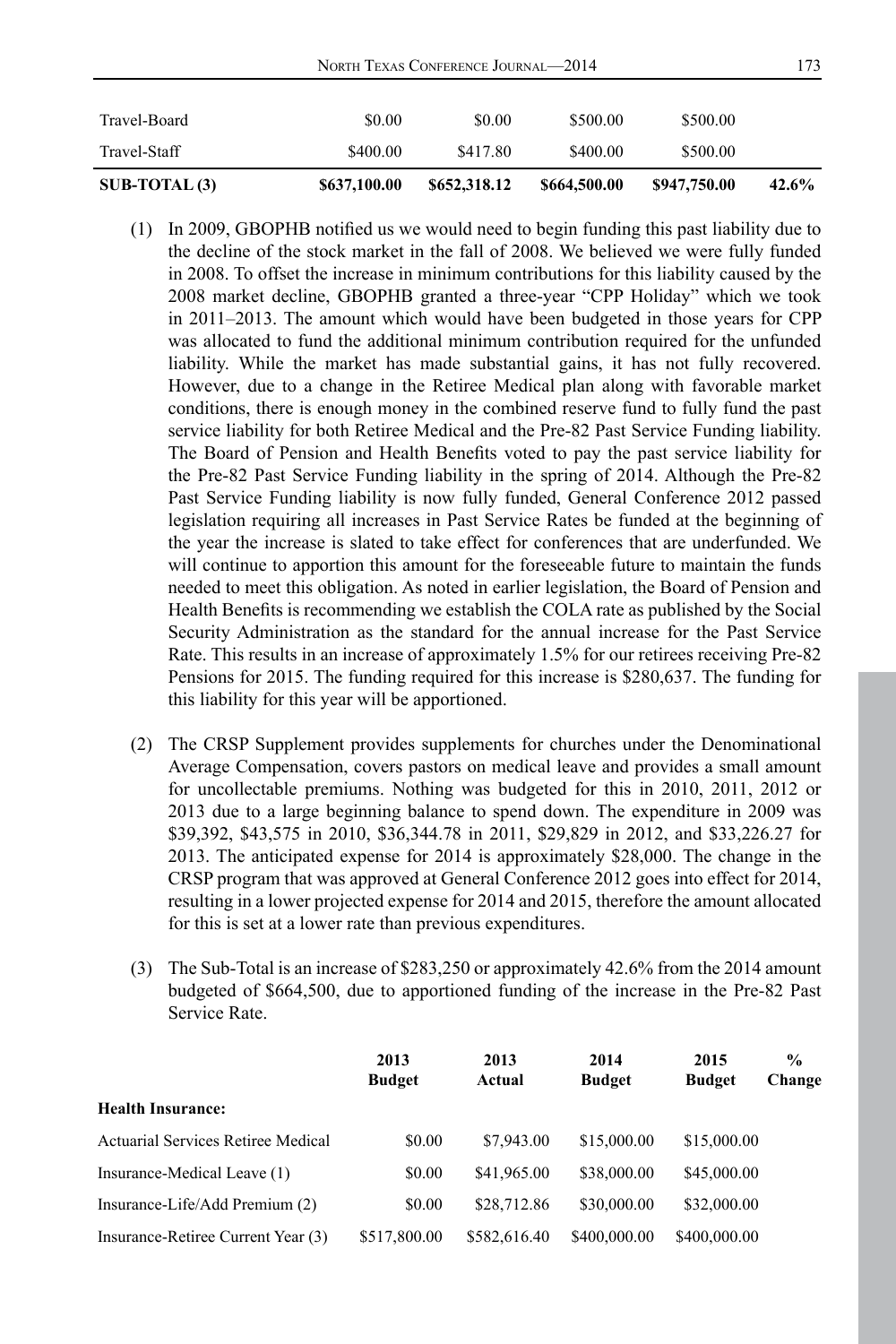| $SUB-TOTAL(6)$                                  | \$1,514,800.00 | \$1,653,995.72 \$1,481,850.00 |              | \$824,700.00 | $-44.3%$ |
|-------------------------------------------------|----------------|-------------------------------|--------------|--------------|----------|
| <b>Supplies</b>                                 | \$0.00         | \$220.90                      | \$550.00     | \$500.00     |          |
| Printing                                        | \$0.00         | \$733.35                      | \$300.00     | \$800.00     |          |
| Postage                                         | \$0.00         | \$1,385.20                    | \$1,000.00   | \$1,400.00   |          |
| Health Insurance Supplement                     | \$0.00         | \$31,640.00                   | \$0.00       | \$0.00       |          |
| Insurance-Retiree Med For New<br>Entrants $(5)$ | \$213,000.00   | \$204,834.43                  | \$213,000.00 | \$330,000.00 |          |
| Insurance-Retiree Past Service<br>Funding (4)   | \$784,000.00   | \$753,944.58                  | \$784,000.00 | \$0.00       |          |

#### **TOTAL (7) \$2,151,900.00 \$2,306,313.84 \$2,146,350.00 \$1,772,450.00 -17.4%**

(1) The conference currently covers the health insurance premiums of those on disability. This premium was not budgeted for apportionments for the last three years as part of a plan to spend down health insurance reserves for 2011–2013. As planned, this item is once again added back to the apportionments beginning in 2014 and 2015.

(2) The premium for additional term life insurance for clergy and lay in Health Flex was paid from reserves for the past three years. Beginning in 2014, this premium will be included in apportionments once again as we have spent down the health insurance reserves funds as anticipated.

(3) The transition to Extend Health, now known as One Exchange, will lower the overall costs for the retiree by half, and the conference by about \$200,000.

(4) The Retiree Medical Liability funding plan updated by the 2008 Annual Conference session shifted the Past Service Funding apportionment at this level from Pre-82 Pensions to the Retiree Medical Liability beginning in 2009 and continuing until that liability is fully funded. The Retiree Medical Liability funding plan was updated again in 2012 under the leadership of Jerry Pinkerton. This team submitted a request to the BOPHB that the apportionment level remain the same until this outstanding liability is funded. As of the end of 2013, this liability is now fully funded.

(5) The Retiree Medical Liability funding plan updated by the 2008 Annual Conference session calls for this item to be frozen at \$213,000 until the Pre-82 Pension Plan and the Retiree Medical Liability are fully funded and the Past Service Funding apportionment is eliminated. A review of the 2013 actuarial report indicates this amount should be reset at \$330,000 effective for 2014 and years following. The Board of Pension and Health Benefits will conduct an in-depth study of this funding plan in the coming year.

(6) The Sub-Total is a decrease of \$657,150 or 44.3% from 2014.

(7) The TOTAL is a decrease of \$373,900 or 17.4%.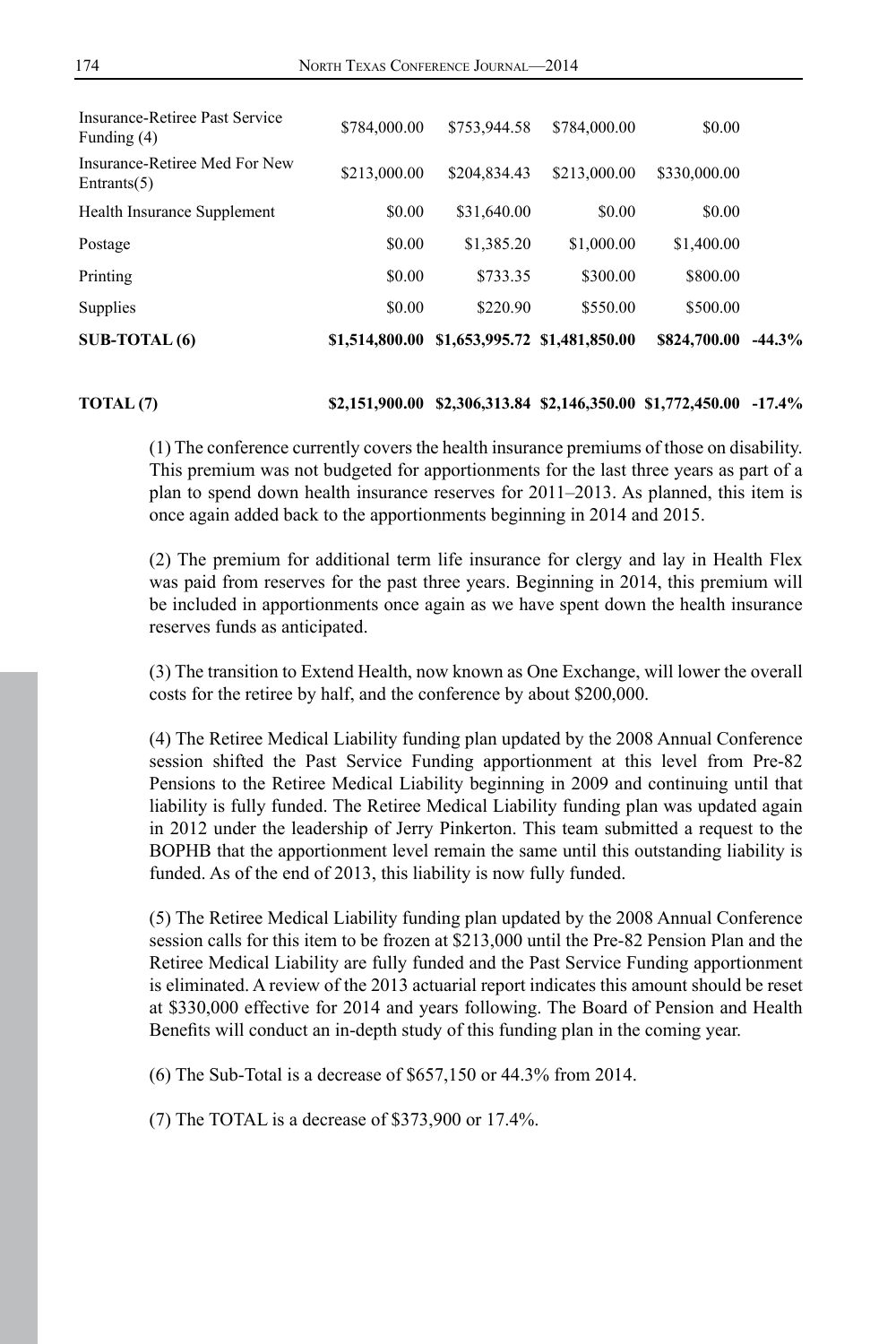#### **FINANCE AND ADMINISTRATION**

#### **FROM:** Council on Finance and Administration

## **INTRODUCTION**

The North Texas Conference is to be congratulated on another excellent payout on apportionments in 2013. Even with the cancellations of worship services at many churches due to icy weather in December, the churches of the North Texas Conference rallied to finish strong with a total 2013 payout of 95.2%. Several church leaders contacted their District Superintendents to find out how they could help others reach the goal of a 100% payout this year through second mile giving. It is truly a blessing to serve in partnership with so many generous congregations as we all seek to honor God with our prayers, presence, gifts, service, and witness.

We celebrate that 266 out of 295 churches with apportionments paid 100%. We once again recognize the NORTHWEST District for achieving 100% payment for the 22nd year in a row as well as the EAST District for their 100% payout for the 19th year in a row! These pastors, lay leaders and District Superintendents Marvin Guier and Vic Casad are to be commended!

The total paid for apportionments was \$11,275,560 and the total paid for all benevolent causes was \$12,141,917.

While the Council recommends that local churches strive to designate at least 25% of their total annual budgets for causes beyond their churches, it is expected that apportionments will be given first claim by churches in their beyond-the-local church payments, with advance specials and other benevolences viewed as second-mile giving.

The Council continues to expect 100% payout of our apportionments and urges every church to take seriously the recommended ten-month payment plan in which 10% of the annual apportionment amount is remitted monthly. Without doubt, making monthly payments beginning in January or February is an important step in paying apportionments in full.

Paragraph 622 of the 2012 *Discipline* states that the Board of Pension and Health Benefits apportionment, the Episcopal Fund, the District Superintendents Fund, and Equitable Compensation are apportioned funds which are to be paid on the same schedule as the pastor's salary is paid. The Cabinet joins the Council in urging each church to adhere to this mandate monthly.

All churches are also encouraged to make contributions to their District Second Mile Fund. This is an important way to assist districts and the conference as a whole to achieve 100% payment of our total apportionments.

The Council and the Conference Treasurer continue to update reports in order to provide the information conference leaders and members expect in a more open and transparent way. The Council takes seriously its fiduciary responsibility and is working with conference leaders to ensure faithful and effective stewardship of conference funds.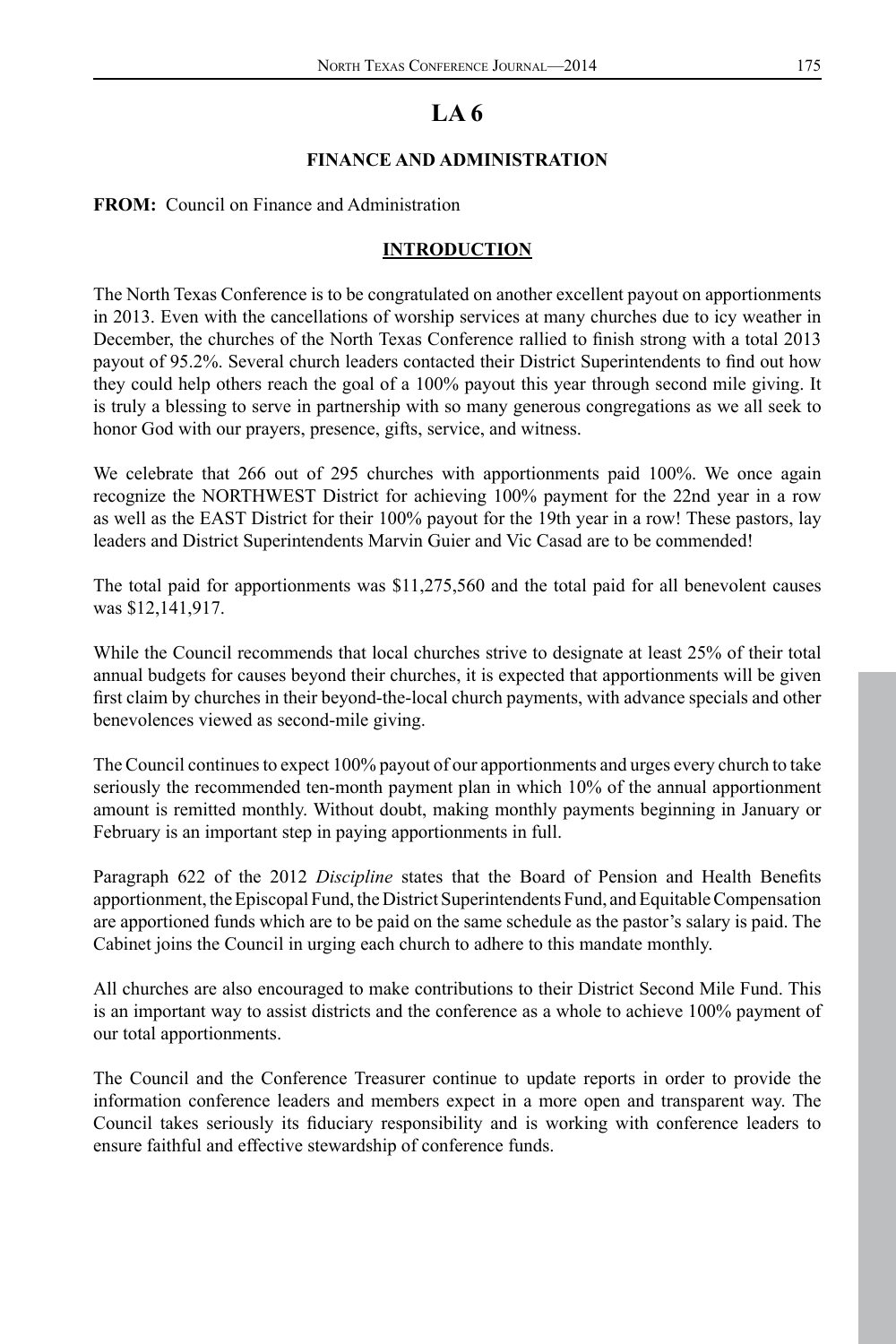# **END-OF-YEAR 2013 FINANCIAL OVERVIEW**

- 1. The 2013 apportionment payout was 95.2%.
- 2. As planned, we spent down an additional \$135,544.13 in 2013 of reserves to reduce apportionments and direct bill benefits premiums to the churches. This is in addition to the \$413,584 of planned spending of reserves in 2010, \$491,344 in 2011, and \$347,333 in 2012. The target goal of the health insurance reserves is between \$1,000,000 and \$1,500,000. As of the end of 2013, we still had \$1,451,981.74 in our health insurance reserve account. We plan to spend an additional \$32,000 for Pension and Health Insurance supplements in 2014.
- 3. The total unrestricted cash held by the conference treasurer at the end of 2013 was \$330,847.13. In addition, \$4,828,822 in 2013 apportionments was received by the January 13, 2014 closeout day. The conference treasury held \$7,162,891 in designated reserves at the Texas Methodist Foundation, and an additional \$22,754,062 in deposits at the General Board of Pension and Health Benefits, designated for the outstanding liabilities of \$7,396,729 for the remaining Pre-82 liability and \$10,103,622 in Post Retiree Medical liability. As of the end of 2013, we now hold the reserves to fully fund our Past Service liabilities.
- 4. The conference transitioned from a modified cash basis accounting method to Generally Accepted Accounting Principles (GAAP) reporting effective January 1, 2012. The most significant presentation effected with this change is the inclusion of the Retiree Medical Liability funding on the financial statements. There is a significant change in the actuarial valuation on the Retiree Medical Liability funding due to two factors: 1) the change to OneExchange reduced the overall liability by \$13,039,602, and 2) favorable market trends reduced this liability by an additional \$5,419,467. The market trends are based on industry standards set by Citigroup for actuarial computations. The total liability can change significantly from year to year.
- 5. Detailed 2013 financial reports may be found in the Agency Reports of this workbook.

## **FURTHER INFORMATION**

#### A. Fidelity Bond for Local Churches

Beginning in 2007, with the establishment of our Conference-Wide Property & Liability Insurance Program through PACT, a \$100,000 Employee Dishonesty (Crime) Bond was established to cover those persons authorized to handle funds in every church in the Annual Conference. Effective April 1, 2012, we placed our insurance coverage with McQueary, Henry, Bowles, and Troy. We continue to provide the \$100,000 Employee Dishonesty (Crime) Bond in our current insurance program.

## B. Electric Aggregation Program

Electric utilities in the state of Texas were deregulated effective January 1, 2002. Deregulation offered the opportunity for the churches of the North Texas Conference to join together to purchase electricity. With the encouragement of CF&A, a group of large churches in the conference initiated an effort to secure a group contract for the purchase of electricity. All of the churches of the conference have been invited to participate in this effort. The program is now in its fifth aggregate contract and continues to be beneficial to the approximately 106 participating churches with the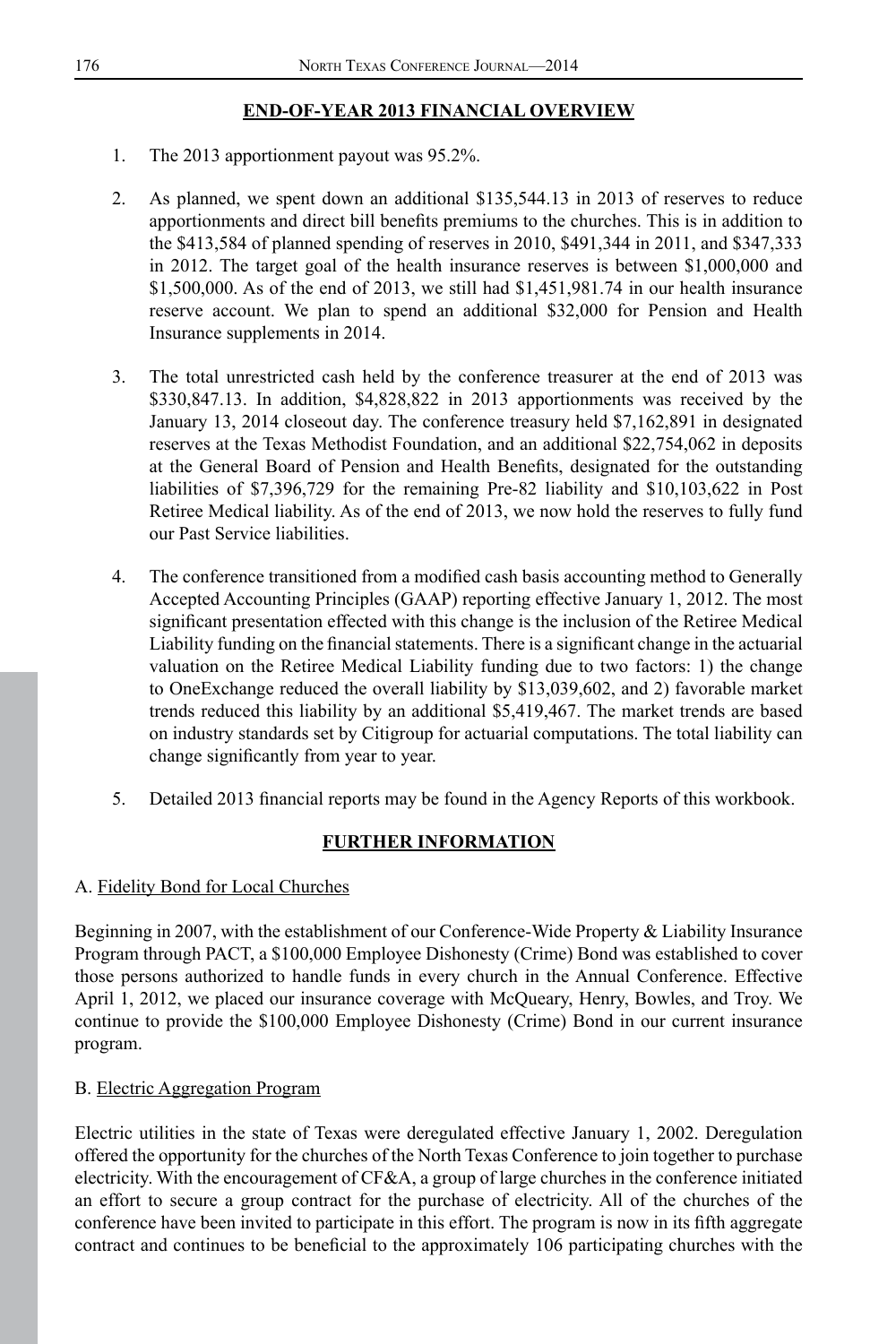benefits of achieving scale, the ability to anticipate costs in budgeting, and protection against the volatility of natural gas prices and future cost increases.

An additional feature of the present contract is the inclusion of 10% renewable or "green" energy for every church, which was secured at no additional cost to the group contract. Churches may choose to increase the percentage of renewable energy for an additional cost. As reported in a December 22, 2007 feature article in the *Dallas Morning News*: "In an apparently unprecedented move for a large religious group, United Methodist churches of North Texas have joined forces to buy 'green' electricity generated by windmills in the western part of the state." Staff writer Sam Hodges went on to say, "Environmentalists say they're unaware of another conference, diocese, synod or any other body of churches that has used its economic clout to spur nonpolluting electricity production." This is a significant step as we try to live out our concern for the environment.

Effective January 1, 2013, we have entered into a new two year electrical aggregate contract for a negotiated rate of .054 per kWh through July 2015, followed by an additional 48 months at .0509 per kWh.

#### C. Conference-Wide Property & Liability Insurance Program

In response to requests for help from several local churches and after a great deal of study and discussion over many years, the 2006 Annual Conference session voted to establish a conferencewide property and liability insurance program through the group captive established by GCFA known as UM PACT. State regulations governing group captives required each annual conference to provide a capital contribution to the captive.

In April of 2011, GCFA created United Methodist Insurance (UMI) as a single parent captive with the intent of providing greater insurance coverage opportunities and savings. By the end of the second quarter of 2012, UMI assumed all of the assets and liabilities of the UM PACT program and retain its risks and coverage. Although the North Texas Conference is no longer participating in the UMI program, we do continue to have an asset of approximately \$200,000 held with UMI from our capital contribution. We expect this contribution to eventually be returned to our conference.

In 2011, the unusually high loss experience over the preceding five years led to a premium increase of 23% over the previous year along with an increase in deductibles from a flat \$1,000 across the board to a wind and hail damage deductible of 2% per building with a cap of \$50,000 per building per occurrence on our October 1, 2011 insurance renewal with UMI. Under the direction of the Bishop, the Core Leadership Team, and the Council on Finance and Administration (CFA), an Insurance Advisory Team (IAT) was created to negotiate this program on behalf of the churches of the North Texas Conference. The IAT was a six member task force composed of experienced property and liability insurance professionals who were not current broker/agents, directors, or otherwise beneficiaries of any sort of insurance carrier so that they might act on behalf of the churches of the North Texas Conference without any conflict of interest. Over the course of the next several months, the IAT entered into negotiations with UMI over our existing insurance programs. In addition, they secured the services of a local commercial broker, MHBT, in order to obtain a competitive bid on our lines of coverage.

In 2011, the IAT presented to CFA their recommendation that we move all lines of property and liability insurance coverage to MHBT. CFA voted unanimously to accept the recommendation of the IAT and to ask that this short term task force be an ongoing committee tasked with the work of review and continued negotiation of our insurance needs, reporting directly to CFA.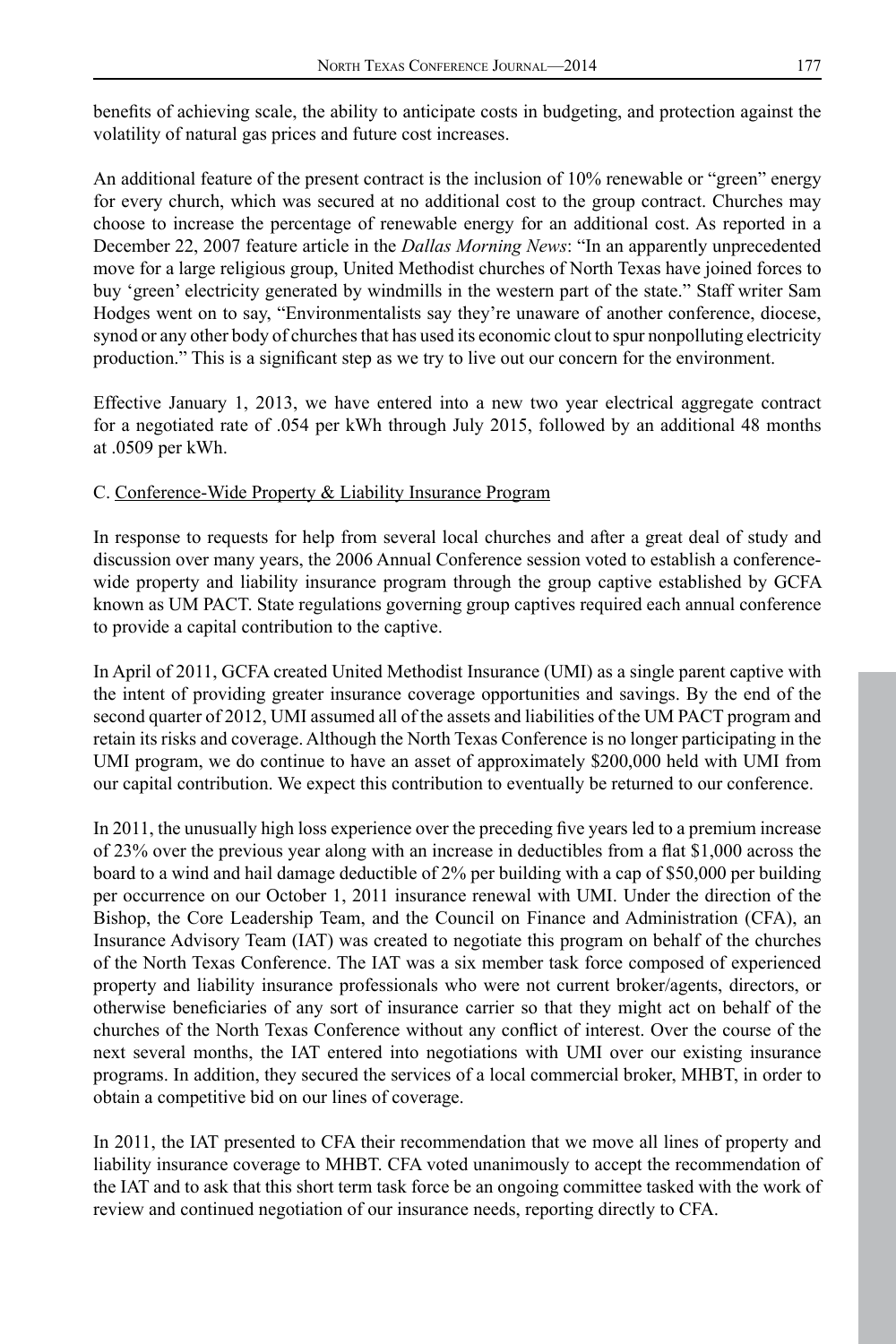Fortunately for our churches, the Property and Liability insurance was moved to a new carrier on April 1, 2012. On April 3, 2012 the Dallas area experienced the eighth most expensive storm in the last forty years of Texas weather history. And on June 16th, the Dallas area was again hit with what proved to be the fifth most expensive insurance loss for Texas. Both of these storms ranked above the Bastrop Wildfires in terms of total losses for the insurance industry. Had we remained under our previous carriers, our churches would have experienced deductibles of approximately \$1,405,611 on the hail claims alone based on the 2% of building value deductible. Instead, our churches paid a total of \$74,260 in 2012 deductibles on these same losses under our new insurance policy. We are facing a very hard market for property insurance lines due to the recent storms, particularly in Dallas and Wichita Counties. The Insurance Advisory Committee is working very hard to provide our churches with coverage that protects their ministry dollars.

Our loss experience in 2013 improved significantly, resulting in a smaller than expected increase in premiums for the 2014-2015 year. Although we have already experienced significant storms in 2014 and related hail losses, we hope the restructuring of the insurance program that allows the conference to cover more of the first dollar losses will allow us to see lower trends in property insurance in the coming years.

Because of continuing concern over the vulnerability of our churches in today's litigious society and realizing that all of the other churches are at risk when some are without adequate coverage or limits, the Council is convinced that a mandatory conference wide program is the best way to protect all North Texas Conference churches in case of property losses or issues leading to liability claims. The Council desires to do everything possible to keep our churches out of harm's way and to enhance our protection of ministry and mission.

#### D. Pre-1982 Pension Liability

The *2012 Discipline* requires the submission of an annual comprehensive funding plan for all of our benefit liabilities including our pre-1982 pension liability. (See Board of Pension and Health Benefits Conference Report items for the presentation of our Comprehensive Funding Plan as it was approved by the both the Conference and General Boards of Pension and Health Benefits.)

#### E. Retiree Medical Liability

A plan to address the conference's Retiree Medical Liability was adopted by the 2002 Annual Conference session and updated by the 2006 and 2008 Annual Conference sessions. A study group, under the leadership of Jerry Pinkerton, revisited our progress towards funding this liability in the fall of 2012. The Conference moved to OneExchange in 2013 as our connector to Retiree Supplemental Insurance coverage, resulting in a significant decrease in costs to both the retiree and the conference. See the Board of Pension and Health Benefits report and legislation for more information.

#### F. Salary, Benefits and Expenses for District Superintendents

As stated in the conference's Standing Rules, "the salary of a district superintendent shall be adjusted annually by the average percentage change in the base compensation of all full-time pastors appointed to serve local churches or appointments for which the conference is responsible." This policy was started in 2008, and called for a periodic review to confirm the increases maintain a salary level that falls at or about 90% of the declension of salary packages of full-time elders. The Council on Finance and Administration reviewed the policy and the declension status in the spring of 2014 and determined that the current formula is maintaining the status set by the Annual Conference in 2008.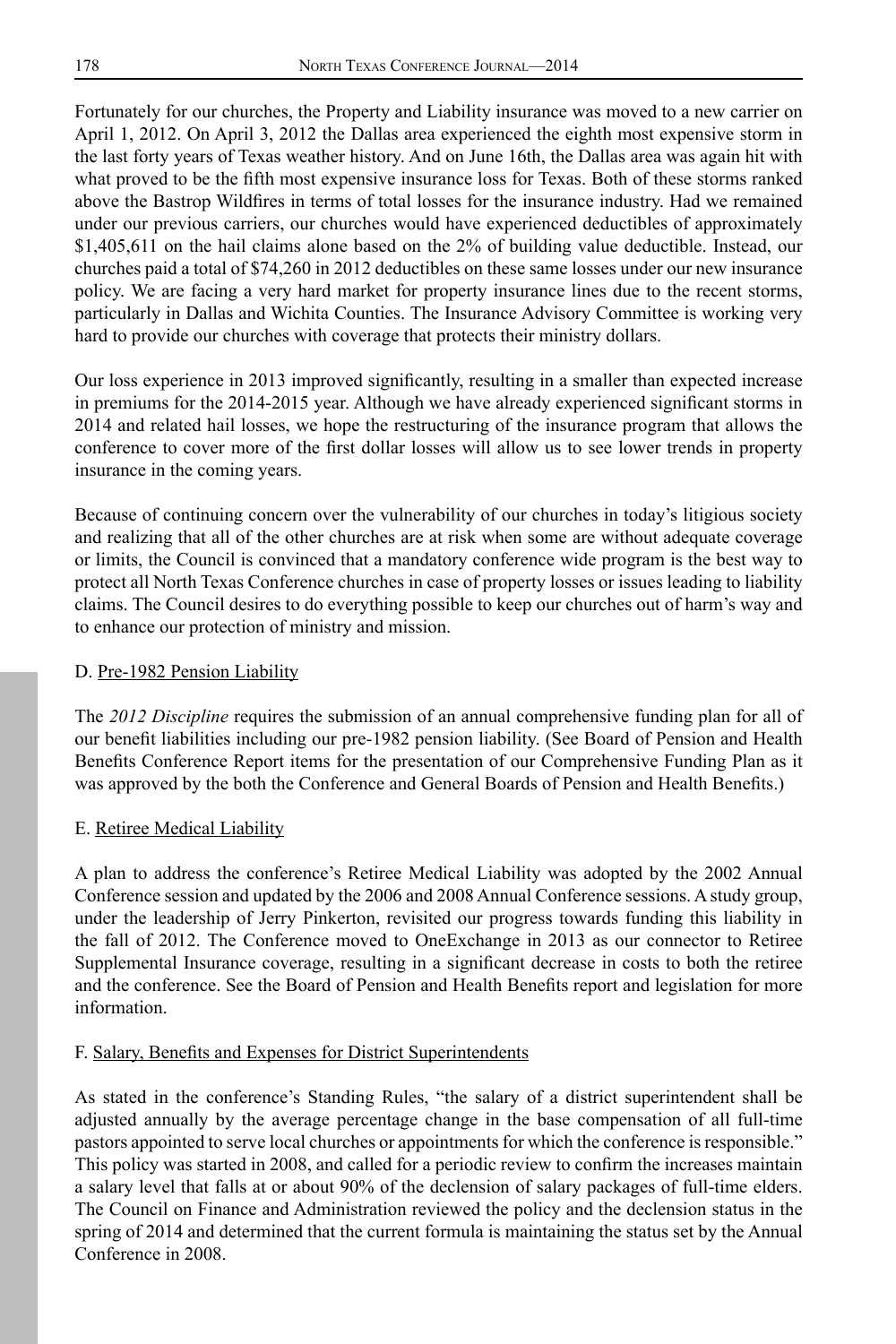Therefore, the amount of change called for in accordance with the policy for 2014 is a 1.09% increase, which brings the salary to \$110,724. Parsonages or a Housing Allowance are provided by the districts. Utilities are reimbursed by voucher. Travel and other business expenses are reimbursed through an Accountable Reimbursement plan.

## **RECOMMENDATIONS FOR LEGISLATIVE ACTION**

# **I. AUDITOR FOR THE CONFERENCE TREASURY**

The Council recommends Ratliff Associates as the auditing firm for the Conference Treasury for the 2014 audit.

# **II. 2014 APPORTIONMENT BUDGET RECOMMENDATION**

#### BACKGROUND:

Since 2009, CFA has worked diligently to reduce the total apportionment budget, accomplishing a net reduction of 8.1% over the last seven years. We had decreases each year, with an essentially "flat" increase in apportionments of 0.3% for 2012 and a slight decrease in 2013 of 0.6% and an increase of 1.5% for 2014. For 2015, CFA is recommending another 1.5% increase in apportionments to a total of \$12,199,544. The overall reduction in apportionment dollars over the last six years translates to an additional \$1.07 million per year in ministry dollars available for the work of our local churches.



# **Apportionment Budget**

Aside from General Conference and Jurisdictional Conference apportionments, the Episcopal Area fund and the District Superintendents Fund, the 2014 recommended apportionment budget is built around the four centers: (1) the Center for Leadership Development, (2) the Center for New Church Development and Congregational Transformation, (3) the Center for Missional Outreach, and (4) the Center for Connectional Resources. While the Center for Connectional Resources is submitting a reduced budget, the Centers for New Church Starts, Leadership Development, and Missional Outreach are requesting increases for a net percentage increase of 1.5% for the total budget.

The Center for Connectional Resources is pleased to announce a reduction in its request of \$326,109, for an 8.7% decrease from the previous year. This reduction is a result of the full funding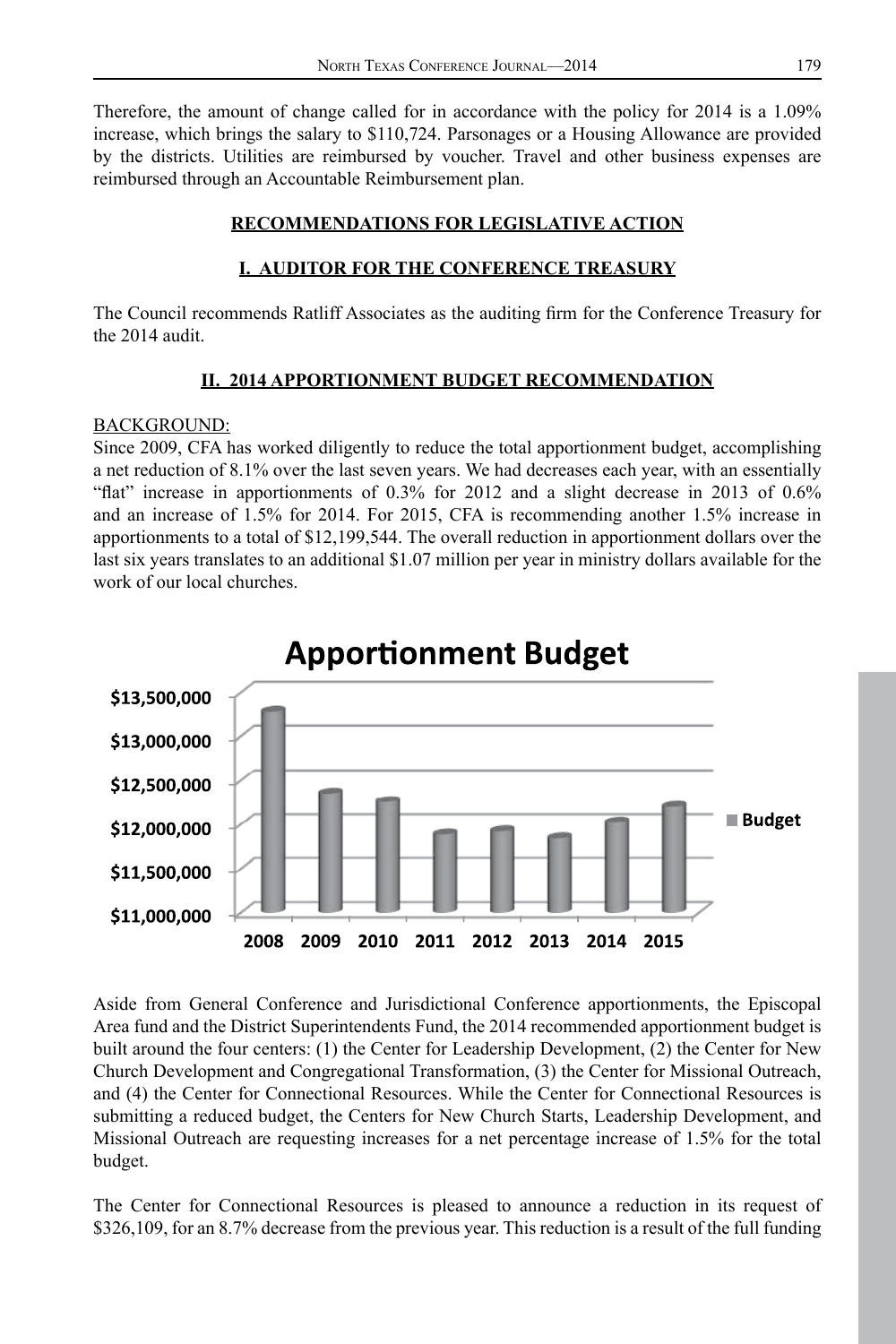of the Pre-82 liability as well as the Retiree Medical past service liabilities. We achieved full funding of these ahead of schedule due to strong market trends as well as a change in the Retiree Medical program. A steep market decline, like the one we experienced in 2008 could result in a return of apportionment dollars designated for this, of course, but at this time, the Conference Board of Pension and Health Benefits is recommending a reduction in these apportionments to the local church.

The Center for New Church Starts is requesting a 26.5% increase for a total dollar amount of \$256,022. The Jump Start monies provided by the Annual Conference will be depleted fully by the end of 2014. The cash remaining in the Center's operating reserves provide a small buffer for the 2015 budget, but in order to continue to start new churches and expand the work of the Healthy Church Initiative to assist existing congregations in revitalization work, the remaining funds needed are being shifted to the apportionment budget.

The 9.5% increase in the request from the Center for Leadership Development results in a dollar total increase of \$130,295. The increases requested are primarily a result of the initiatives proposed for Clergy Effectiveness and Advancing Women's Leadership. The details of these initiatives can be found in the 2014 NTC Agency Reports section of this Journal. In addition, the Center for Leadership Development has launched a new Wesley Foundation at the University of Texas at Dallas. Information about this ministry can be found in the Center for Leadership Developments Campus Ministry report.

The Center for Missional Outreach is requesting an additional \$63,089 in funding for the administrative support of the Zip Code connection. This translates to a 10.3% increase over the previous year's budget.

The District Administration Fund budgets come from the District Conferences. Although they are included in the total apportionment budget recommendation, they are not considered by CF&A. At the time of the printing of this budget, these line items had not yet been approved. They are subject to change in accordance with the decisions of the District Conferences held May 18, 2014.

The staff budgets are aligned with their respective centers and in the case of Communications with the Episcopal Area. According to NTC Standing Rule II.A.10, the District Superintendent level salaries are calculated with a 1.09% increase. Other staff salaries are an increase of 2.5%.

We began spending down the health insurance reserves three years ago to ease a one year sizable increase in health insurance premiums. We budgeted and spent \$491,344 of reserves in 2011 and \$347,333 in 2012 and \$135,544 in 2013. We have budgeted an additional \$32,000 to be spent in 2014 and will continue to tap \$32,000 of reserves in 2015. As of the beginning of 2014, we still had \$1,484,546 remaining in the health insurance reserve fund. The health insurance rates are now being billed at the full rate charged by the General Board of Pension and Health Benefits as the increases in rates were much smaller in the last two years and remained flat for 2015.

The following other non-apportioned income related to the apportioned items is also anticipated: \$50,000 from health insurance premiums for staff, and \$10,000 from GCFA for the Episcopal Residence. Additional other non-apportioned but related income may be received during the year.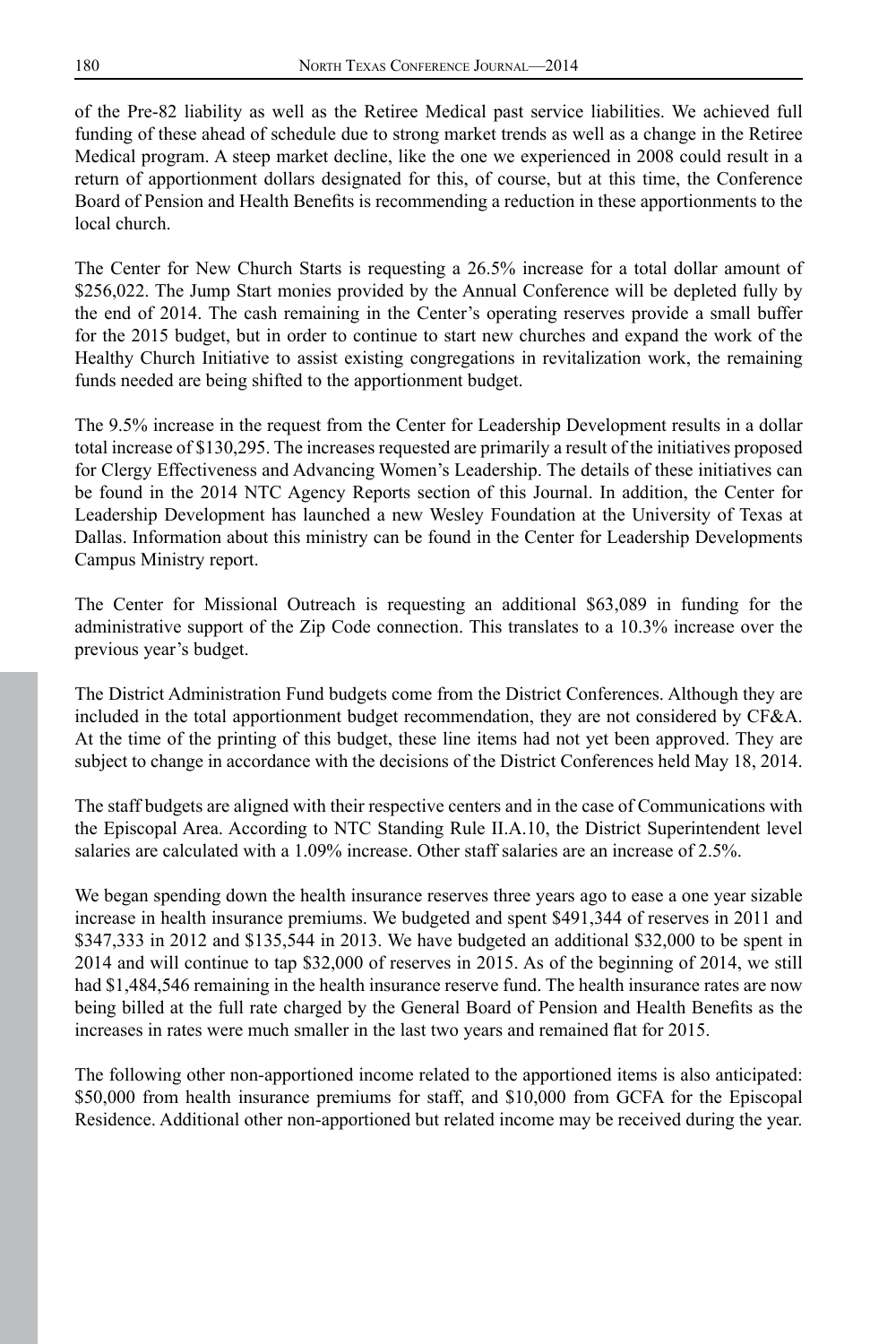# Description <sup>2013</sup> Budget 2013 Actual 2014 Budget 2015 Budget  $\frac{0}{0}$ Change GENERAL CONFERENCE World Service Fund 1,801,746.00 1,639,010.13 1,767,764.00 1,772,081.00 Ministerial Education Fund—Global 463,926.00 432,970.42 455,175.00 456,281.25 Ministerial Education Fund—NTC 154,642.00 173,508.98 151,725.00 152,093.75 Black College Fund 246,729.00 232,405.52 242,076.00 242,687.00 Africa University Fund 55,214.00 53,090.25 54,172.00 54,304.00 Interdenominational Coop 48,353.00 46,393.79 47,441.00 47,602.00 General Administration Fund 217,413.00 202,840.61 213,335.00 213,900.00 Episcopal Fund 522,126.00 503,014.80 516,183.00 531,486.00 TOTAL 3,510,149.00 3,283,234.50 3,447,871.00 3,470,435.00 0.7% JURISDICTIONAL CONFERENCE Lydia Patterson Institute 73,244.00 67,232.07 73,244.00 73,244.00 Mt. Sequoyah Assembly 17,515.00 16,840.93 17,515.00 17,515.00 Jurisdiction Administration Fund 34,304.00 32,985.39 34,304.00 34,304.00 SMU Campus Ministries 9,023.00 6,767.00 6,767.00 2,282.00 TOTAL 134,086.00 123,825.39 131,830.00 127,345.00 -3.4% ANNUAL CONFERENCE **CENTER FOR NEW CHURCH STARTS** Administration 12,900.00 12,350.94 10,000.00 15,000.00 Staff 312,542.00 290,992.85 320,356.00 329,967.00 Training 51,000.00 10,063.11 51,000.00 51,000.00 New Church Coaching/Consulting 31,000.00 13,533.62 31,000.00 31,000.00 Mission Insight 8,500.00 0.00 8,500.00 8,856.00 Healthy Church Initiative 68,000.00 23,899.65 80,000.00 88,000.00 New Church Starts 949,838.00 735,076.22 860,810.00 698,275.00 Release of Reserves (596,680.00) (146,522.30) (395,590.00) 0.00 TOTAL 837,100.00 939,394.09 966,076.00 1,222,098.00 26.5% **CENTER FOR LEADERSHIP DEVELOPMENT** Administration 13,979.00 17,653.76 14,450.00 15,000.00 Staff 339,612.00 333,245.80 342,386.00 366,757.00 Board of Ministry (Professional Ministries) 36,700.00 34,279.29 43,220.00 41,920.00

Board of Laity 9,100.00 6,838.75 8,686.00 9,454.43

# **2015 Apportionment Budget Recommendation**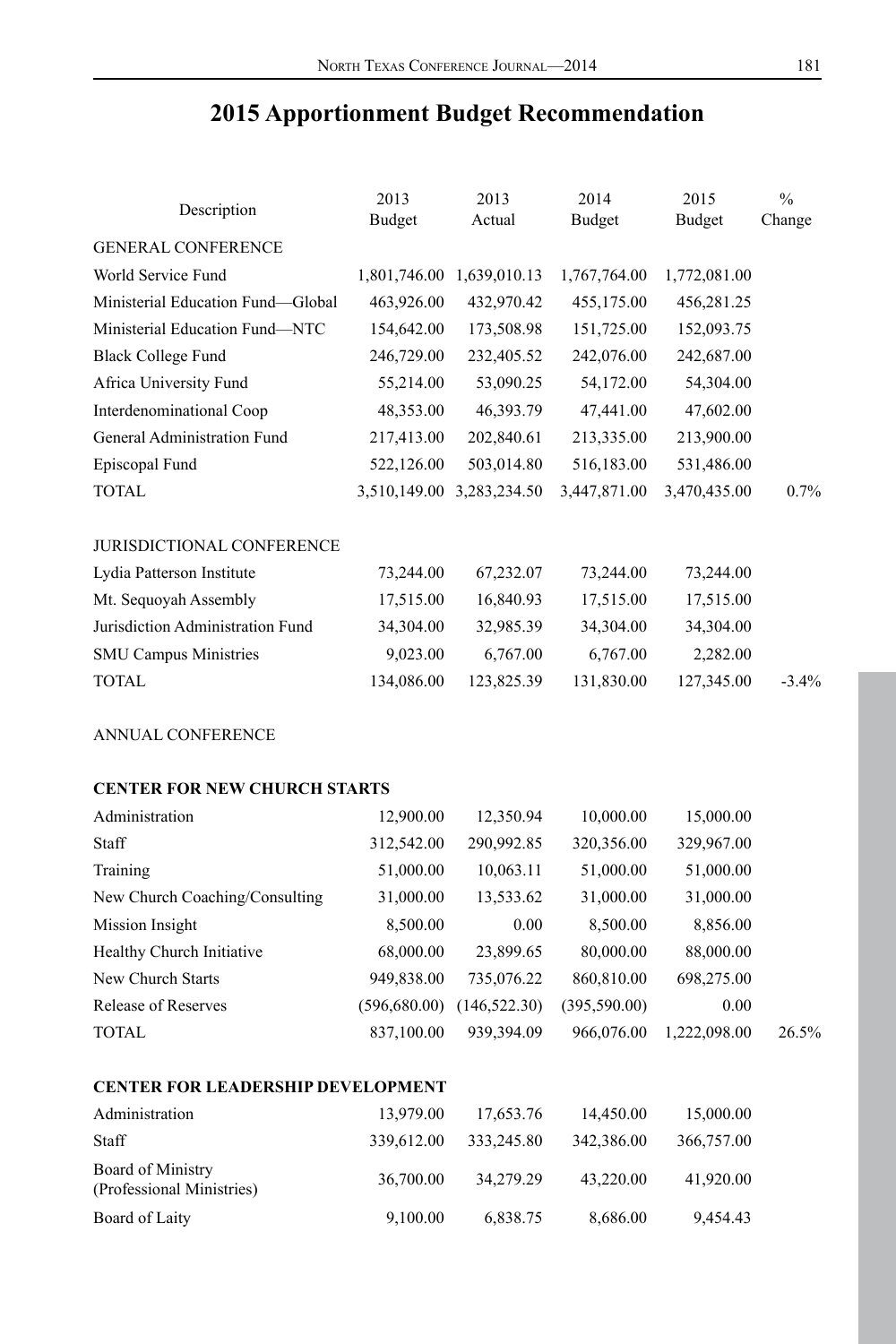| 64,650.00<br>81,500.00<br>Faith & Leadership Formation<br>74,244.99<br>134,237.00<br>Texas Methodist Colleges<br>100,000.00<br>95,097.70<br>100,000.00<br>100,000.00<br>Effective & Fruitful Leaders<br>35,800.00<br>23,942.60<br>42,000.00<br>50,000.00<br>Program<br><b>Conflict Management</b><br>12,500.00<br>5,698.86<br>13,635.00<br>7,300.00<br>Campus Ministries<br>411,180.55<br>460,277.00<br>457,859.00<br>515,281.00<br>Equitable Compensation<br>90,000.00<br>66,676.91<br>50,000.00<br>85,000.00<br><b>Intentional Interim Pastors</b><br>40,000.00<br>44,341.57<br>35,000.00<br>45,000.00<br>Transitional Care for Clergy<br>5,000.00<br>0.00<br>40,000.00<br>100,500.00<br>3,652.11<br><b>Emerging Leadership Programs</b><br>10,000.00<br>7,500.00<br>8,500.00<br>Leadership Dev Standing Committee<br>5,000.00<br>10,000.00<br>10,000.00<br>1,231.07<br>Bridgeport Camp Program<br>118,500.00<br>125,050.00<br>125,050.00<br>118,500.00<br><b>Release of Reserves</b><br>(110,000.00)<br><b>TOTAL</b><br>1,338,700.00 1,236,583.96<br>1,373,704.00<br>1,503,999.43<br><b>CENTER FOR MISSIONAL OUTREACH</b><br>Advisory Team<br>50,000.00<br>47,011.63<br>38,000.00<br>110,000.00<br>Staff<br>321,595.00<br>287,258.18<br>346,792.00<br>357,131.00<br>Christian Unity & Interreligious<br>6,000.00<br>10,500.00<br>4,000.00<br>2,500.00<br>Concerns<br>10,500.00<br>8,757.79<br>10,000.00<br>8,500.00<br>Church & Society<br>Ethnic Local Church Concerns<br>150,500.00<br>140,710.96<br>154,500.00<br>142,500.00<br><b>Global Ministries</b><br>79,500.00<br>57,732.37<br>57,500.00<br>55,250.00 | Change  |
|--------------------------------------------------------------------------------------------------------------------------------------------------------------------------------------------------------------------------------------------------------------------------------------------------------------------------------------------------------------------------------------------------------------------------------------------------------------------------------------------------------------------------------------------------------------------------------------------------------------------------------------------------------------------------------------------------------------------------------------------------------------------------------------------------------------------------------------------------------------------------------------------------------------------------------------------------------------------------------------------------------------------------------------------------------------------------------------------------------------------------------------------------------------------------------------------------------------------------------------------------------------------------------------------------------------------------------------------------------------------------------------------------------------------------------------------------------------------------------------------------------------------------------------------------------------------------------------------------------------------|---------|
|                                                                                                                                                                                                                                                                                                                                                                                                                                                                                                                                                                                                                                                                                                                                                                                                                                                                                                                                                                                                                                                                                                                                                                                                                                                                                                                                                                                                                                                                                                                                                                                                                    |         |
|                                                                                                                                                                                                                                                                                                                                                                                                                                                                                                                                                                                                                                                                                                                                                                                                                                                                                                                                                                                                                                                                                                                                                                                                                                                                                                                                                                                                                                                                                                                                                                                                                    |         |
|                                                                                                                                                                                                                                                                                                                                                                                                                                                                                                                                                                                                                                                                                                                                                                                                                                                                                                                                                                                                                                                                                                                                                                                                                                                                                                                                                                                                                                                                                                                                                                                                                    |         |
|                                                                                                                                                                                                                                                                                                                                                                                                                                                                                                                                                                                                                                                                                                                                                                                                                                                                                                                                                                                                                                                                                                                                                                                                                                                                                                                                                                                                                                                                                                                                                                                                                    |         |
|                                                                                                                                                                                                                                                                                                                                                                                                                                                                                                                                                                                                                                                                                                                                                                                                                                                                                                                                                                                                                                                                                                                                                                                                                                                                                                                                                                                                                                                                                                                                                                                                                    |         |
|                                                                                                                                                                                                                                                                                                                                                                                                                                                                                                                                                                                                                                                                                                                                                                                                                                                                                                                                                                                                                                                                                                                                                                                                                                                                                                                                                                                                                                                                                                                                                                                                                    |         |
|                                                                                                                                                                                                                                                                                                                                                                                                                                                                                                                                                                                                                                                                                                                                                                                                                                                                                                                                                                                                                                                                                                                                                                                                                                                                                                                                                                                                                                                                                                                                                                                                                    |         |
|                                                                                                                                                                                                                                                                                                                                                                                                                                                                                                                                                                                                                                                                                                                                                                                                                                                                                                                                                                                                                                                                                                                                                                                                                                                                                                                                                                                                                                                                                                                                                                                                                    |         |
|                                                                                                                                                                                                                                                                                                                                                                                                                                                                                                                                                                                                                                                                                                                                                                                                                                                                                                                                                                                                                                                                                                                                                                                                                                                                                                                                                                                                                                                                                                                                                                                                                    |         |
|                                                                                                                                                                                                                                                                                                                                                                                                                                                                                                                                                                                                                                                                                                                                                                                                                                                                                                                                                                                                                                                                                                                                                                                                                                                                                                                                                                                                                                                                                                                                                                                                                    |         |
|                                                                                                                                                                                                                                                                                                                                                                                                                                                                                                                                                                                                                                                                                                                                                                                                                                                                                                                                                                                                                                                                                                                                                                                                                                                                                                                                                                                                                                                                                                                                                                                                                    |         |
|                                                                                                                                                                                                                                                                                                                                                                                                                                                                                                                                                                                                                                                                                                                                                                                                                                                                                                                                                                                                                                                                                                                                                                                                                                                                                                                                                                                                                                                                                                                                                                                                                    |         |
|                                                                                                                                                                                                                                                                                                                                                                                                                                                                                                                                                                                                                                                                                                                                                                                                                                                                                                                                                                                                                                                                                                                                                                                                                                                                                                                                                                                                                                                                                                                                                                                                                    | 9.5%    |
|                                                                                                                                                                                                                                                                                                                                                                                                                                                                                                                                                                                                                                                                                                                                                                                                                                                                                                                                                                                                                                                                                                                                                                                                                                                                                                                                                                                                                                                                                                                                                                                                                    |         |
|                                                                                                                                                                                                                                                                                                                                                                                                                                                                                                                                                                                                                                                                                                                                                                                                                                                                                                                                                                                                                                                                                                                                                                                                                                                                                                                                                                                                                                                                                                                                                                                                                    |         |
|                                                                                                                                                                                                                                                                                                                                                                                                                                                                                                                                                                                                                                                                                                                                                                                                                                                                                                                                                                                                                                                                                                                                                                                                                                                                                                                                                                                                                                                                                                                                                                                                                    |         |
|                                                                                                                                                                                                                                                                                                                                                                                                                                                                                                                                                                                                                                                                                                                                                                                                                                                                                                                                                                                                                                                                                                                                                                                                                                                                                                                                                                                                                                                                                                                                                                                                                    |         |
|                                                                                                                                                                                                                                                                                                                                                                                                                                                                                                                                                                                                                                                                                                                                                                                                                                                                                                                                                                                                                                                                                                                                                                                                                                                                                                                                                                                                                                                                                                                                                                                                                    |         |
|                                                                                                                                                                                                                                                                                                                                                                                                                                                                                                                                                                                                                                                                                                                                                                                                                                                                                                                                                                                                                                                                                                                                                                                                                                                                                                                                                                                                                                                                                                                                                                                                                    |         |
|                                                                                                                                                                                                                                                                                                                                                                                                                                                                                                                                                                                                                                                                                                                                                                                                                                                                                                                                                                                                                                                                                                                                                                                                                                                                                                                                                                                                                                                                                                                                                                                                                    |         |
| <b>TOTAL</b><br>622,595.00<br>545,470.93<br>612,792.00<br>675,881.00                                                                                                                                                                                                                                                                                                                                                                                                                                                                                                                                                                                                                                                                                                                                                                                                                                                                                                                                                                                                                                                                                                                                                                                                                                                                                                                                                                                                                                                                                                                                               | 10.3%   |
| <b>CENTER FOR CONNECTIONAL RESOURCES</b>                                                                                                                                                                                                                                                                                                                                                                                                                                                                                                                                                                                                                                                                                                                                                                                                                                                                                                                                                                                                                                                                                                                                                                                                                                                                                                                                                                                                                                                                                                                                                                           |         |
| 139,097.04<br>Administration<br>134,300.00<br>149,515.00<br>149,300.00                                                                                                                                                                                                                                                                                                                                                                                                                                                                                                                                                                                                                                                                                                                                                                                                                                                                                                                                                                                                                                                                                                                                                                                                                                                                                                                                                                                                                                                                                                                                             |         |
| Staff<br>587,444.00<br>548,925.34<br>590,832.00<br>612,838.00                                                                                                                                                                                                                                                                                                                                                                                                                                                                                                                                                                                                                                                                                                                                                                                                                                                                                                                                                                                                                                                                                                                                                                                                                                                                                                                                                                                                                                                                                                                                                      |         |
| 44,536.78<br>Administrative Agencies<br>40,500.00<br>42,500.00<br>47,900.00                                                                                                                                                                                                                                                                                                                                                                                                                                                                                                                                                                                                                                                                                                                                                                                                                                                                                                                                                                                                                                                                                                                                                                                                                                                                                                                                                                                                                                                                                                                                        |         |
| <b>Annual Conference</b><br>76,900.00<br>74,807.48<br>109,770.00<br>109,770.00                                                                                                                                                                                                                                                                                                                                                                                                                                                                                                                                                                                                                                                                                                                                                                                                                                                                                                                                                                                                                                                                                                                                                                                                                                                                                                                                                                                                                                                                                                                                     |         |
| Ministry Center Operations<br>144,750.00<br>129,892.65<br>141,000.00<br>151,600.00                                                                                                                                                                                                                                                                                                                                                                                                                                                                                                                                                                                                                                                                                                                                                                                                                                                                                                                                                                                                                                                                                                                                                                                                                                                                                                                                                                                                                                                                                                                                 |         |
| Ministry Center Debt Service<br>247,520.00<br>260,000.00<br>260,000.00<br>260,000.00                                                                                                                                                                                                                                                                                                                                                                                                                                                                                                                                                                                                                                                                                                                                                                                                                                                                                                                                                                                                                                                                                                                                                                                                                                                                                                                                                                                                                                                                                                                               |         |
| Board of Pension & Health Benefits<br>637,100.00<br>667,139.75<br>664,500.00<br>947,750.00                                                                                                                                                                                                                                                                                                                                                                                                                                                                                                                                                                                                                                                                                                                                                                                                                                                                                                                                                                                                                                                                                                                                                                                                                                                                                                                                                                                                                                                                                                                         |         |
| Health Insurance Subsidies<br>1,514,800.00 1,653,995.72<br>1,481,850.00<br>824,700.00                                                                                                                                                                                                                                                                                                                                                                                                                                                                                                                                                                                                                                                                                                                                                                                                                                                                                                                                                                                                                                                                                                                                                                                                                                                                                                                                                                                                                                                                                                                              |         |
| 117,000.00<br>148,618.43<br>117,000.00<br>117,000.00<br>Moving Fund                                                                                                                                                                                                                                                                                                                                                                                                                                                                                                                                                                                                                                                                                                                                                                                                                                                                                                                                                                                                                                                                                                                                                                                                                                                                                                                                                                                                                                                                                                                                                |         |
| 190,000.00<br>200,000.00<br>210,000.00<br>Camp & Retreat Center Operations<br>185,240.00                                                                                                                                                                                                                                                                                                                                                                                                                                                                                                                                                                                                                                                                                                                                                                                                                                                                                                                                                                                                                                                                                                                                                                                                                                                                                                                                                                                                                                                                                                                           |         |
| <b>TOTAL</b><br>3,702,794.00 3,839,773.19<br>3,756,967.00<br>3,430,858.00                                                                                                                                                                                                                                                                                                                                                                                                                                                                                                                                                                                                                                                                                                                                                                                                                                                                                                                                                                                                                                                                                                                                                                                                                                                                                                                                                                                                                                                                                                                                          | $-8.7%$ |
| <b>EPISCOPAL OFFICE</b>                                                                                                                                                                                                                                                                                                                                                                                                                                                                                                                                                                                                                                                                                                                                                                                                                                                                                                                                                                                                                                                                                                                                                                                                                                                                                                                                                                                                                                                                                                                                                                                            |         |
| Area Office<br>65,650.00<br>69,472.00<br>75,000.00<br>68,356.71                                                                                                                                                                                                                                                                                                                                                                                                                                                                                                                                                                                                                                                                                                                                                                                                                                                                                                                                                                                                                                                                                                                                                                                                                                                                                                                                                                                                                                                                                                                                                    |         |
| Episcopal Residence<br>32,000.00<br>31,842.26<br>32,000.00<br>32,000.00                                                                                                                                                                                                                                                                                                                                                                                                                                                                                                                                                                                                                                                                                                                                                                                                                                                                                                                                                                                                                                                                                                                                                                                                                                                                                                                                                                                                                                                                                                                                            |         |
| <b>TOTAL</b><br>97,650.00<br>100,198.97<br>101,472.00<br>107,000.00                                                                                                                                                                                                                                                                                                                                                                                                                                                                                                                                                                                                                                                                                                                                                                                                                                                                                                                                                                                                                                                                                                                                                                                                                                                                                                                                                                                                                                                                                                                                                | 5.4%    |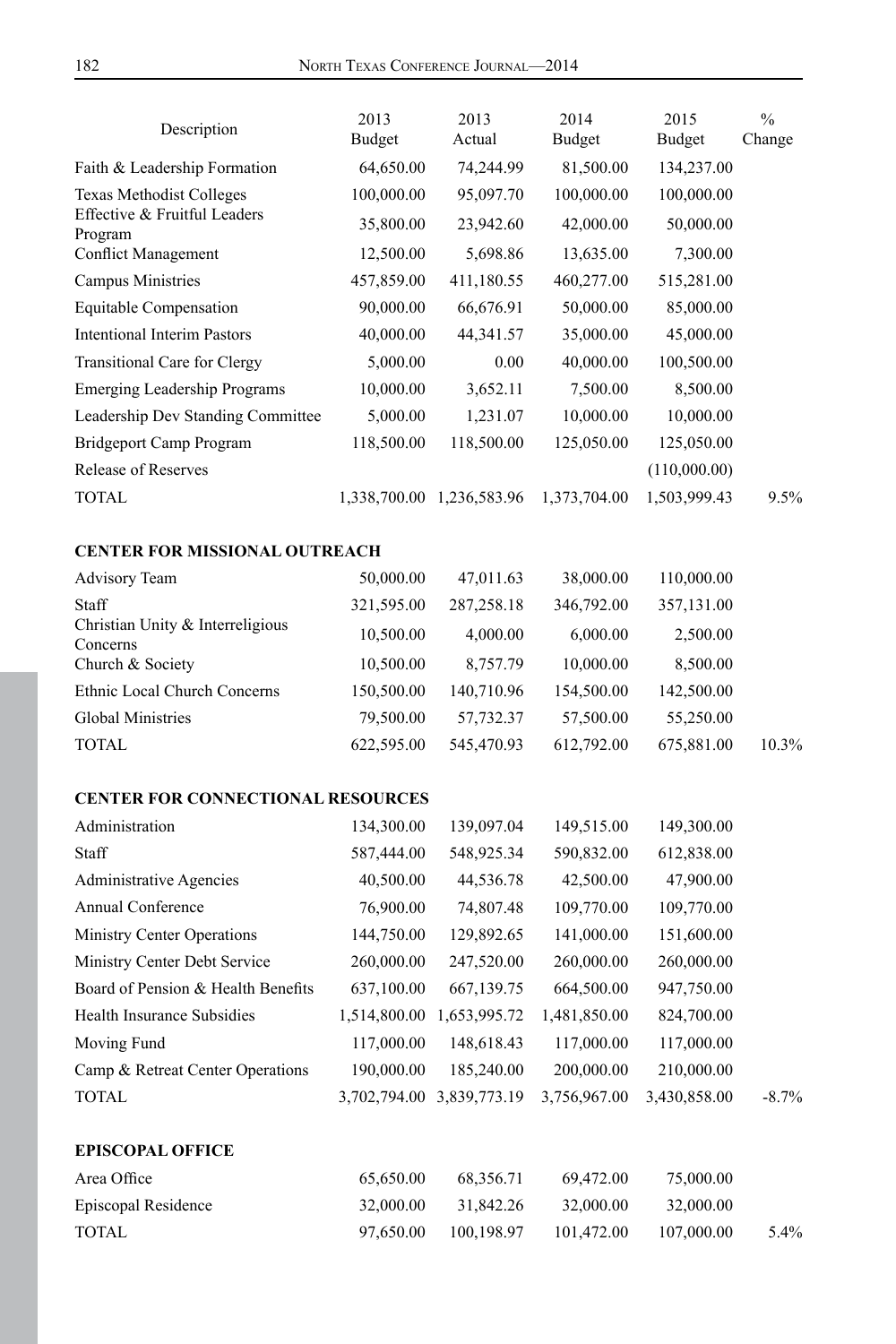| 183<br>NORTH TEXAS CONFERENCE JOURNAL—2014 |
|--------------------------------------------|
|                                            |

| Description                         | 2013<br>Budget | 2013<br>Actual | 2014<br>Budget                                          | 2015<br>Budget | $\frac{0}{0}$<br>Change |
|-------------------------------------|----------------|----------------|---------------------------------------------------------|----------------|-------------------------|
| <b>COMMUNICATIONS</b>               |                |                |                                                         |                |                         |
| Administration                      | 210,150.00     | 215,129.97     | 224,850.00                                              | 224,850.00     |                         |
| Staff                               | 202,296.00     | 196,734.07     | 200,690.00                                              | 204,497.00     |                         |
| <b>TOTAL</b>                        | 412,446.00     | 411,864.04     | 425,540.00                                              | 429,347.00     | $0.9\%$                 |
| <b>DISTRICT SUPERINTENDENTS</b>     |                |                |                                                         |                |                         |
| Administration                      | 70,000.00      | 69,611.61      | 70,000.00                                               | 80,000.00      |                         |
| Staff                               | 477,051.00     | 473,005.79     | 473,728.00                                              | 481,796.00     |                         |
| <b>TOTAL</b>                        | 547,051.00     | 542,617.40     | 543,728.00                                              | 561,796.00     | 3.3%                    |
| <b>DISTRICT ADMINISTRATION FUND</b> |                |                |                                                         |                |                         |
| <b>East District</b>                | 159,016.00     | 139,087.51     | 165,846.00                                              | 168,091.00     |                         |
| Metro District                      | 165,881.00     | 146,454.60     | 165,859.00                                              | 175,954.00     |                         |
| North Central District              | 164,660.00     | 152,042.77     | 177,800.00                                              | 177,845.00     |                         |
| Northwest District                  | 149,837.00     | 117,720.69     | 149,837.00                                              | 149,837.00     |                         |
| TOTAL.                              | 639,394.00     | 555,305.57     | 659,342.00                                              | 671,727.00     | 1.9%                    |
| <b>GRAND TOTAL</b>                  |                |                | 11,841,965.00 11,578,268.04 12,019,322.00 12,200,486.43 |                | 1.5%                    |

#### **Notes:**

- 1. These are final numbers for General Conference Apportionments approved by Legislation enacted at the 2012 General Conference.
- 2. The Jurisdictional apportionments are final numbers approved by the Jurisdictional Conference at the July 2012 meeting.
- 3. Financial responsibility for the SMU Wesley Foundation will shift to the North Texas Conference over a period of 4 years beginning in 2014. The South Central Jurisdiction budgeted \$85,000 for SMU in previous years. This budget will be absorbed into the Center for Leadership Development budget over the next four years under its Campus Ministries.
- 4. The amount of change in the DS level salary called for in the Standing Rules is 1.09%.
- 5. The District Administration Fund budgets come from the District Conference. Although they are included in the total apportionment budget recommendation, they are not considered by CF&A.

#### **GUIDELINES FOR APPORTIONMENTS FOR LOCAL CHURCHES**

A. Formula for Two-Part Decimal:

1/3 membership and 2/3 finance

B. Procedure for Computation of Decimal for Each Church:

The membership part is computed by dividing the total 2013 church membership of the Annual Conference (less discontinued churches and fellowships = 144,860) into the 2013 membership of each church. This becomes the church's membership decimal.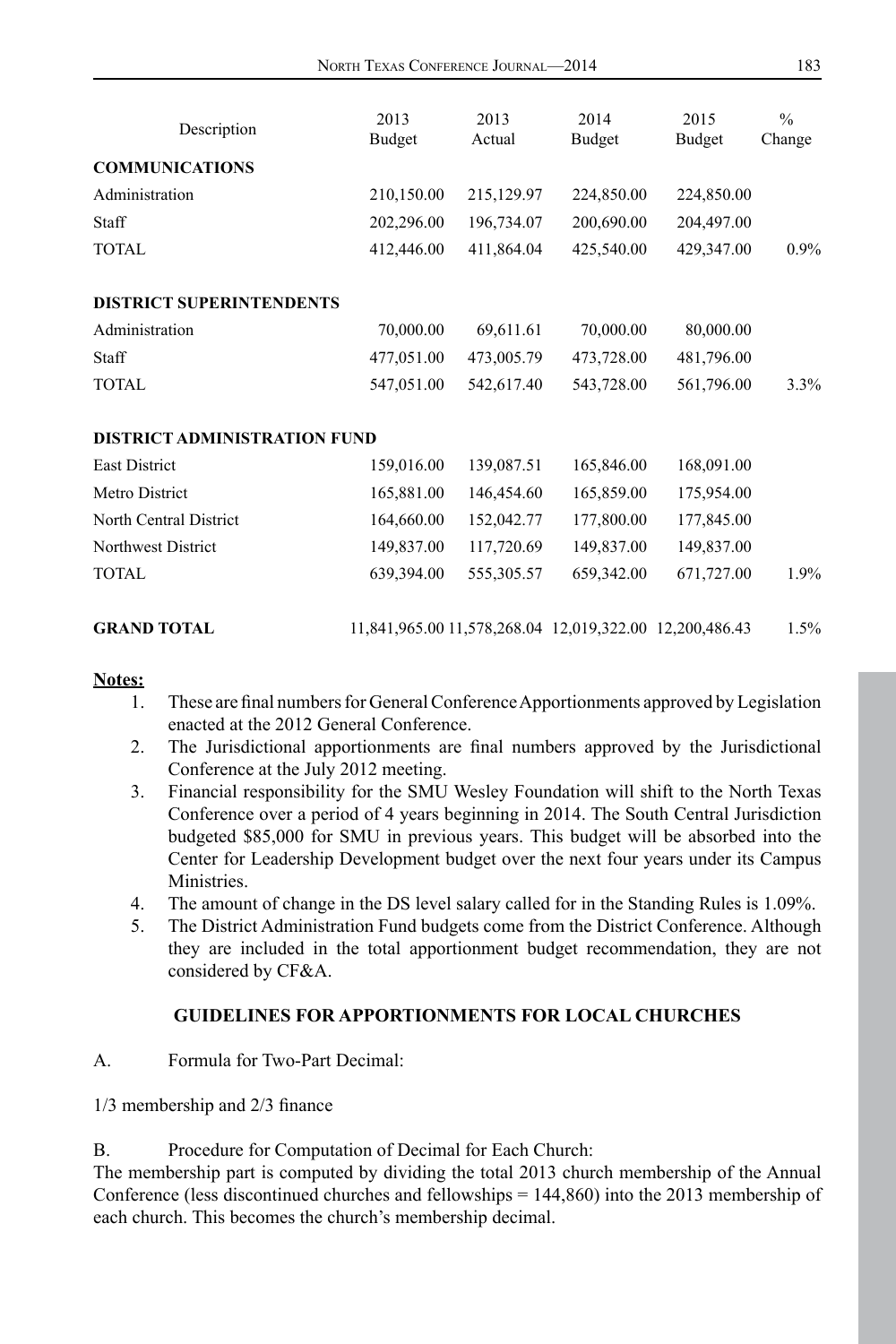The finance part is computed by adding the amounts of the operating expenses reported paid by each church in columns 48, 49, 51–53, and 55–57 of the 2013 Statistician's Report. (No funds reported in other statistical columns are included in this computation.) This total is then divided by the Conference total of these same columns (less discontinued churches and fellowships = \$83,985,120). This becomes the local church's finance decimal.

The finance decimal is doubled. The membership decimal is added to the doubled finance decimal. This total is divided by three to become the apportionment decimal.

C. Procedure for Computation of Apportionments for Each Church:

The apportionment decimal for each church is multiplied by the Conference total of each apportionment to determine the amount that each church is asked to pay toward the apportionment.

D. Margin for Correction:

To assure that 100% of the amount of each apportionment will be distributed to the churches, no more than one quarter of one percent may be added to each apportionment when needed.

# **LA 7**

# **CLOSING OF THE WHITE ROCK UMC—EAST DISTRICT**

**FROM:** North Texas Conference Board of Trustees

**BACKGROUND:** The White Rock UMC (Celeste Charge), Hunt County, closed October 1, 2013. Because there were only a small number of members attending the congregation decided it was time to close.

**LEGISLATION:** The North Texas Conference Board of Trustees has taken custodial responsibility of the property. The church property is very small and sets adjacent to the White Rock Community Center. The community organization has incorporated as a 501c3, not-for-profit. When the incorporation is final a conveyance of the property will be finalized to the community organization.

# **LA 8**

## **MERGER OF JOSEPHINE UMC AND COPEVILLE UMC— NORTH CENTRAL DISTRICT**

**FROM:** North Texas Conference Board of Trustees

**BACKGROUND:** Because only a small number of members remain at the Josephine UMC and the Copeville UMC the remaining congregants agreed that their best option is to merge into one congregation.

**LEGISLATION:** The North Texas Conference Board of Trustees recommends that the Josephine UMC property, located in Josephine, Texas, be sold and the proceeds from the sale be pledged to the new merged congregation now worshiping at the Copeville UMC site.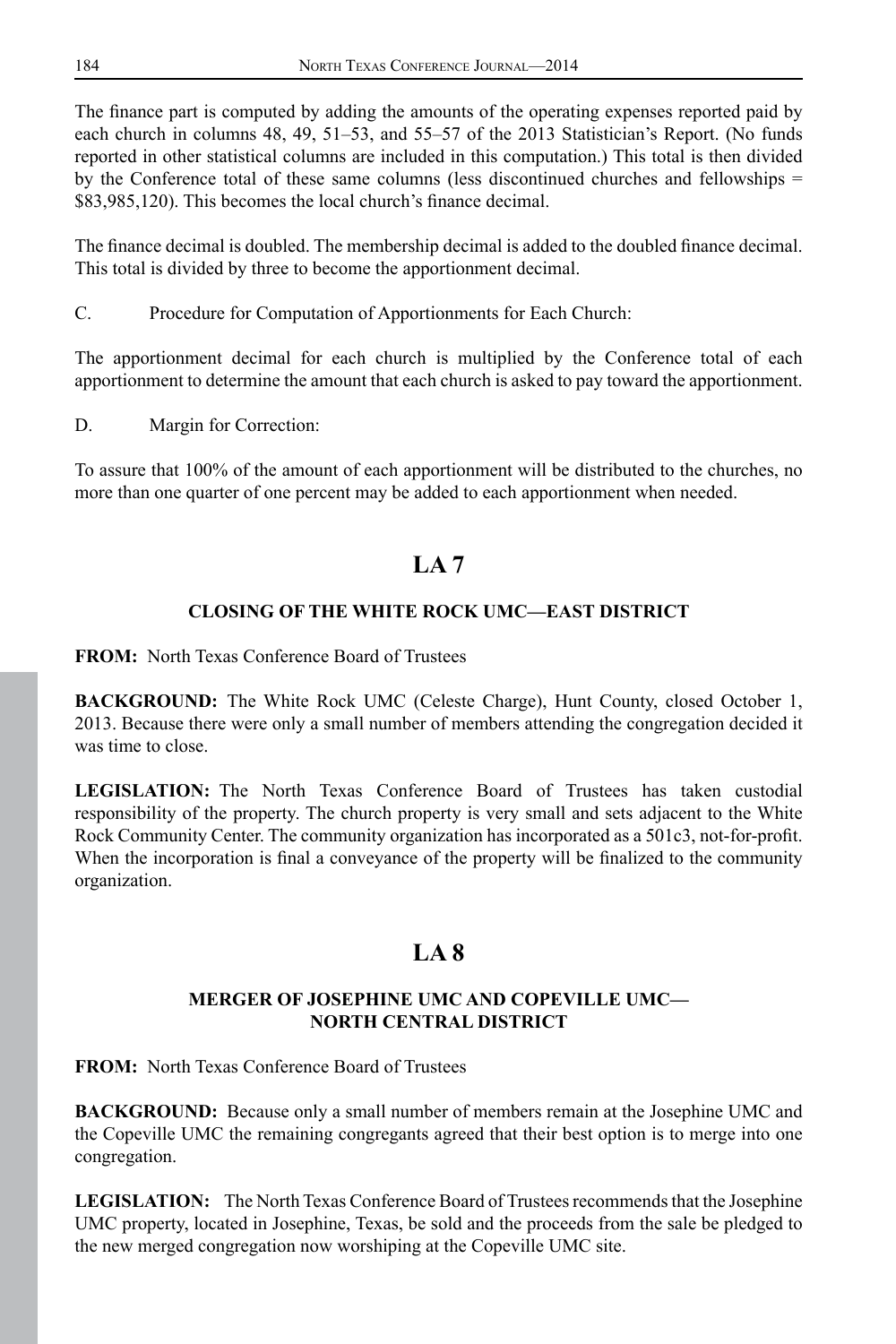#### **MERGER OF ST. JAMES UMC WITH HAVEN CHAPEL UMC— NORTHWEST DISTRICT**

**FROM:** North Texas Conference Board of Trustees

**BACKGROUND:** Because only a small number of members remain at the St. James UMC, the remaining congregants agreed that they cannot continue to operate as a separate church. Members of the church concluded that now is the time to close the church and merge with the Haven Chapel UMC.

**LEGISLATION:** The North Texas Conference Board of Trustees recommends that the St. James UMC property, including the parsonage, located in Sherman, Texas, be sold and the proceeds from the sale be pledged to the new merged congregation of Haven Chapel UMC, Denison, Texas.

# **LA 10**

*(The following legal representation statements were approved at the 2014 NTC Annual Conference. This is the first step in finalizing the legal representation statements. Following the close of the 2014 Annual Conference, these statements in their current form were presented to the various listed agencies for their review and ratification. Please note that in the coming months, some of these statements may be changed in consultation with our chancellor and the legal representative of each agency. If there are any substantive revisions, the statements will be brought back to the 2015 Annual Conference for final approval.)*

#### **RESOLUTION TO PROVIDE LEGAL REPRESENTATION STATEMENTS IN ACCORDANCE WITH BOD ¶2517 AND TO DESIGNATE THE NORTH TEXAS ANNUAL CONFERENCE BOARD OF TRUSTEES AS THE BODY FOR THE OVERSIGHT OF THESE STATEMENTS**

**FROM:** North Texas Annual Conference Board of Trustees

**BACKGROUND:** The 2012 General Conference voted to add ¶2517 to our *Book of Discipline* (BOD) requiring, among other things, the creation and maintenance of relationship statements with all related health and welfare ministries located within the geographical bounds of the annual conference. The rationale for this legislation dates back to the legacy of the Pacific Homes matter from the early 1980s involving bankrupt retirement homes that generated multiple lawsuits against several United Methodist entities. One lawsuit, against "The United Methodist Church," sought over \$600 million in damages. The retirement homes (inaccurately) advertised themselves as being an "agency of The United Methodist Church," leading to attempts to hold Church entities liable for the homes' failings. An adverse appellate court decision led to the payment of a \$21 million settlement.

#### **LEGISLATION**:

- Clarifies the definition of a "related health and welfare organization;"
- Designates the annual conference board of trustees as the body for overseeing relationship statements, unless another entity within the conference has been specified;
- Requires the annual conference chancellor to be involved in the process;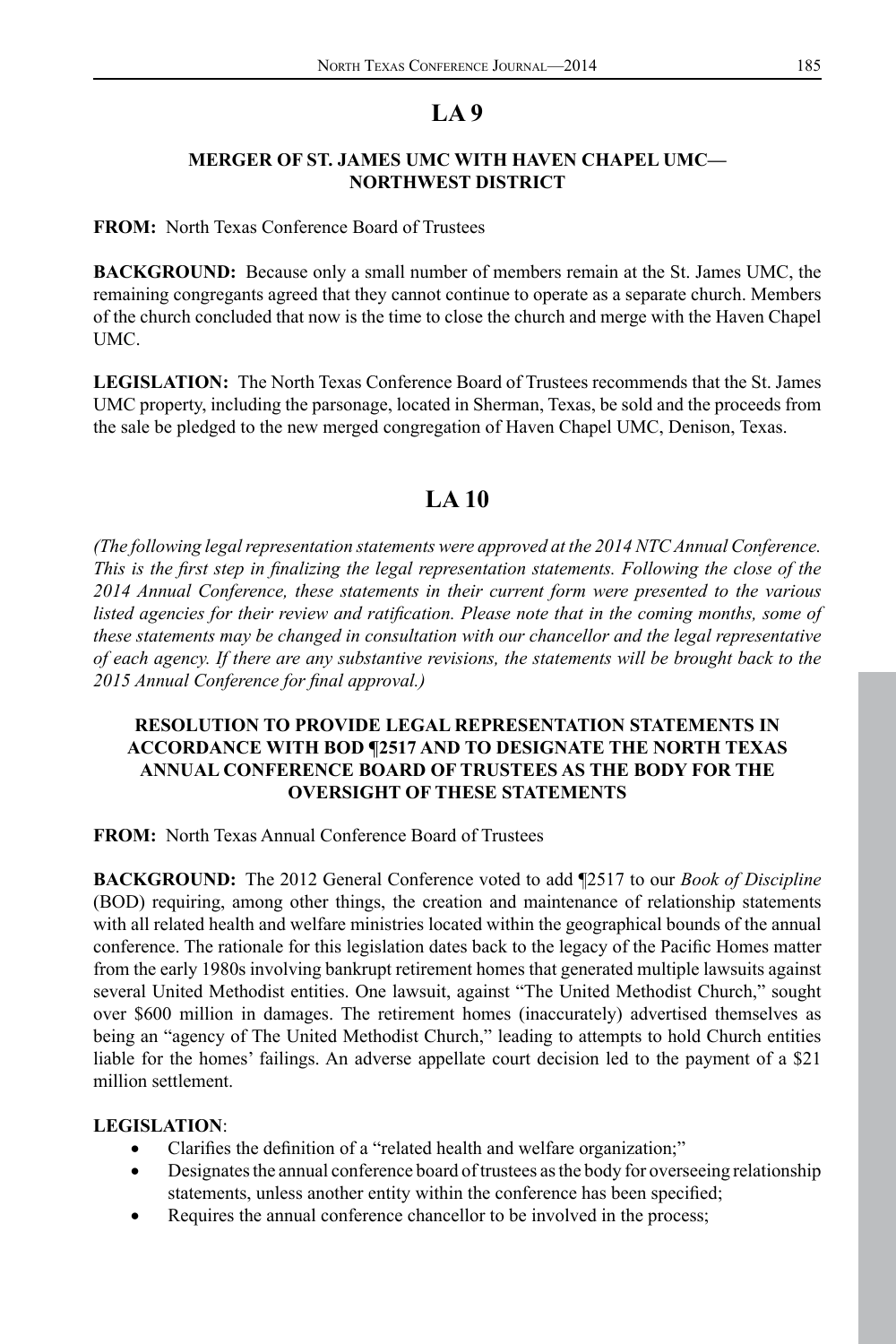- Ensures the relationship statement include legal language insulating the annual conference from liability, as appropriate;
- Sets a minimum review period of four years;
- Controls the use of the denomination's name and symbol;
- Permits the annual conference to encourage or require UMC membership and/or accreditation appropriate to faith-based organizations;
- Provides a method for the annual conference to report any unrelated health and welfare organizations; and
- Requires copies of relationship statements to be provided to GCFA.

WHEREAS, the trustees, in consultation with the chancellor, have identified six agencies that lie within the boundaries of the North Texas Conference that fit the definition of a "related health and welfare organization"; and

**WHEREAS**, the trustees, in consultation with the chancellor, have created legal representation statements for these six agencies in compliance with the legal language established by ¶2517; and

**WHEREAS**, the six legal representation statements as drafted and approved by the trustees in their entirety are attached to this resolution and incorporated herein as Exhibits A through F:

# **NOW, THEREFORE, BE IT RESOLVED:**

**THAT** in accordance with ¶2517 of the BOD, the North Texas Annual Conference Board of Trustees be designated as the body responsible for oversight of these relationship statements; and

**THAT** the attached six legal representation statements (Exhibits A-F) be established as the original statements to be reviewed at a minimum of every four years by the North Texas Conference Board of Trustees; and

**THAT** the copies of these statements, complete with designated signatures, be printed in the 2014 journal and provided to GCFA.

# **EXHIBIT A COVENANT STATEMENT OF RELATIONSHIP BETWEEN THE NORTH TEXAS ANNUAL CONFERENCE OF THE UNITED METHODIST CHURCH AND C.C. YOUNG MEMORIAL HOME**

**FROM:** North Texas Conference Board of Trustees

#### Introduction

C.C. Young Memorial Home (hereinafter "C.C. Young") with its Corporate Headquarters located in Dallas, Texas, and within the boundaries of The North Texas Annual Conference of the United Methodist Church (hereinafter "Annual Conference") was chartered on March 17, 1922 as a nursing or retirement home to minister to aged women living in poverty. C.C. Young is a faithbased community of care, dedicated to enhancing the quality of life of older persons. C.C. Young now accepts elderly male and female residents and works to intensify and broaden services so that each individual may flourish in body, mind, and spirit.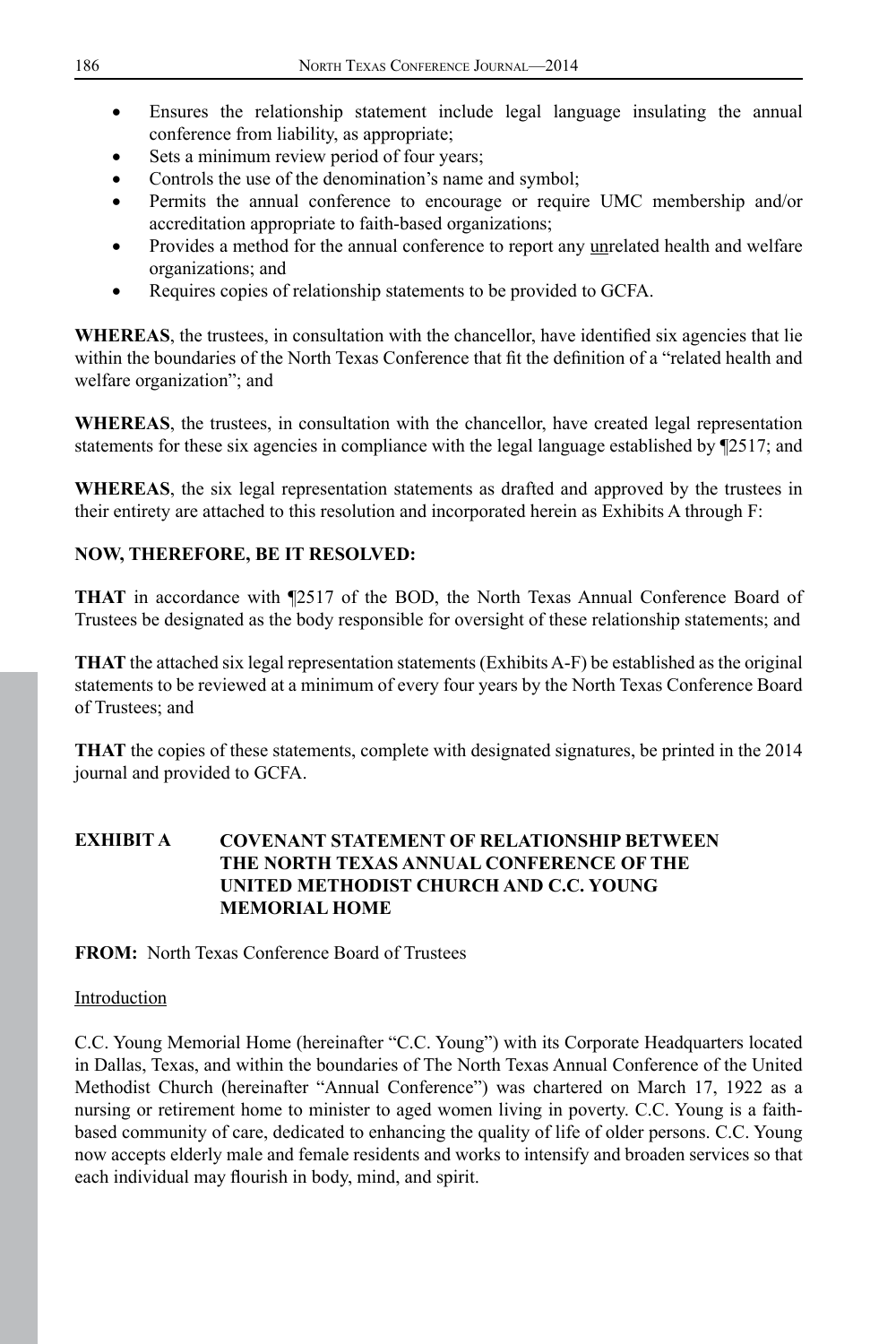#### Purpose of Covenant Statement

The Annual Conference and C.C. Young celebrate a long-standing and valuable relationship. The parties share the Wesleyan values of respect, compassion, diversity, generosity, partnership, and service. The parties view this covenant statement as setting forth elements of an enduring partnership which is important to each. C.C. Young is committed to this covenant in order to enhance the quality of life and holistic growth of older persons, in keeping with our United Methodist tradition. The Annual Conference is committed to the covenant as an opportunity to make a difference in the lives of older adults by bringing to C.C. Young core United Methodist values as set forth in the *Book of Discipline of The United Methodist Church.*

#### Communication

The primary communication link between the parties will be the Chair of the Board of Directors of C.C. Young and the Bishop of the Annual Conference. C.C. Young will meet with the Annual Conference Board of Trustees on an annual basis to discuss programs and plans. This annual communication meeting may be accomplished by the parties' mutual participation in the Annual Conference meeting which is held in June of each year. Information shall be consistently shared so that both partners remain responsible and committed to each other's interests.

The leadership of C.C. Young, in their capacity as representatives of C. C. Young, will continue to be welcomed as non-voting participants of the Annual Conference or its successor organization. C.C. Young will maintain active membership in The United Methodist Association of Health and Welfare Ministries.

#### Board Representation

The Annual Conference and C.C. Young are independent entities, governed and financed separately and without fiscal or legal responsibility to one another. However, because of the deep connection with The United Methodist Church, C.C. Young has a strong commitment to having a significant number of United Methodist, including North Texas Annual Conference, clergy and lay representation on its Board of Trustees.

#### Financial Considerations

The Annual Conference and C.C. Young are financially and legally independent organizations, both operating under the laws of the State of Texas. As such, there is no expectation that either will make financial contributions to the other, or that they will be responsible for each other's liabilities. However, C.C. Young, on behalf of its ministries to older persons, may request financial support from the Annual Conference as a health and welfare ministry. Furthermore, financial independence does not preclude the partners from working together on projects of mutual interest, nor does it prevent the partners from contributing to the charitable programs of the other. C.C. Young will not pursue a church-by-church financial campaign without written permission from the Council on Finance and Administration of the Annual Conference.

#### Structural Links

The Annual Conference and C.C. Young are both Texas tax-exempt nonprofit corporations. C.C. Young is governed by its Board of Trustees; its assets and property are held in the name of C.C. Young Memorial Home or in the names of wholly owned subsidiaries of C.C. Young. In the event of dissolution of C.C. Young, all of its property (except that within the boundaries of The North Texas Annual Conference) shall, after making provisions of applicable financial codes, be paid over and transferred to the Annual Conference. In the event that neither the Annual Conference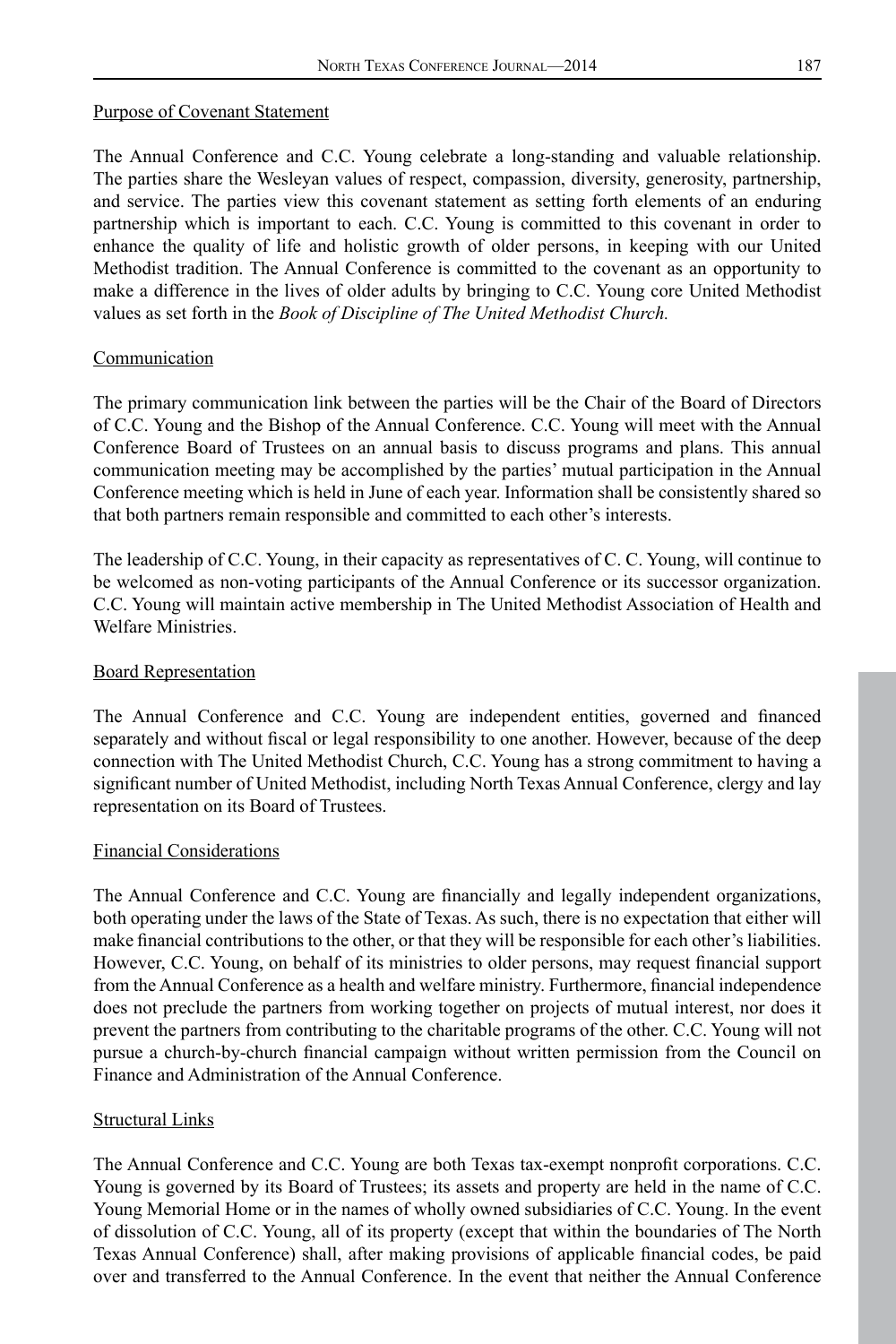nor any successor to the Annual Conference is in existence at the time, the Board of Trustees of C.C. Young shall, after making provision for the discharge of all liabilities and obligations, dispose of the assets to organizations organized and operating exclusively for charitable, educational, religious, or scientific purposes in such manner as described in the C.C. Young amended and restated Articles of Incorporation.

#### Use of United Methodist Insignia

The Center acknowledges that before it can use the official United Methodist insignia or the term "United Methodist" in its name, mission statement, publications, or promotional or marketing material that it must first obtain approval of the General Council of Finance and Administration.

#### Relationship Review

The Annual Conference affirms its commitment to older adults through this relationship with C.C. Young, and C.C. Young affirms its commitment to operate as an extension ministry of The United Methodist Church.

The statement of covenant relationship will be reviewed every quadrennium by C.C. Young with the Board of Trustees of the North Texas Annual Conference as part of the ongoing communication and cooperation between the Annual Conference and C.C. Young. Any change in this statement requires the approval of the Annual Conference through its Board of Trustees and the approval of C.C. Young through its Board of Trustees. The covenant relationship shall continue until either party, upon a year's notification, indicates the desire to terminate the relationship.

C.C. YOUNG MEMORIAL HOME THE NORTH TEXAS ANNUAL a nonprofit corporation CONFERENCE OF THE UNITED

METHODIST CHURCH a nonprofit corporation

| Chair, Board of Trustees | Chair. Board of Trustees |
|--------------------------|--------------------------|

Chair, Board of Trustees

Date: \_\_\_\_\_\_\_\_\_\_\_\_\_\_\_\_\_\_\_\_\_\_\_\_\_ Date: \_\_\_\_\_\_\_\_\_\_\_\_\_\_\_\_\_\_\_\_\_\_\_\_\_\_\_\_\_\_

Approved:

# **EXHIBIT B COVENANT STATEMENT OF RELATIONSHIP BETWEEN THE NORTH TEXAS ANNUAL CONFERENCE OF THE UNITED METHODIST CHURCH AND DALLAS BETHLEHEM CENTER**

Introduction

Dallas Bethlehem Center (hereinafter "Center") located in Dallas, Texas, and within the boundaries of the North Texas Annual Conference of the United Methodist Church, was initially founded on June 16, 1969. The Center ministers to the South Dallas community by providing social services such as the provision of food, job placement, vocational classes, mentoring, child care, and counseling, and life-training and life-sustaining services. The Center is a faith-based community of care, dedicated to enhancing the quality of life and advancement opportunities of those in poverty.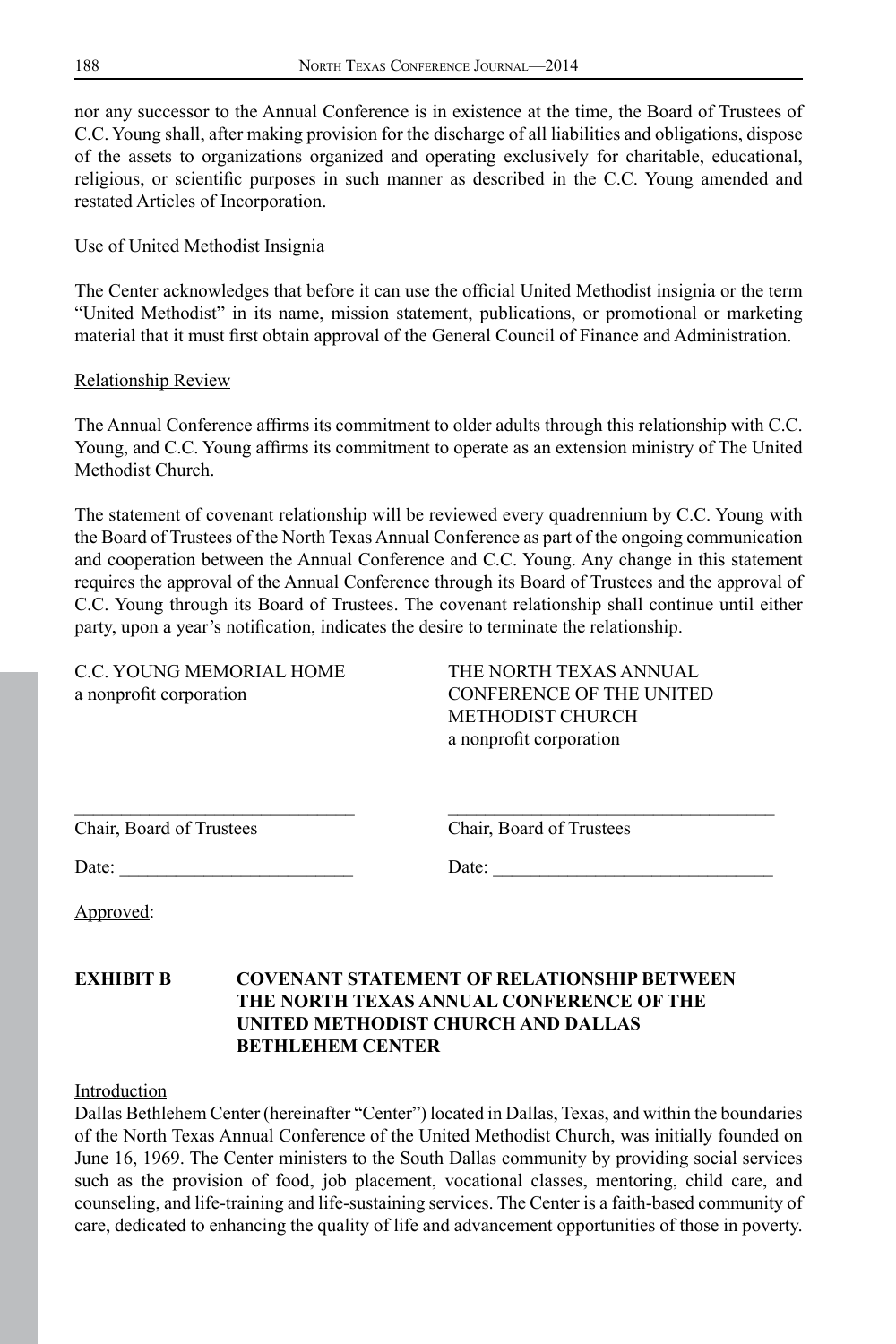#### Purpose of Covenant Statement

The North Texas Annual Conference of the United Methodist Church (hereinafter "Annual Conference") and the Center celebrate a long-standing and valuable relationship. The parties share the Wesleyan values of respect, compassion, diversity, generosity, partnership, and service. The parties view this covenant statement as setting forth elements of an enduring partnership which is important to each. The Center is committed to this covenant in order to enhance the quality of life of those in poverty, in keeping with our United Methodist tradition. The Conference is committed to the covenant as an opportunity to make a difference in the lives of people by bringing to the Center core United Methodist values as set forth in the *Book of Discipline of The United Methodist Church.*

#### Communication

The primary communication link between the parties will be the Chair of the Board of Directors of the Center and the Bishop of the Annual Conference. The Center will meet with the Annual Conference Board of Trustees on an annual basis to discuss programs and plans. This annual communication meeting may be accomplished by the parties' mutual participation in the Annual Conference meeting which is held in June of each year. Information shall be consistently shared so that both partners remain responsible and committed to each other's interests.

The leadership of the Center, in their capacity as leaders of the Center, will continue to be welcomed as non-voting participants of the Annual Conference or its successor organization. The Center is encouraged to maintain active membership in The United Methodist Association of Health and Welfare Ministries.

#### Board Representation

The Annual Conference and the Center are independent entities, governed and financed separately and without fiscal or legal responsibility to one another. However, because of the deep connection with The United Methodist Church, the Center has a strong commitment to having a significant number of United Methodist, including North Texas Annual Conference, clergy and lay representation on its Board of Trustees.

#### Financial Considerations

The Annual Conference and the Center are financially and legally independent organizations, both operating under the laws of the State of Texas. As such, there is no expectation that either will make financial contributions to the other, or that they will be responsible for each other's liabilities. However, the Center, on behalf of its ministries to its surrounding community, may request financial support from the Annual Conference as a health and welfare ministry. Furthermore, financial independence does not preclude the partners from working together on projects of mutual interest, nor does it prevent the partners from contributing to the charitable programs of the other. The Center will not pursue a church-by-church financial campaign without written permission from the Council on Finance and Administration of the Annual Conference.

#### Structural Links

The Annual Conference and the Center are both Texas tax-exempt nonprofit corporations. The Center is governed by its Board of Trustees; its assets and property are held in the name of Dallas Bethlehem Center or in the names of wholly owned subsidiaries of the Center. In the event of dissolution of the Center, all of its property (except that within the boundaries of The North Texas Annual Conference) shall, after making provisions of applicable financial codes, be paid over and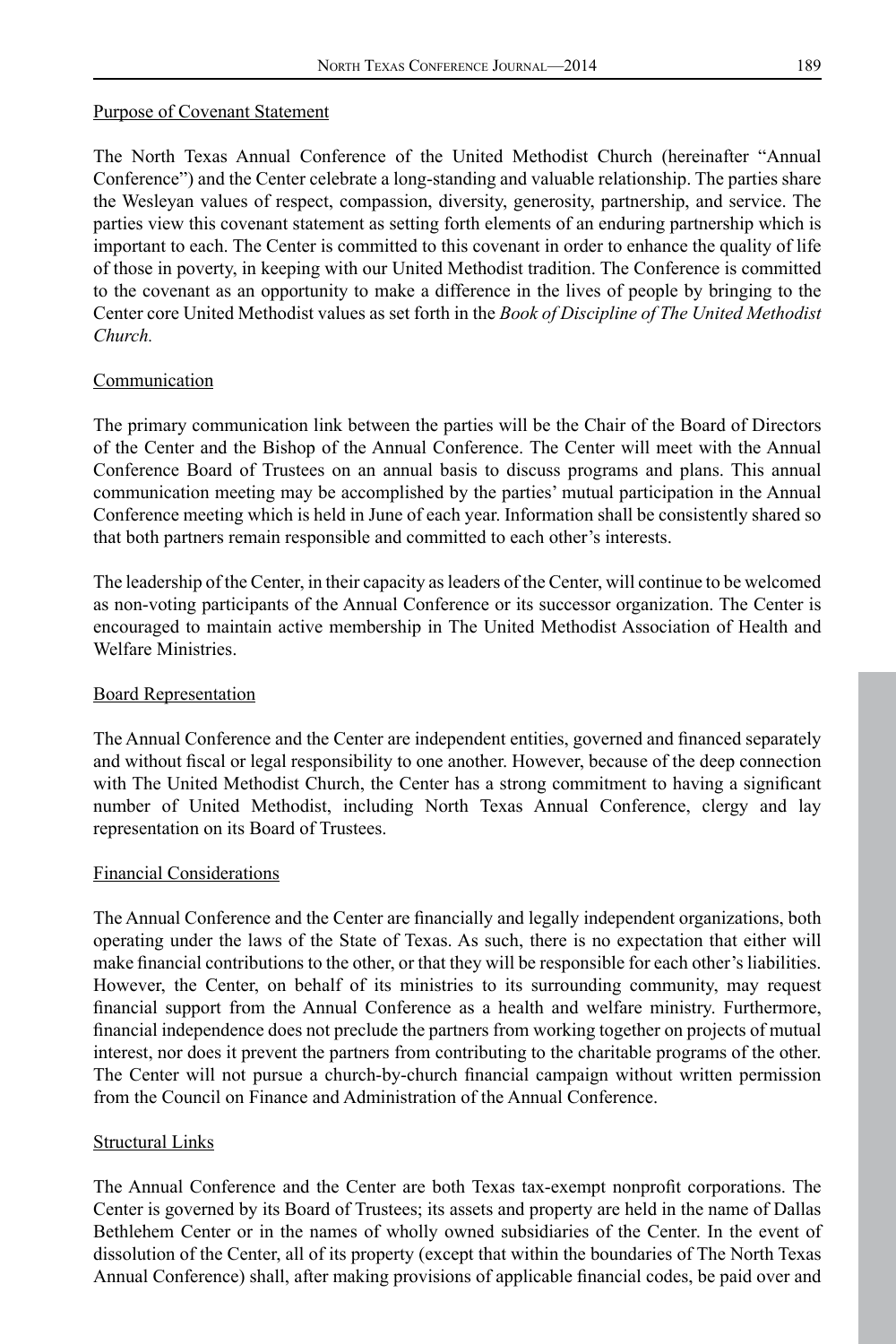transferred to the Annual Conference. In the event that neither the Annual Conference nor any successor to the Annual Conference is in existence at the time, the Board of Trustees of the Center shall, after making provision for the discharge of all liabilities and obligations, dispose of the assets to organizations organized and operating exclusively for charitable, educational, religious, or scientific purposes in such manner as described in the Center amended and restated Articles of Incorporation.

#### Use of United Methodist Insignia

The Center acknowledges that before it can use the official United Methodist insignia or the term "United Methodist" in its name, mission statement, publications, or promotional or marketing material that it must first obtain approval of the General Council of Finance and Administration.

#### Relationship Review

The Annual Conference affirms its commitment to the South Dallas community through this relationship with the Center, and the Center affirms its commitment to be operated as an extension ministry of The United Methodist Church.

The statement of covenant relationship will be reviewed every quadrennium by the Center with the Board of Trustees of the North Texas Annual Conference as part of the ongoing communication and cooperation between the Annual Conference and the Center. Any change in this statement requires the approval of the Annual Conference through its Board of Trustees and the approval of the Center through its Board of Trustees. The covenant relationship shall continue until either party, upon a year's notification, indicates the desire to terminate the relationship.

\_\_\_\_\_\_\_\_\_\_\_\_\_\_\_\_\_\_\_\_\_\_\_\_\_\_\_\_\_\_ \_\_\_\_\_\_\_\_\_\_\_\_\_\_\_\_\_\_\_\_\_\_\_\_\_\_\_\_\_\_\_\_\_\_\_

DALLAS BETHLEHEM CENTER THE NORTH TEXAS ANNUAL a nonprofit corporation CONFERENCE OF THE UNITED METHODIST CHURCH a nonprofit corporation

|  |  |  | Chair, Board of Trustees |
|--|--|--|--------------------------|
|--|--|--|--------------------------|

Chair, Board of Trustees

Date: \_\_\_\_\_\_\_\_\_\_\_\_\_\_\_\_\_\_\_\_\_\_\_\_\_ Date: \_\_\_\_\_\_\_\_\_\_\_\_\_\_\_\_\_\_\_\_\_\_\_\_\_\_\_\_\_\_

Approved:

## **EXHIBIT C COVENANT STATEMENT OF RELATIONSHIP BETWEEN THE NORTH TEXAS ANNUAL CONFERENCE OF THE UNITED METHODIST CHURCH AND GOLDEN CROSS**

#### Introduction

Golden Cross is a faith-based program of Methodist Health System. Golden Cross and The North Texas Conference of the United Methodist Church celebrate a long-standing and valuable relationship. It is a relationship based on the shared values of respect, compassion, diversity, spirituality, generosity, partnership, and service.

The relationship is mutually beneficial, with each organization drawing strength from the other. The presence of the church helps ensure that Golden Cross remains dedicated to the provision of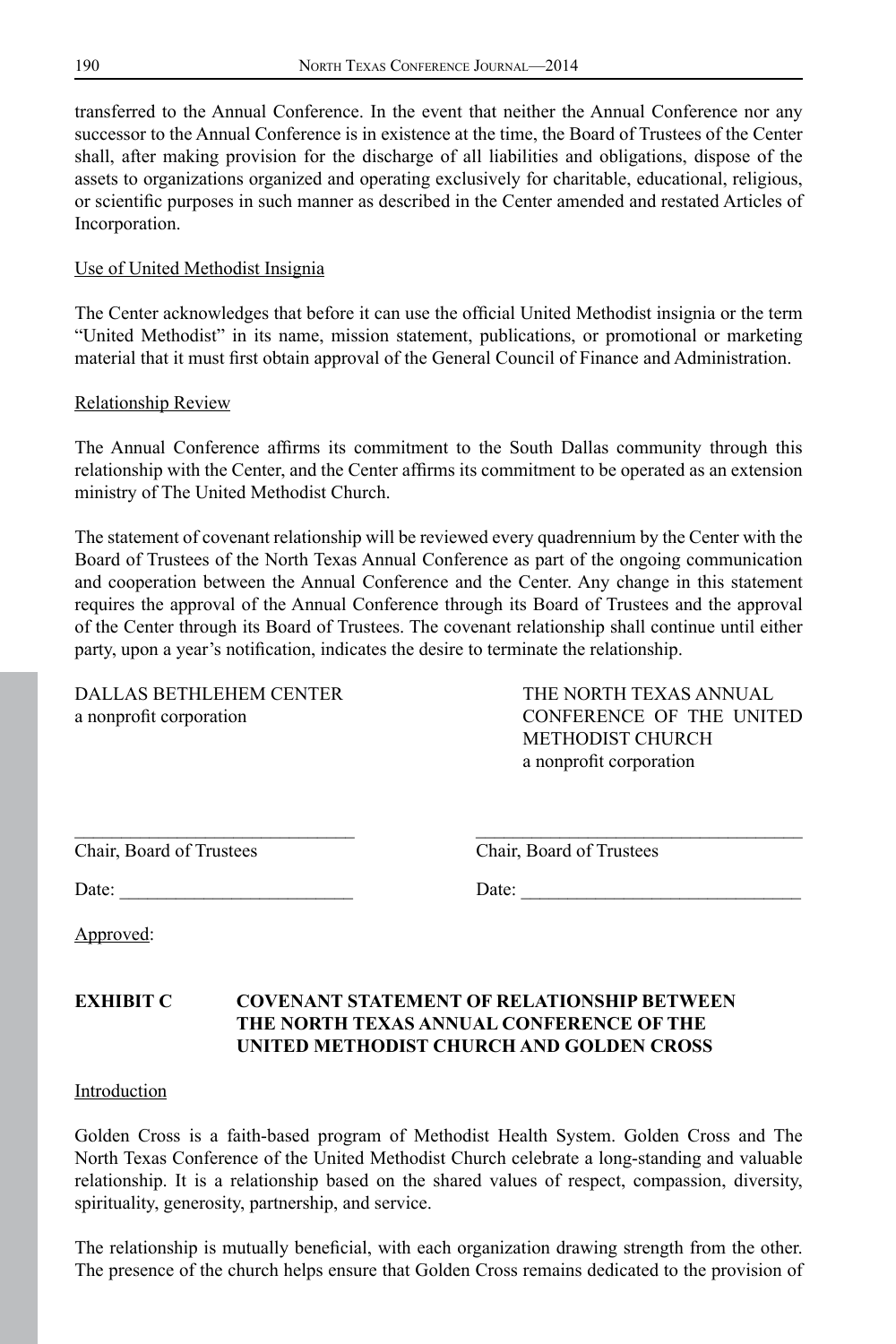quality health care for the people of North Texas, regardless of the ability to pay. Golden Cross enables The North Texas Conference to fulfill its mission to the ministry of healing.

As the business of health care becomes ever more competitive, the risk is high that compassion, concern, and generosity will give way to accounting, technology, and selective care delivery. This covenant relationship will not only be impactful in the market place, it will serve as a moral and ethical foundation of the highest standards.

## **Background**

As a division of Methodist Health System, Golden Cross is a unique mission and ministry. It was started in 1921 by a men's Sunday School class at the First United Methodist Church of Dallas, Texas. This group of citizens and community leaders saw the need in Dallas to provide healthcare for those who could not afford it. These men saw the potential for outreach and the growth of their vision if each member of each Methodist congregation would give one dollar per year to Golden Cross.

#### Purpose of Covenant Statement

The North Texas Annual Conference of the United Methodist Church (hereinafter "Annual Conference") and Golden Cross view this covenant statement as setting forth elements of an enduring, dynamic partnership that is fundamentally important to both. Golden Cross is committed to this covenant in order to remain steadfast in its identity as a program-based ministry that provides healthcare delivery to those who are indigent, uninsured, and underserved. The Annual Conference is committed to this covenant as a critical opportunity to make a difference in health care delivery to those patients served by Golden Cross by bringing to Golden Cross core United Methodist values set forth in *The Book of Discipline of the United Methodist Church* and *The Book of Resolutions.*

#### Communication

In any relationship, clear and regular communication is essential. The primary communication linkage will be between the Chair of the Board of Directors of the Golden Cross and the Bishop of the Annual Conference. Information shall be constantly shared with each other so that both partners feel responsible and committed to each other's interests. In addition to the ongoing communication as stated above, representatives of the boards of trustees of the two organizations shall meet at least annually to discuss items of concern about the covenant and mission. This annual communication meeting may be accomplished by the parties' mutual participation in the Annual Conference meeting which is held in June of each year.

In cooperation with the Annual Conference office and publications, Golden Cross will communicate with the broad membership of the Annual Conference for purposes of awareness, accountability, marketing, and mission development. The Annual Conference recognizes that by emphasizing this relationship and promoting Golden Cross within the Methodist Health System, the Annual Conference can expect to generate a flow of communications from United Methodists about Golden Cross. The parties view this as important information that will provide insights not otherwise available.

The leadership of Golden Cross, in their capacity as representatives of Golden Cross, will continue to be welcomed as non-voting participants of the Annual Conference or its successor organization. Golden Cross is encouraged to maintain active membership in The United Methodist Association of Health and Welfare Ministries.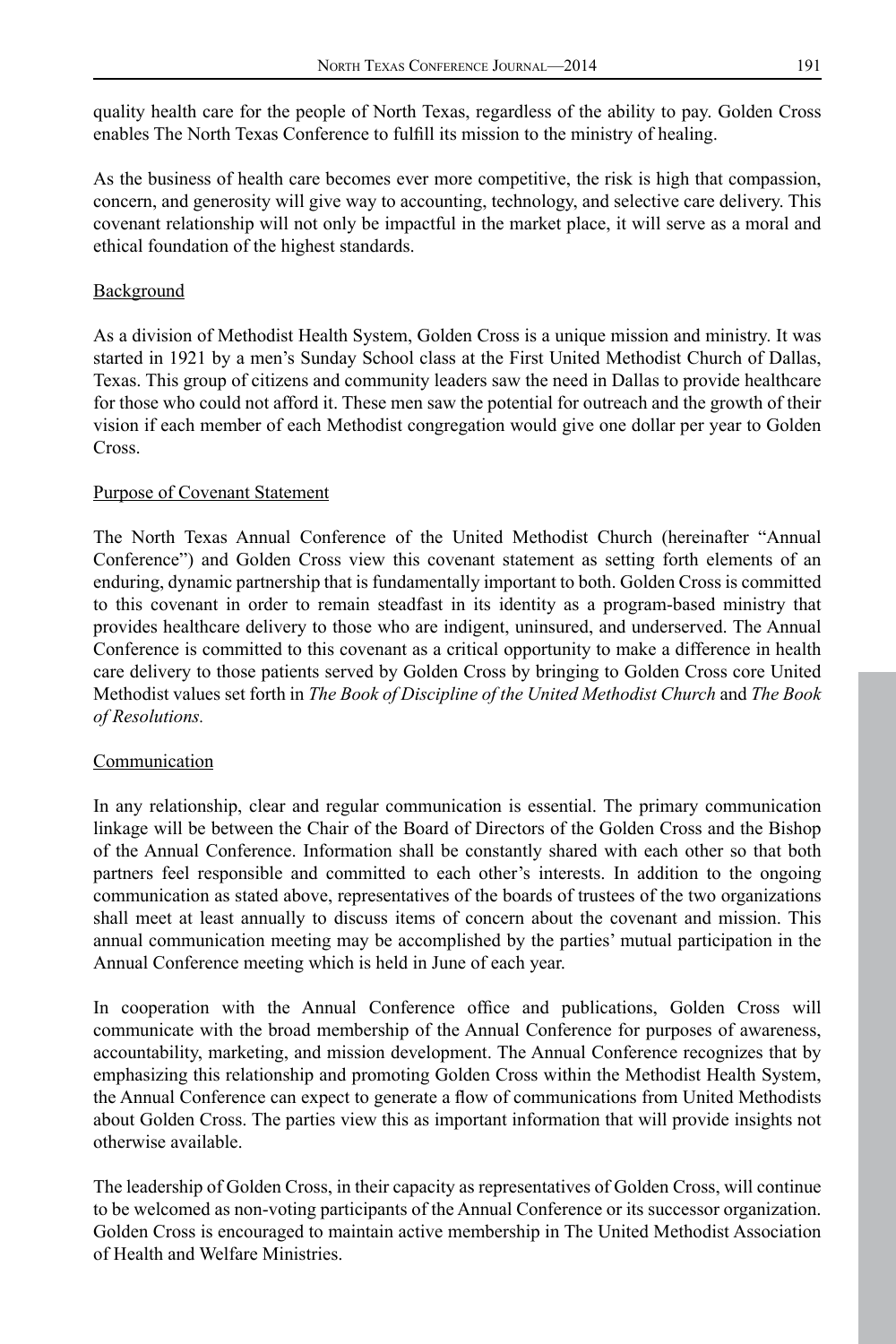#### Board Representation

The Annual Conference and Golden Cross are independent entities, governed and financed separately and without fiscal or legal responsibility to one another. However, because of the deep connection with The United Methodist Church, Golden Cross has a strong commitment to having a significant number of United Methodist, including North Texas Annual Conference, clergy and lay representation on its Board of Trustees.

#### Financial Considerations

The Annual Conference and Golden Cross are financially and legally independent organizations, both operating under the laws of the State of Texas. As such, there is no expectation that either will make financial contributions to the other, or that they will be responsible for each other's liabilities. This financial independence does not preclude the partners from working together on projects of mutual interest.

#### Structural Links

The Annual Conference and Golden Cross are both Texas tax-exempt nonprofit corporations. Golden Cross is governed by its Board of Directors. It has no assets or property.

#### Use of United Methodist Insignia

The Center acknowledges that before it can use the official United Methodist insignia or the term "United Methodist" in its name, mission statement, publications, or promotional or marketing material that it must first obtain approval of the General Council of Finance and Administration.

#### Relationship Review

The Annual Conference affirms its commitment to the ministries of Golden Cross, and Golden Cross its commitment to be operated as a ministry of The United Methodist Church in the Methodist Health System.

The statement of covenant relationship will be reviewed at a minimum of every quadrennium by Golden Cross with the Board of Trustees of the North Texas Annual Conference as part of the ongoing communication and cooperation between the Annual Conference and Golden Cross. Any change in this statement requires the approval of the Annual Conference through its Board of Trustees and the approval of Golden Cross through its Board of Trustees. The covenant relationship shall continue until either party, upon a year's notification, indicates the desire to terminate the relationship.

GOLDEN CROSS THE NORTH TEXAS ANNUAL a ministry of Methodist Health System CONFERENCE OF THE UNITED nonprofit corporation METHODIST CHURCH

a nonprofit corporation

Chair, Board of Trustees Chair, Board of Trustees

Date: \_\_\_\_\_\_\_\_\_\_\_\_\_\_\_\_\_\_\_\_\_\_\_\_\_ Date: \_\_\_\_\_\_\_\_\_\_\_\_\_\_\_\_\_\_\_\_\_\_\_\_\_\_\_\_\_\_

Approved: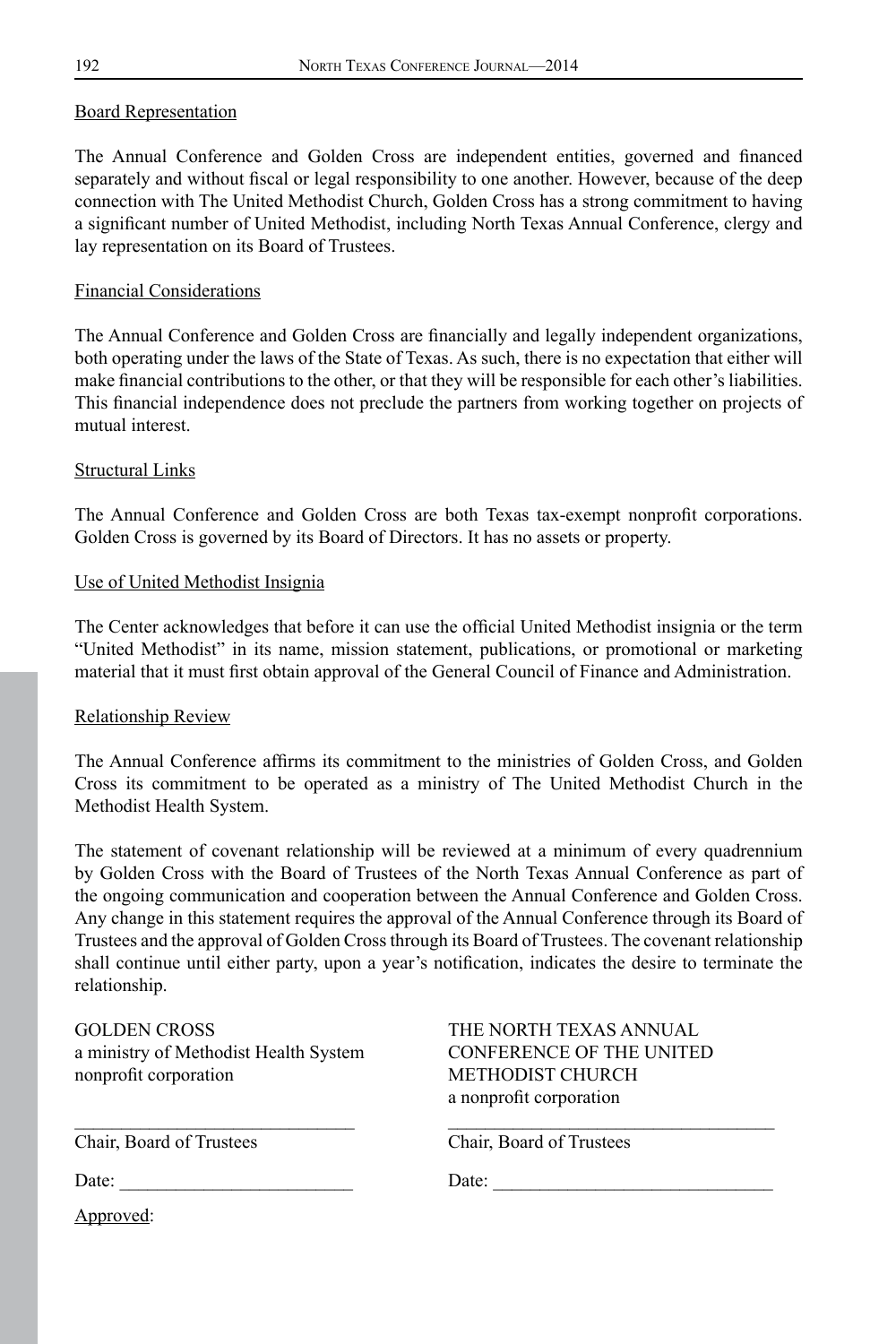#### **EXHIBIT D COVENANT STATEMENT OF RELATIONSHIP BETWEEN THE NORTH TEXAS ANNUAL CONFERENCE OF THE UNITED METHODIST CHURCH AND METHODIST HOSPITALS OF DALLAS**

#### Introduction

Methodist Hospitals of Dallas, located in Dallas, Texas, and within the boundaries of the North Texas Annual conference of the United Methodist Church, was initially founded as a non-profit entity on April 18, 1935. The corporation was formed for the benevolent and charitable purpose of building, owning and operating facilities to provide care to the sick and the injured, as well as the education of people who provide this care.

#### Purpose of Covenant Statement

The North Texas Annual Conference of the United Methodist Church (hereinafter "Annual Conference") and Methodist Hospitals of Dallas view this covenant statement as setting forth elements of an enduring, dynamic partnership that is fundamentally important to both. Methodist Hospitals of Dallas is committed to this covenant in order to remain steadfast in its mission to provide care to those who are sick or injured, and to render charity services through available avenues such as the Golden Cross Program. The Annual Conference is committed to this covenant to partner with Methodist Hospitals of Dallas through financial and spiritual support for the various Methodist Medical Care facilities throughout the geographical bounds of the North Texas Annual Conference.

#### Communication

In any relationship, clear and regular communication is essential. The primary communication linkage will be between the Chair of the Board of Directors of the Methodist Hospitals of Dallas and the Bishop of the Annual Conference. Information shall be constantly shared with each other so that both partners feel responsible and committed to teach other's interests. In addition to the ongoing communication as stated above, representatives of the boards of trustees of the two organizations shall meet at least annually to discuss items of concern about the covenant and mission. This annual communication meeting may be accomplished by the parties' mutual participation in the Annual Conference meeting which is held in June of each year.

In cooperation with the Annual Conference office and publications, Methodist Hospitals of Dallas will communicate with the broad membership of the Annual Conference for purposes of awareness, accountability, marketing, and mission development. The Annual Conference recognizes that by emphasizing this relationship and promoting the Methodist Hospitals of Dallas, the Annual Conference can expect to generate a flow of communications from United Methodists about the Methodist Hospitals of Dallas. The parties view this as important information that will provide insights not otherwise available.

The leadership of Methodist Hospitals of Dallas, in their capacity as representatives of Methodist Hospitals of Dallas, will continue to be welcomed as non-voting participants of the Annual Conference or its successor organization. The North Texas Conference encourages Methodist Hospitals of Dallas to be an active member in The United Methodist Association of Health and Welfare Ministries.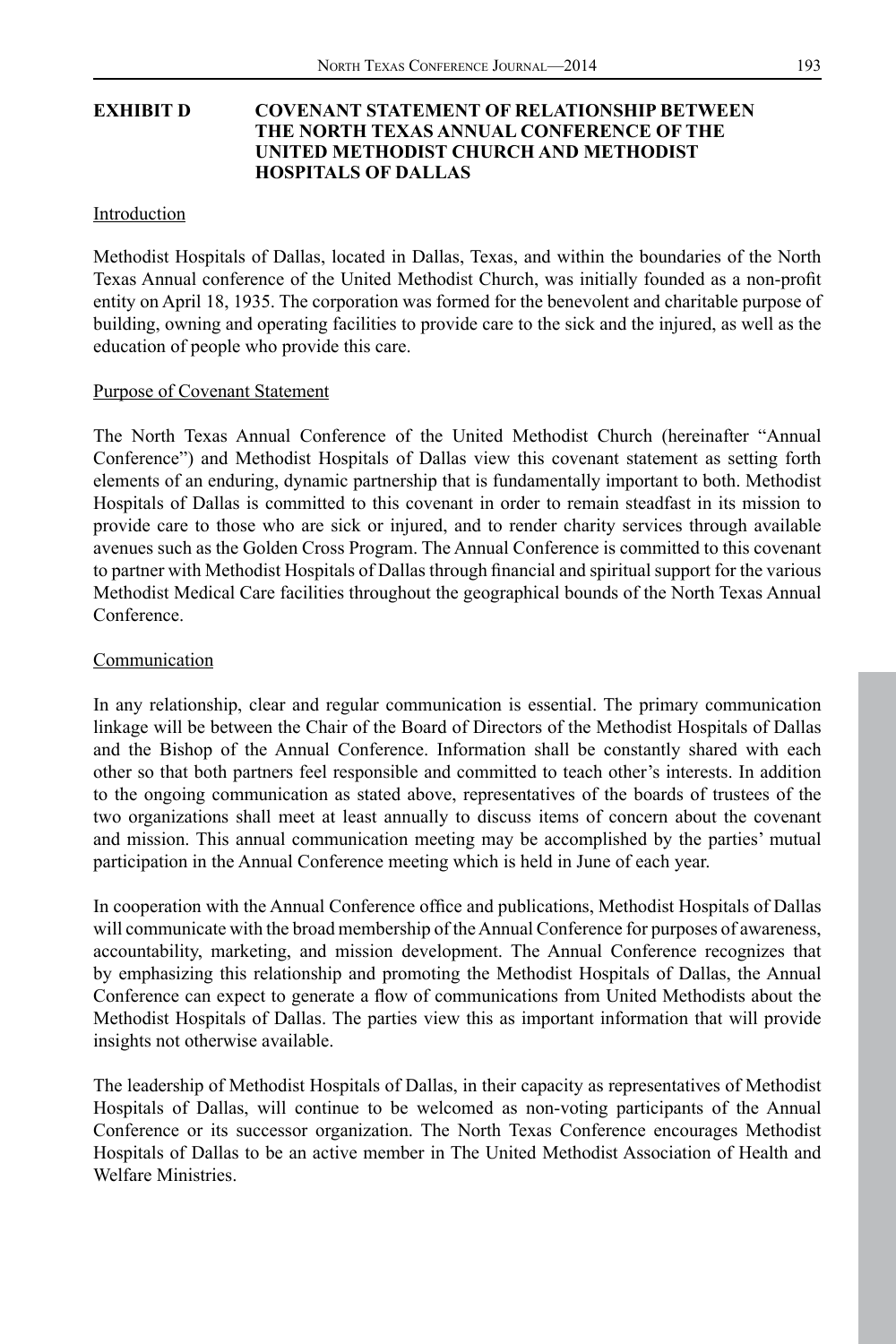#### Board Representation

The Annual Conference and Methodist Hospitals of Dallas are independent entities, governed and financed separately and without fiscal or legal responsibility to one another. However, because of the deep connection with The United Methodist Church, Methodist Hospitals of Dallas has a strong commitment to having a significant number of United Methodist, including North Texas Annual Conference, clergy and lay representation on its Board of Trustees.

#### Financial Considerations

The Annual Conference and Methodist Hospitals of Dallas are financially and legally independent organizations, both operating under the laws of the State of Texas. As such, there is no expectation that either will make financial contributions to the other, or that they will be responsible for each other's liabilities. This financial independence does not preclude the partners from working together on projects of mutual interest.

#### Structural Links

The Annual Conference and Methodist Hospitals of Dallas are both Texas tax-exempt nonprofit corporations. Methodist Hospitals of Dallas is governed by its Board of Directors.

#### Use of United Methodist Insignia

The Center acknowledges that before it can use the official United Methodist insignia or the term "United Methodist" in its name, mission statement, publications, or promotional or marketing material that it must first obtain approval of the General Council of Finance and Administration.

#### Relationship Review

The Annual Conference affirms its commitment to the health and welfare ministries of the Methodist Hospitals of Dallas, and Methodist Hospitals of Dallas its commitment to be operated as a ministry of The United Methodist Church.

The statement of covenant relationship will be reviewed at a minimum of every four years by Methodist Hospitals of Dallas with the Board of Trustees of the North Texas Annual Conference as part of the ongoing communication and cooperation between the Annual Conference and the Methodist Hospitals of Dallas. Any change in this statement requires the approval of the Annual Conference through its Board of Trustees and the approval of Methodist Hospitals of Dallas through its Board of Trustees. The covenant relationship shall continue until either party, upon a year's notification, indicates the desire to terminate the relationship.

| METHODIST HOSPITALS OF DALLAS | THE NORTH TEXAS ANNUAL   |
|-------------------------------|--------------------------|
| A nonprofit corporation       | <b>CONFERENCE OF THE</b> |
|                               | UNITED METHODIST CHURCH  |
|                               | a nonprofit corporation  |
| Chair, Board of Trustees      | Chair, Board of Trustees |
| Date:                         | Date:                    |
| Approved:                     |                          |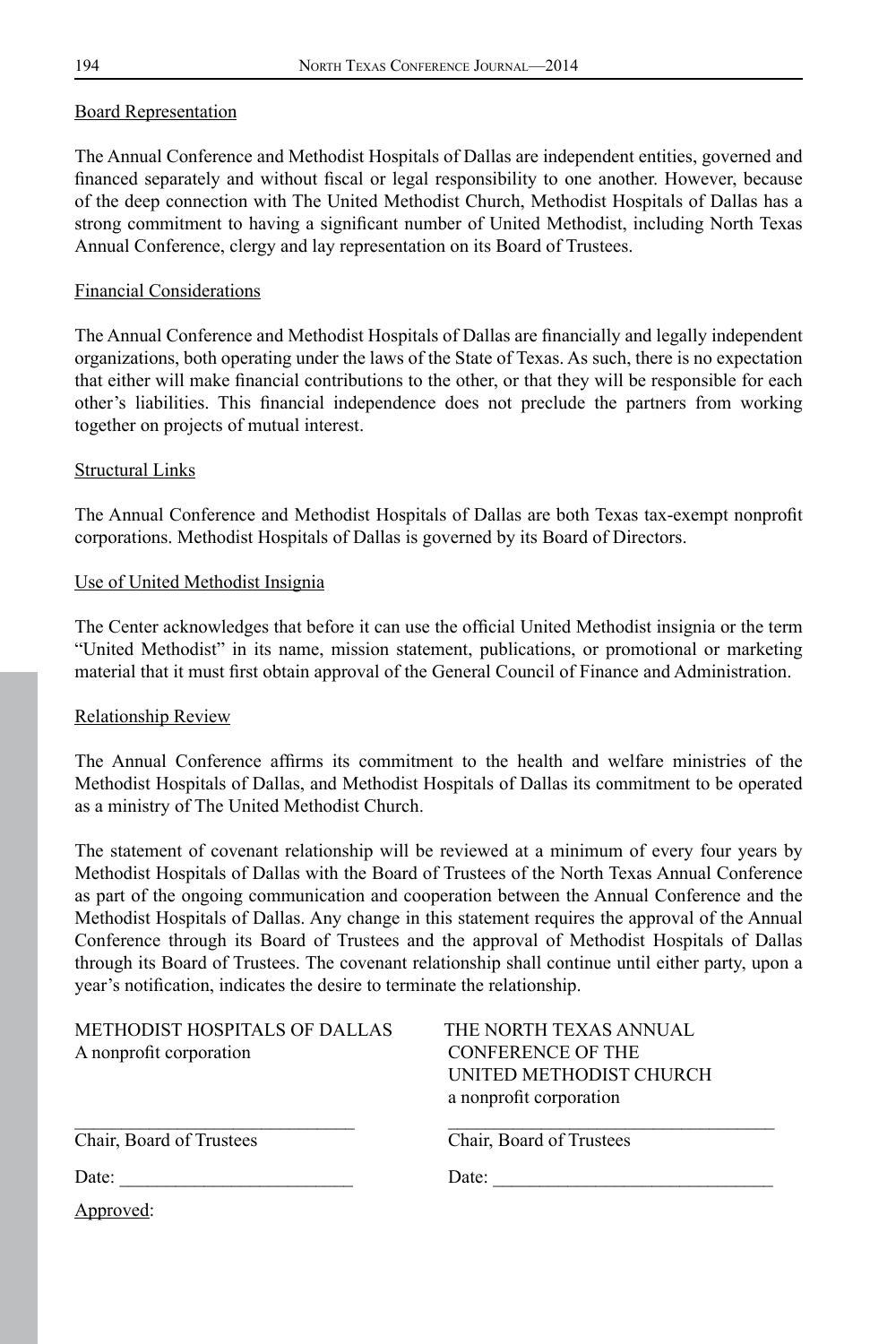# **EXHIBIT E COVENANT STATEMENT OF RELATIONSHIP BETWEEN THE NORTH TEXAS ANNUAL CONFERENCE OF THE UNITED METHODIST CHURCH AND WESLEY-RANKIN COMMUNITY CENTER, INC.**

#### Introduction

Wesley-Rankin Community Center (hereinafter "Wesley-Rankin") located in Dallas, Texas, and within the boundaries of the North Texas Annual Conference of the United Methodist Church, was initially founded in 1904. The Wesley-Rankin ministers to the West Dallas community by providing social services such as after-school care for children, food, clothes, mentoring, and other like forms of care. Wesley-Rankin is a faith-based community of care, dedicated to enhancing the quality of life and advancement opportunities of those in poverty.

#### Purpose of Covenant Statement

The North Texas Annual Conference of the United Methodist Church (hereinafter "Annual Conference") and Wesley-Rankin celebrate a long-standing and valuable relationship. The parties share the Wesleyan values of respect, compassion, diversity, generosity, partnership, and service. The parties view this covenant statement as setting forth elements of an enduring partnership which is important to each. Wesley-Rankin is committed to this covenant in order to enhance the quality of life of those in poverty, in keeping with our United Methodist tradition. The Conference is committed to the covenant as an opportunity to make a difference in the lives of people by bringing to Wesley-Rankin core United Methodist values as set forth in the *Book of Discipline of The United Methodist Church.*

#### Communication

The primary communication link between the parties will be the Chair of the Board of Directors of Wesley-Rankin and the Bishop of the Annual Conference. Wesley-Rankin will meet with the Annual Conference Board of Trustees on an annual basis to discuss programs and plans. This annual communication meeting may be accomplished by the parties' mutual participation in the Annual Conference meeting which is held in June of each year. Information shall be consistently shared so that both partners remain responsible and committed to each other's interests.

The leadership of Wesley-Rankin, in their capacity as leaders of Wesley-Rankin, will continue to be welcomed as non-voting participants of the Annual Conference or its successor organization. Wesley-Rankin is encouraged to maintain active membership in The United Methodist Association of Health and Welfare Ministries.

#### Board Representation

The Annual Conference and Wesley-Rankin are independent entities, governed and financed separately and without fiscal or legal responsibility to one another. However, because of the deep connection with The United Methodist Church, Wesley-Rankin has a strong commitment to having a significant number of United Methodist, including North Texas Annual Conference, clergy and lay representation on its Board of Trustees.

#### Financial Considerations

The Annual Conference and Wesley-Rankin are financially and legally independent organizations, both operating under the laws of the State of Texas. As such, there is no expectation that either will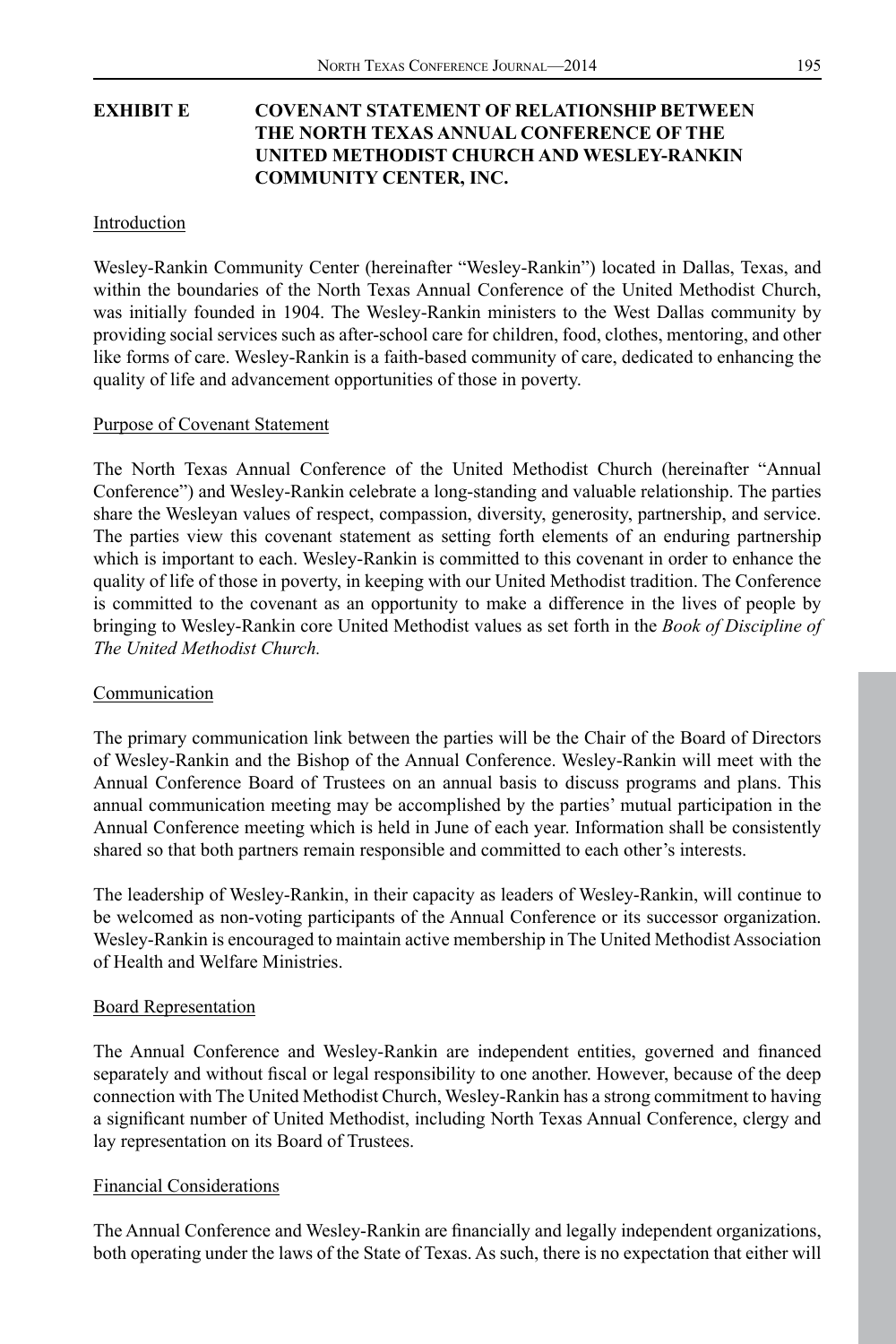make financial contributions to the other, or that they will be responsible for each other's liabilities. However, Wesley-Rankin, on behalf of its ministries to its surrounding community, may request financial support from the Annual Conference as a health and welfare ministry. Furthermore, financial independence does not preclude the partners from working together on projects of mutual interest, nor does it prevent the partners from contributing to the charitable programs of the other. Wesley-Rankin will not pursue a church-by-church financial campaign without written permission from the Council on Finance and Administration of the Annual Conference.

#### Structural Links

The Annual Conference and Wesley-Rankin are both Texas tax-exempt nonprofit corporations. Wesley-Rankin is governed by its Board of Trustees; its assets and property are held in the name of Wesley-Rankin Community Center or in the names of wholly owned subsidiaries of the Center. In the event of dissolution of Wesley-Rankin, all of its property (except that within the boundaries of The North Texas Annual Conference) shall, after making provisions of applicable financial codes, be paid over and transferred to the Annual Conference. In the event that neither the Annual Conference nor any successor to the Annual Conference is in existence at the time, the Board of Trustees of Wesley-Rankin shall, after making provision for the discharge of all liabilities and obligations, dispose of the assets to organizations organized and operating exclusively for charitable, educational, religious, or scientific purposes in such manner as described in the Wesley-Rankin charter as amended and restated Articles of Incorporation.

#### Use of United Methodist Insignia

Wesley-Rankin acknowledges that before it can use the official United Methodist insignia or the term "United Methodist" in its name, mission statement, publications, or promotional or marketing material that it must first obtain approval of the General Council of Finance and Administration.

#### Relationship Review

The Annual Conference affirms its commitment to the West Dallas community through this relationship with Wesley-Rankin, and Wesley-Rankin affirms its commitment to be operated as an extension ministry of The United Methodist Church.

The statement of covenant relationship will be reviewed every quadrennium by Wesley-Rankin with the Board of Trustees of the North Texas Annual Conference as part of the ongoing communication and cooperation between the Annual Conference and the Center. Any change in this statement requires the approval of the Annual Conference through its Board of Trustees and the approval of Wesley-Rankin through its Board of Trustees. The covenant relationship shall continue until either party, upon a year's notification, indicates the desire to terminate the relationship.

\_\_\_\_\_\_\_\_\_\_\_\_\_\_\_\_\_\_\_\_\_\_\_\_\_\_\_\_\_\_ \_\_\_\_\_\_\_\_\_\_\_\_\_\_\_\_\_\_\_\_\_\_\_\_\_\_\_\_\_\_\_\_\_\_\_

| WESLEY-RANKIN COMMUNITY |
|-------------------------|
| <b>CENTER</b>           |
| a nonprofit corporation |

THE NORTH TEXAS ANNUAL CONFERENCE OF THE UNITED METHODIST CHURCH a nonprofit corporation

Chair, Board of Trustees Chair, Board of Trustees

Date: \_\_\_\_\_\_\_\_\_\_\_\_\_\_\_\_\_\_\_\_\_\_\_\_\_ Date: \_\_\_\_\_\_\_\_\_\_\_\_\_\_\_\_\_\_\_\_\_\_\_\_\_\_\_\_\_\_

Approved: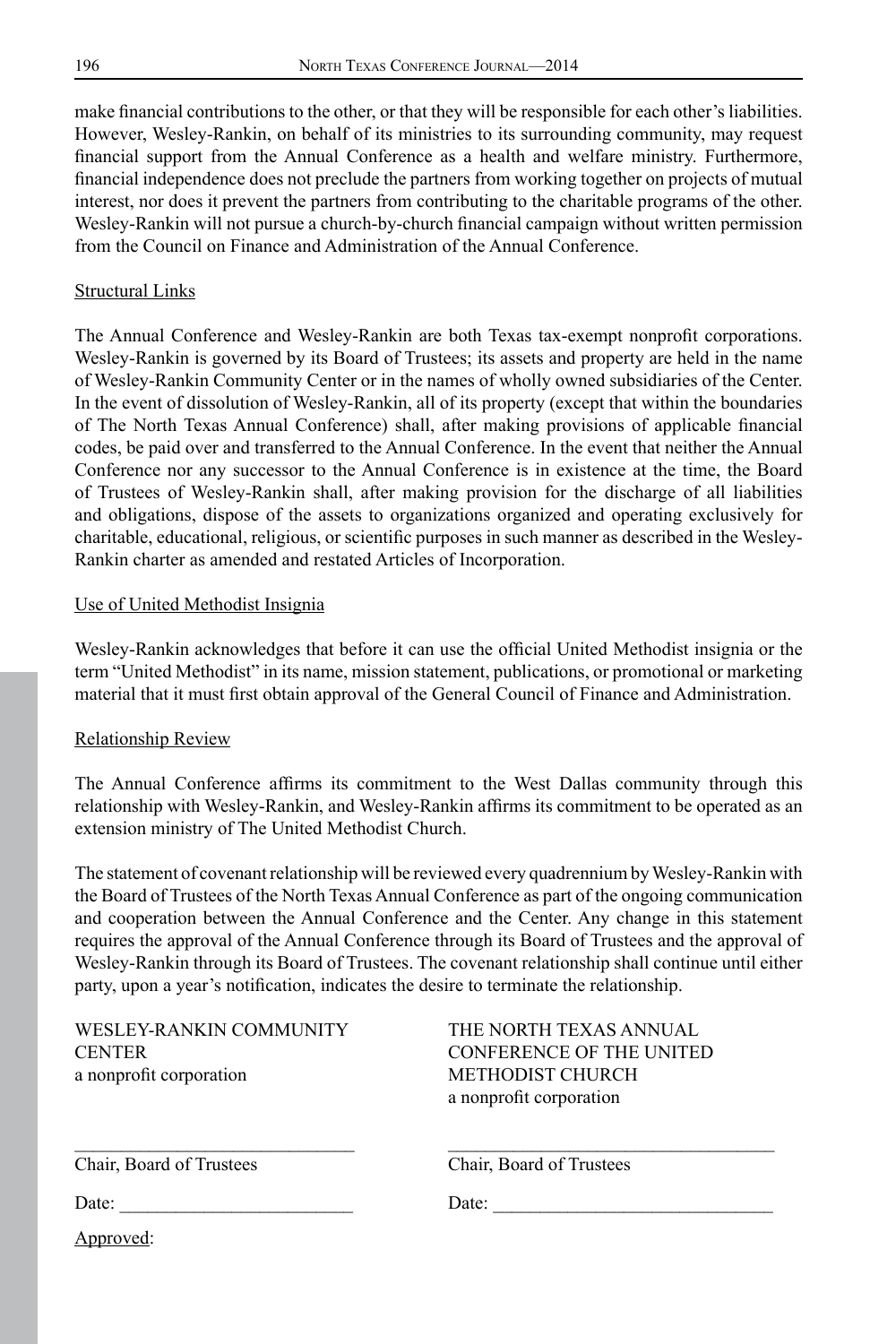## **EXHIBIT F COVENANT STATEMENT OF RELATIONSHIP BETWEEN THE NORTH TEXAS ANNUAL CONFERENCE OF THE UNITED METHODIST CHURCH AND WESLEY VILLAGE RETIREMENT COMMUNITY**

Introduction

Wesley Village Retirement Community has been providing Independent and Assisted Living opportunities for seniors since 1987.

#### Purpose of Covenant Statement

The North Texas Annual Conference of the United Methodist Church (hereinafter "Annual Conference") and Wesley Village Retirement Community (hereinafter called "Wesley Village") view this covenant statement as setting forth elements of an enduring, dynamic partnership that is fundamentally important to both. Wesley Village is committed to this covenant in order to remain steadfast in its mission to provide quality and affordable housing for seniors. The Annual Conference is committed to this covenant to partner with Wesley Village through financial and spiritual support for seniors in need of housing.

#### Communication

In any relationship, clear and regular communication is essential. The primary communication linkage will be between the Chair of the Board of Directors of the Wesley Village and the Bishop of the Annual Conference. Information shall be constantly shared with each other so that both partners feel responsible and committed to teach other's interests. In addition to the ongoing communication as stated above, representatives of the boards of trustees of the two organizations shall meet at least annually to discuss items of concern about the covenant and mission. This annual communication meeting may be accomplished by the parties' mutual participation in the Annual Conference meeting which is held in June of each year.

In cooperation with the Annual Conference office and publications, Wesley Village will communicate with the broad membership of the Annual Conference for purposes of awareness, accountability, marketing, and mission development. The Annual Conference recognizes that by emphasizing this relationship and promoting Wesley Village, the Annual Conference can expect to generate a flow of communications from United Methodists about Wesley Village. The parties view this as important information that will provide insights not otherwise available.

The leadership of Wesley Village, in their capacity as representatives of Wesley Village, will continue to be welcomed as non-voting participants of the Annual Conference or its successor organization. The Annual Conference encourages Wesley Village to be an active member in The United Methodist Association of Health and Welfare Ministries.

#### Board Representation

The Annual Conference and Wesley Village are independent entities, governed and financed separately and without fiscal or legal responsibility to one another. However, because of the deep connection with The United Methodist Church, Wesley Village has a strong commitment to having a significant number of United Methodist, including North Texas Annual Conference, clergy and lay representation on its Board of Trustees.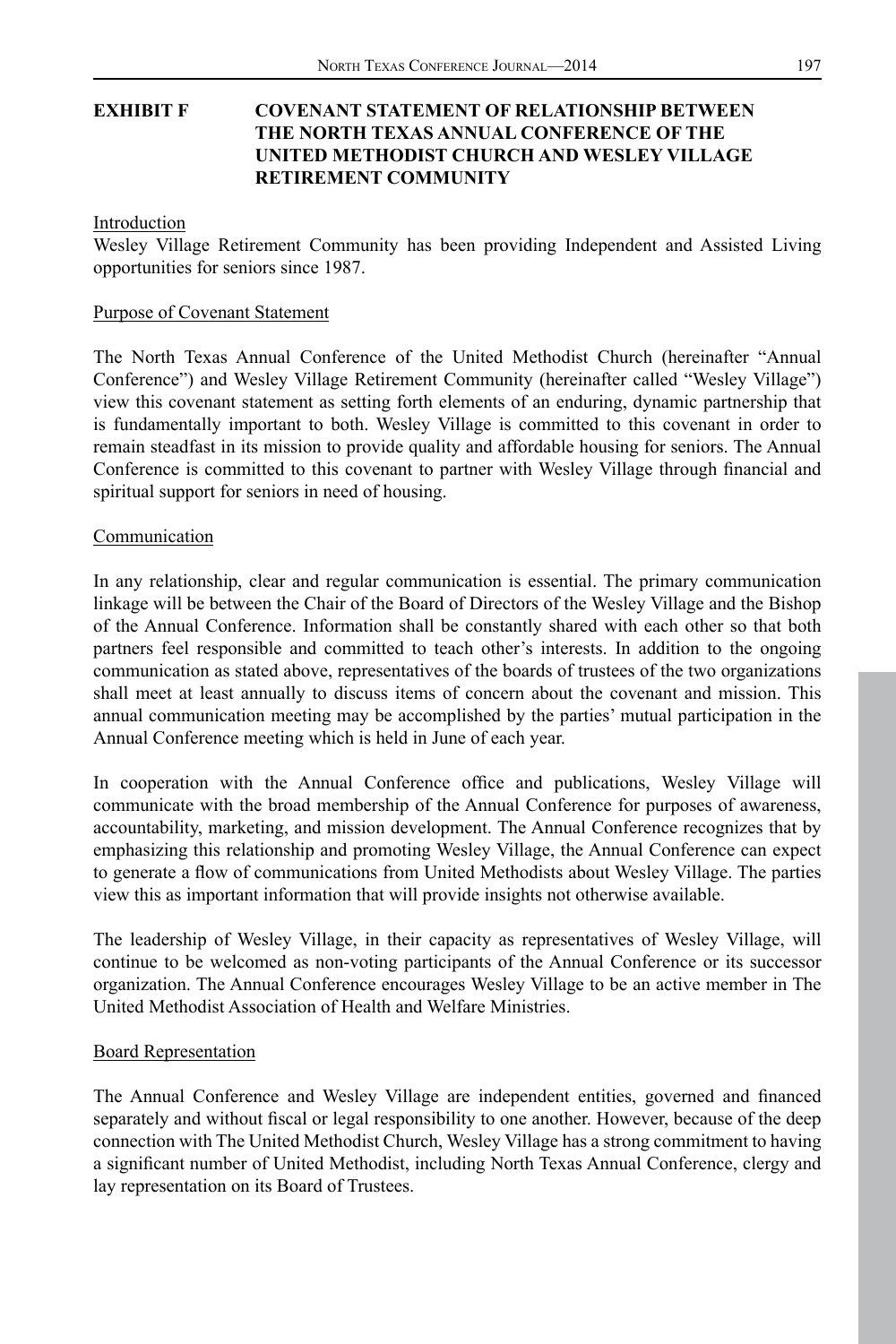#### Financial Considerations

The Annual Conference and Wesley Village are financially and legally independent organizations, both operating under the laws of the State of Texas. As such, there is no expectation that either will make financial contributions to the other, or that they will be responsible for each other's liabilities. This financial independence does not preclude the partners from working together on projects of mutual interest.

#### Structural Links

The Annual Conference and Wesley Village are both Texas tax-exempt nonprofit corporations. Wesley Village is governed by its Board of Directors.

#### Use of United Methodist Insignia

The Center acknowledges that before it can use the official United Methodist insignia or the term "United Methodist" in its name, mission statement, publications, or promotional or marketing material that it must first obtain approval of the General Council of Finance and Administration.

#### Relationship Review

The Annual Conference affirms its commitment to the ministries of Wesley Village, and Wesley Village its commitment to be operated as a ministry of The United Methodist Church.

The statement of covenant relationship will be reviewed at a minimum of every quadrennium by Wesley Village with the Board of Trustees of the North Texas Annual Conference as part of the ongoing communication and cooperation between the Annual Conference and Wesley Village. Any change in this statement requires the approval of the Annual Conference through its Board of Trustees and the approval of Wesley Village through its board of Trustees. The covenant relationship shall continue until either party, upon a year's notification, indicates the desire to terminate the relationship.

A nonprofit corporation A nonprofit corporation

WESLEY VILLAGE RETIREMENT THE NORTH TEXAS ANNUAL CONFERENCE COMMUNITY OF THE UNITED METHODIST CHURCH

Chair, Board of Trustees Chair, Board of Trustees

Date: \_\_\_\_\_\_\_\_\_\_\_\_\_\_\_\_\_\_\_\_\_\_\_\_\_ Date: \_\_\_\_\_\_\_\_\_\_\_\_\_\_\_\_\_\_\_\_\_\_\_\_\_\_\_\_\_\_

Approved: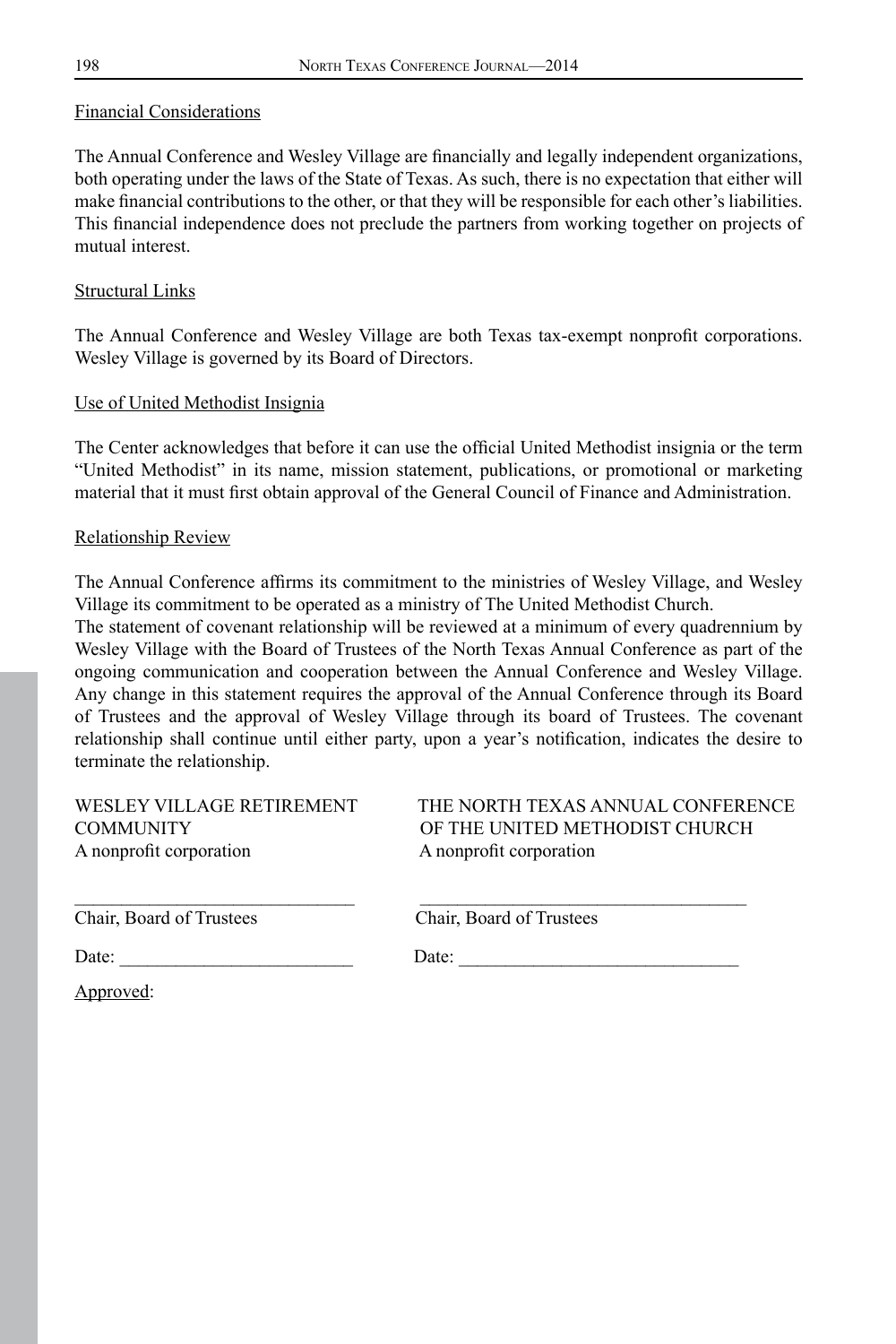#### **ACCOUNTABLE REIMBURSEMENT POLICY**

# **NORTH TEXAS CONFERENCE** OF THE UNITED METHODIST **CHURCH**

# ACCOUNTABLE REIMBURSEMENT POLICY

The following resolution is hereby adopted by the Council on Finance and Administration of the North Texas Annual Conference of the United Methodist Church. It will be effective for the calendar year 2015 and all future years unless specifically revoked or superseded.

All lay and clergy employees will be reimbursed for ordinary and necessary business expenses incurred in the performance of his or her responsibilities when he/she substantiates the amount, business purpose, date, and place of the expense.

This substantiation must be provided to the conference treasurer within sixty (60) days of incurring the expense. The individual must return to the Conference Office any amounts received in excess of the substantiated expenses within one hundred twenty (120) days of receipt.

The Conference Office will not report any properly substantiated reimbursement payments as income on any Form W-2.

**Bishop Michael McKee** Bishop, North Texas Annual Conference of the United Methodist Church

March 13,2014

วr. J. Clayton Oliphint์ President, Council on Finance **And Administration** 

Parch 13, 2014

March

Rev. Jodi Smith Treasurer. North Texas Annual Conference of the United Methodist Church

Date

 $\sim$  13, 2014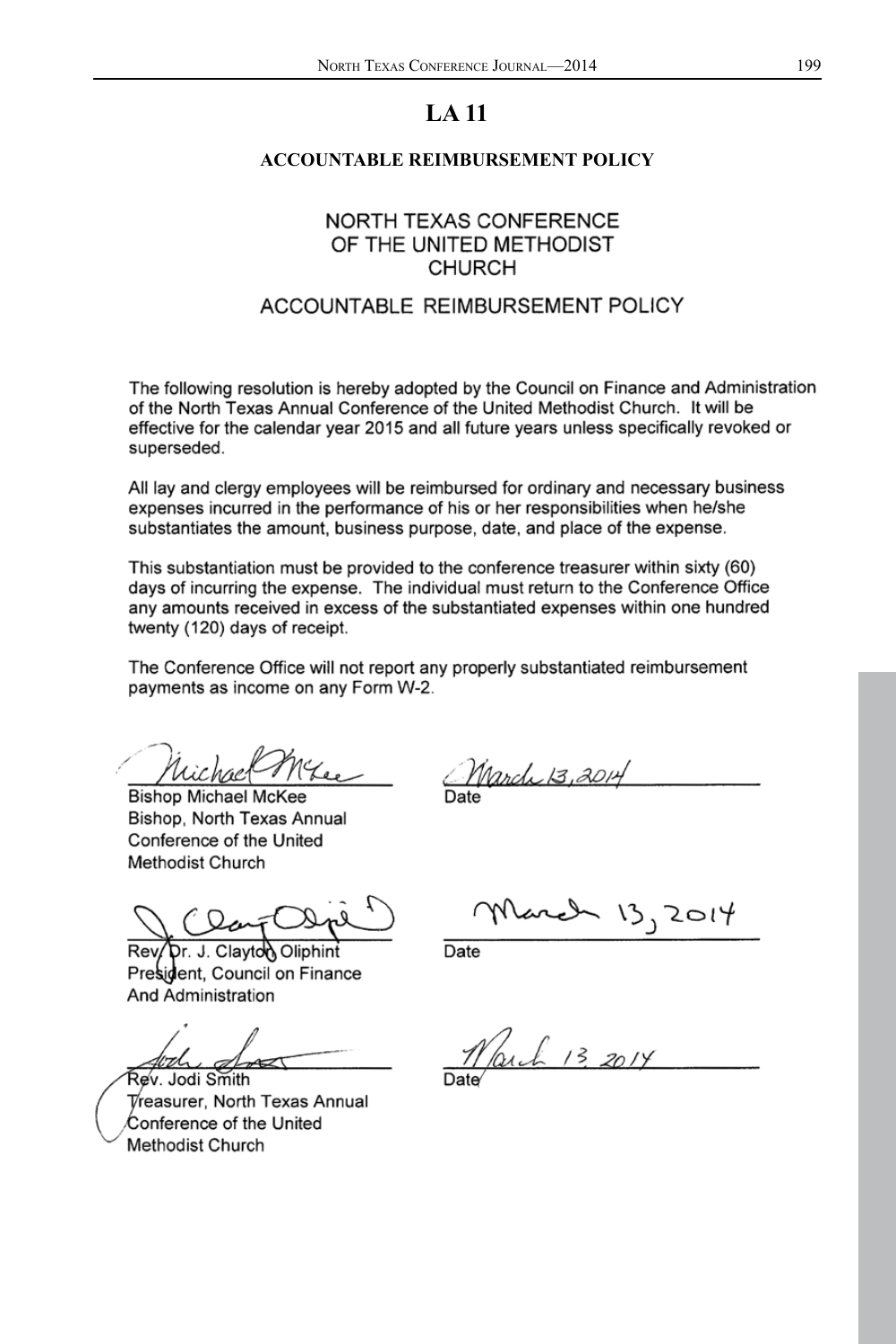# **WELCOMING RESOLUTION**

**WHEREAS**, the Rio Grande and Southwest Texas Conferences have formed one new conference— Rio Texas—and churches beyond the borders of the new conference have been given the option of requesting to be a part of the conference in which they are geographically located, and

**WHEREAS**, the churches of the Rio Grande Conference have served faithfully with the bounds of the North Texas Conference for many years, and

**WHEREAS**, the professing members of two former Rio Grande Conference congregations have voted to transfer into the North Texas Conference, and

**WHEREAS**, the South Central Jurisdictional and Charge Conferences have acted to make a transfer between conferences possible,

**BE IT THEREFORE RESOLVED** that the North Texas Conference, meeting in regularly scheduled session in Richardson, Texas, on June 2, 2014, in accordance with ¶260 of the 2012 United Methodist *Book of Discipline*, declares that Agape Memorial United Methodist Church, Dallas, Texas, and Casa Emanu-El United Methodist Church, Dallas, Texas, are joyfully welcomed into full membership and participation in the life and ministry of the North Texas Conference, effective July 1, 2014.

# **LA 13**

## **TASK FORCE REGARDING FUNDING FOR NEW CHURCH STARTS, SCHOLARSHIPS FOR CANDIDATES FOR MINISTRY, AND DEBT REDUCTION FOR CANDIDATES FOR MINISTRY**

## **Resolution**

The charge of the task force was to prepare a definite plan of action to address the following issues:

- Increased funding for new church starts
- Scholarships for candidates for ministry, and
- • Debt reduction for candidates for ordained ministry

The task force shall make a report of findings and proposals for action to the 2014 Annual Conference.

## **Task force focus**

- 1. Identifying the gap between current financial support levels for candidates for ordained ministry and the support needed to fulfill their call
- 2. Identifying the gap between current support levels for new church starts and the needs of the Conference for new church development
- 3. Recommending funding options for the North Texas Conference to fulfill the stated mission of the church in North Texas, paying particular attention to: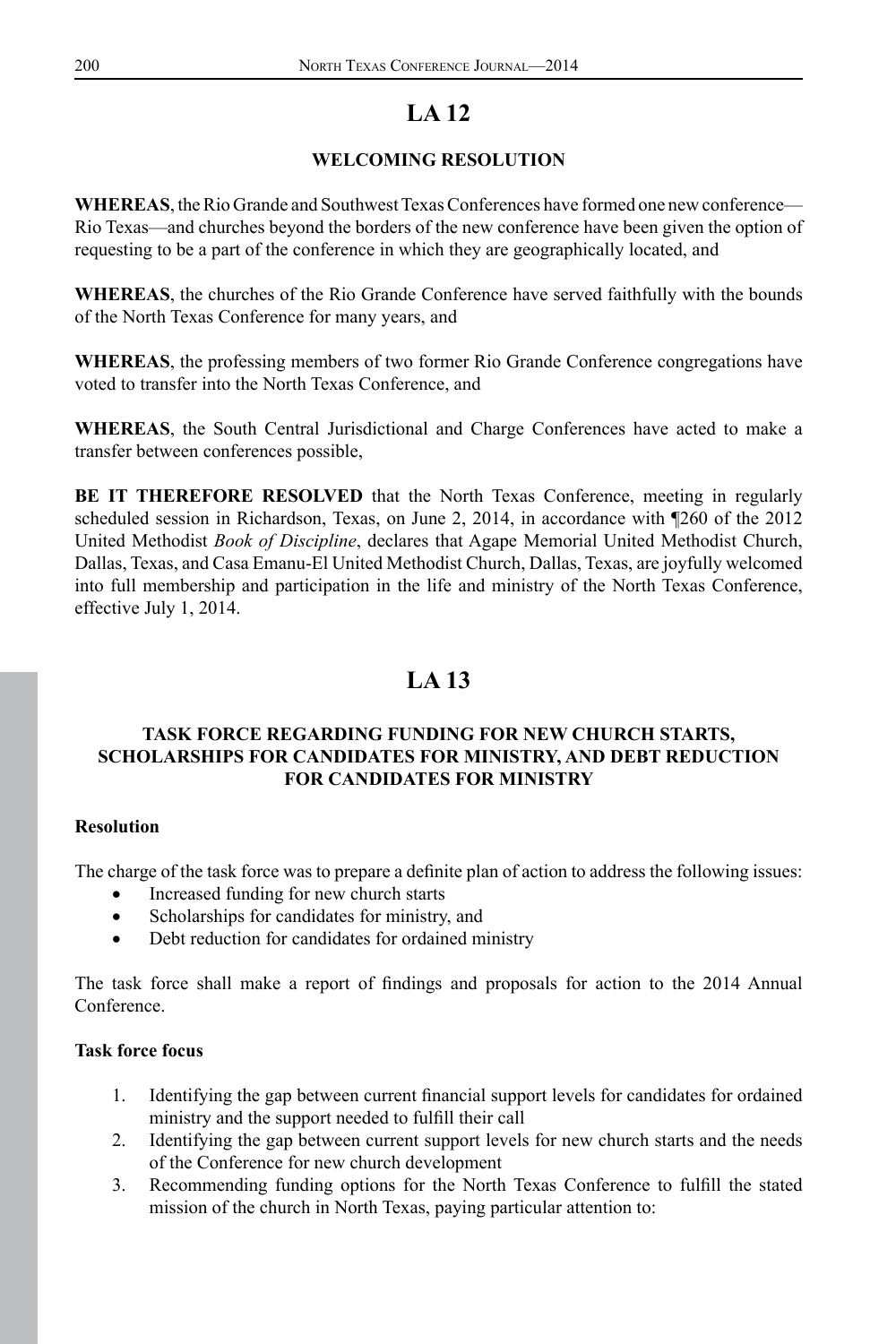- a. The age of current clergy (closest to retirement age in the South Central Jurisdiction; over half of the clergy in the NTC will retire or be eligible for retirement in the next 10 years)
- b. The difference between seminary graduates and clergy candidates "in process"
- c. The special need for mission churches and pastors that reflect the increasing diversity of our region
- d. The growth and expansion of North Texas in general and that effect on the need for new churches in our growing areas.

# **Analysis**

- 1. A survey of recent graduates who are candidates for ordination (over 60 sent; over 30 replied)
- 2. Map study of required new church starts, identifying gaps, provided by Rev. Jim Ozier
- 3. Review of statistics on the remaining time in ministry from North Texas Conference clergy compared to the number of clergy needed in the next 10 years
- 4. Review of various church plant methods and funding requirements needed to plant the required churches

## **Survey results—key findings**

| Age:                               | Average: 44.6                                              | Age range: $26-67$   |
|------------------------------------|------------------------------------------------------------|----------------------|
| Years in Seminary:                 | Average: 4.3                                               | Range: 3.5–7 years   |
| Debt:                              | Mean: \$25,000                                             | Range: \$0-\$100,000 |
| Gender of those completing survey: | Female: 47%                                                | Male: 53%            |
| Use of debt proceeds:              | Educational expenses/living expenses/supplemental expenses |                      |

## **What we need to do regarding clergy preparedness**

- Identify and prepare 100 persons in the next 10 years who have the time to serve a minimum of 20 years in ministry.
- Prepare new clergy with leadership development as much as financial support.
- Following graduation and acceptance into the ordination process, provide \$5,000 per year for five years to forgive debt.

## **What we need to do regarding new church starts**

- Plant 25 new churches in the next 10 years—fully one third of which need to be "mission" plants.
- Set the goal for these new churches at 1,000 average weekly Sunday attendance and seek the locations, the leadership, and the financial support required to realize full engagement of the congregations.
- Invest, as a Conference,  $$300,000$  to  $$350,000$  per church start.
- Meet the needs of the increasingly diverse population in the NTC.
- Begin with  $1-2$  new church starts per year and expand to  $3-4$  in later years to meet the 10-year plan.

#### **What we need to do to demonstrate stewardship as a Conference in seeking support of our local church congregations**

Better communicate the significant financial support already available to seminary students.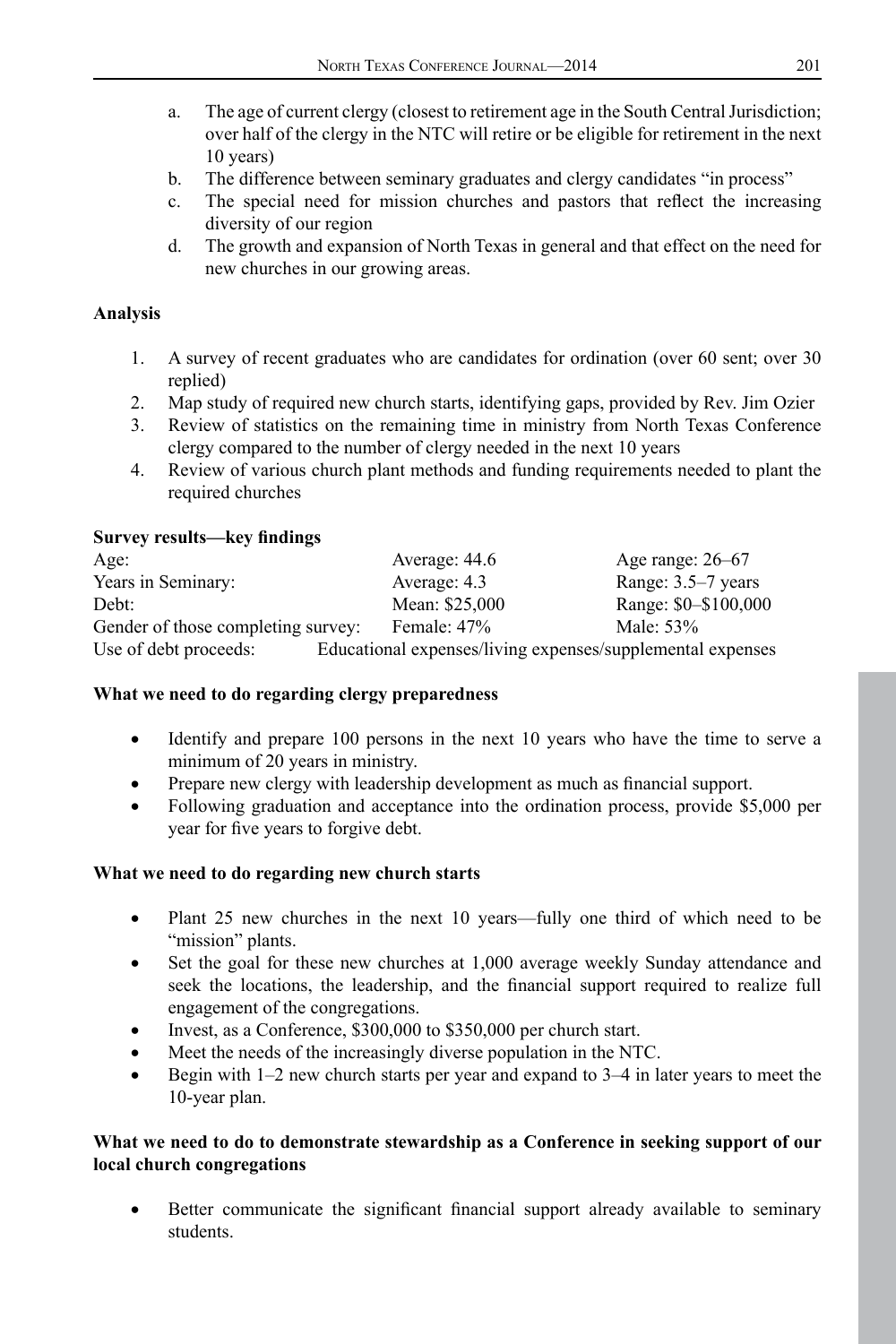- Assure the Conference that we are funding our need for clergy leadership, not for seminary graduates, per se.
- Utilize the existing Conference capabilities in new church start leadership and congregational engagement so as to avoid creating new positions that deflect from our direct mission.

#### **Task force conclusions and recommendations**

- 1. The North Texas Conference must develop 100 new long-term clergy of the next 10 years to support the needs of existing and future congregations due to the growth of the Conference area and retirement plans of existing clergy.
- 2. Further, the North Texas Conference must create 25 new church starts over the same period in order to meet the needs of our community for:
	- a. Expanding communities in our growing North Texas region
	- b. Mission churches to support the ethnic diversity of our Conference
	- c. Unserved pockets within our Conference
- 3. Based on the research of the highly variable student loans existing today and the cost of funding new church starts under proven guidelines, the task force recommends the following funding:
	- a. Clergy—\$5,000 per year for 5 years (\$25,000 total) for each candidate accepted into the ordination process who can contribute to the future leadership requirements of the Conference (total \$2,500,000)
	- b. Church starts—at a cost of \$350,000 each over the next 10 years (total \$8,750,000)
- 4. The task force believes that funding these commitments through an apportionment increase is NOT feasible at this time due to existing church financial responsibilities.
- 5. The task force believes that a voluntary capital campaign within the Conference, including opportunities for church as well as individual support, is the most feasible means to fully resource these vital commitments.
- 6. It is recommended that the structure of this campaign be determined by the Council on Finance and Administration (CF&A) for determination of the final scope and oversight of this campaign.
- 7. The task force seeks a motion to approve the recommendation of the task force and to authorize the Council on Finance and Administration to approve the final campaign structure and funding strategy.

# **LA 14**

## **RESOLUTION TO PREVENT THE INSTITUTE ON RELIGION AND DEMOCRACY FROM CONTINUED USE OF CONTACT INFORMATION BELONGING TO LOCAL CHURCHES OF THE NORTH TEXAS CONFERENCE OF THE UNITED METHODIST CHURCH**

**FROM:** Jack Soper, Don Underwood, Clayton Oliphint, Carol Sparks, Alexandra Smith, Ann Willet, Jan Davis, Julie Macpherson, Jodi Smith, Anna Hosemann-Butler, Mitchell Boone, Edgar Bazan, Carol Montgomery, Becky Walker, Chris Dowd, JD Allen, Kerry Smith, Andy Stoker, Nancy DeStefano, Matt Gaston, Diana Holbert, Mary Beth Hardesty Crouch, Marti Soper, Jim Kirby, Eric Folkerth, Holly Bandel, Jessica Wright, Gretchen Toler Debus, KayAsh, Keith Head, Todd Harris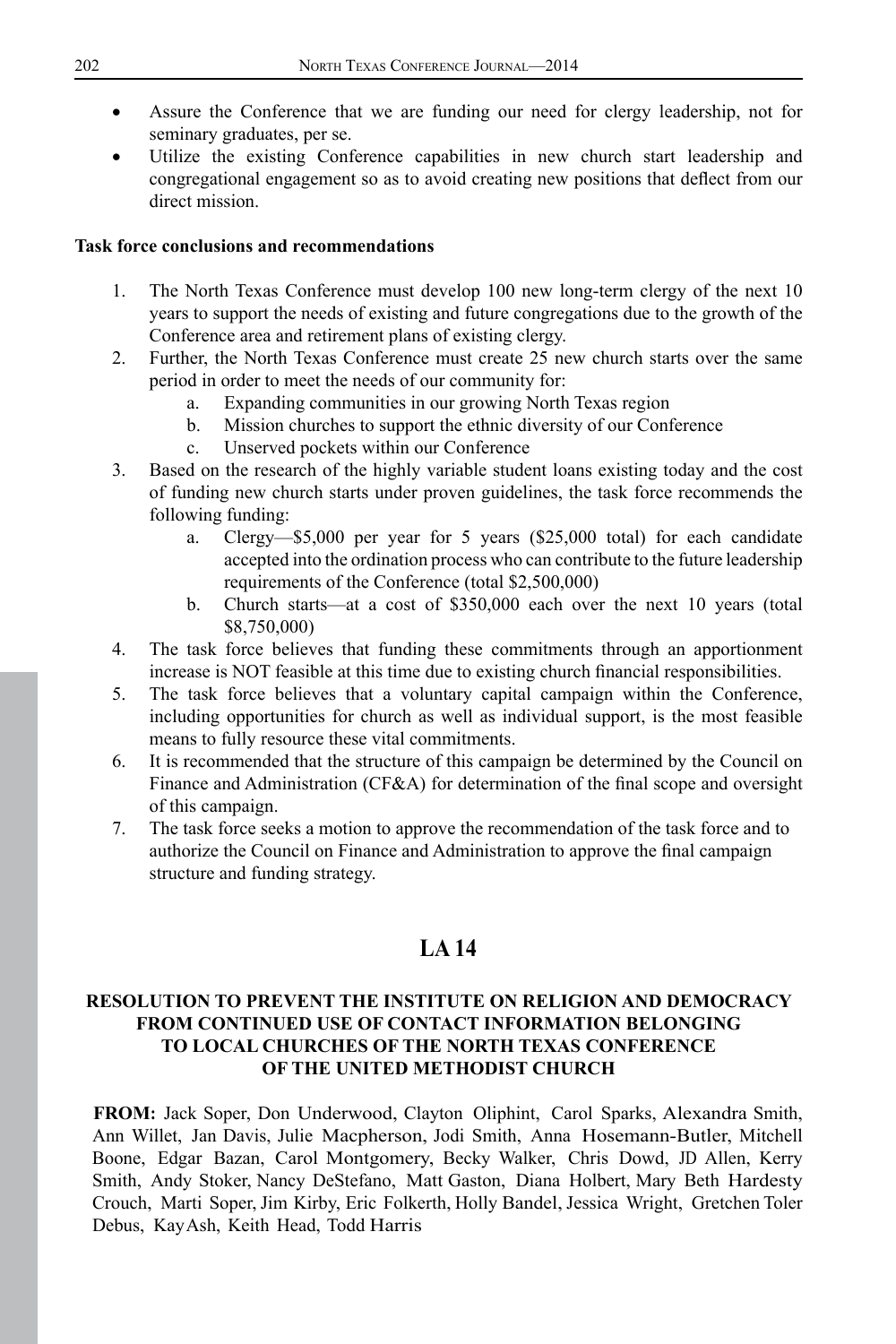# **BACKGROUND:**

**WHEREAS**, confidential contact information about members of United Methodist Churches is held in trust as protected by local churches or by the North Texas Conference of the United Methodist Church ("NTC"); and

**WHEREAS**, the responsibility to protect confidential contact information is extended to any organization that is given access to such proprietary contact information by a local church or NTC, and

**WHEREAS**, the UMR Communications, Inc. ("UMR") was given contact information about members of local churches and members of the NTC, trusting that such information would never be shared without permission; and

**WHEREAS**, the contact information provided to the UMR Communications, Inc.. was sold by the UMR to the Institute on Religion and Democracy ("IRD") without the permission of its rightful owners: the local churches and the NTC; and

**WHEREAS**, the IRD used that information to contact approximately 160,000 members of local churches and those associated with the United Methodist Church to include churches of the NTC and those associated with the NTC for the purpose of promoting their cause, soliciting donations, and for the sale of books; now therefore

**BE IT RESOLVED** that the North Texas Conference of the United Methodist Church meeting in session on June 2, 2014, demands that the Institute on Religion and Democracy cease and desist use of the contact information about members of local churches and those associated with the North Texas Conference that they purchased from the UMR Communications, Inc.

**FURTHER BE IT RESOLVED** that the Institute on Religion and Democracy return (to whatever extent possible) all contact information to the rightful owners: local churches of the North Texas Conference, as well as the North Texas Conference, and communicate assurances that they have deleted from their records all contact information purchased from the UMR Communications, Inc.

**FURTHER BE IT RESOLVED** that the North Texas Conference develop a written confidentiality policy regarding the conference records and refer such matters to the appropriate committee.

**FURTHER BE IT RESOLVED** that it be determined if any other group or organization has bought the UMR mailing list, and if so, they be subject to the legislation as well as the IRD.

**FINALLY BE IT RESOLVED** that the Institute on Religion and Democracy disclose every occasion when and to whom they (the IRD) sold lists of contact information initially sold to them by the UMR.

## **IMPLIMENTATION:**

This resolution adopted by the North Texas Conference of the United Methodist Church in session on June 3, 2014 is to be sent to the:

Institute on Religion and Democracy 1023 15th Street NW, suite 601 Washington DC 20005